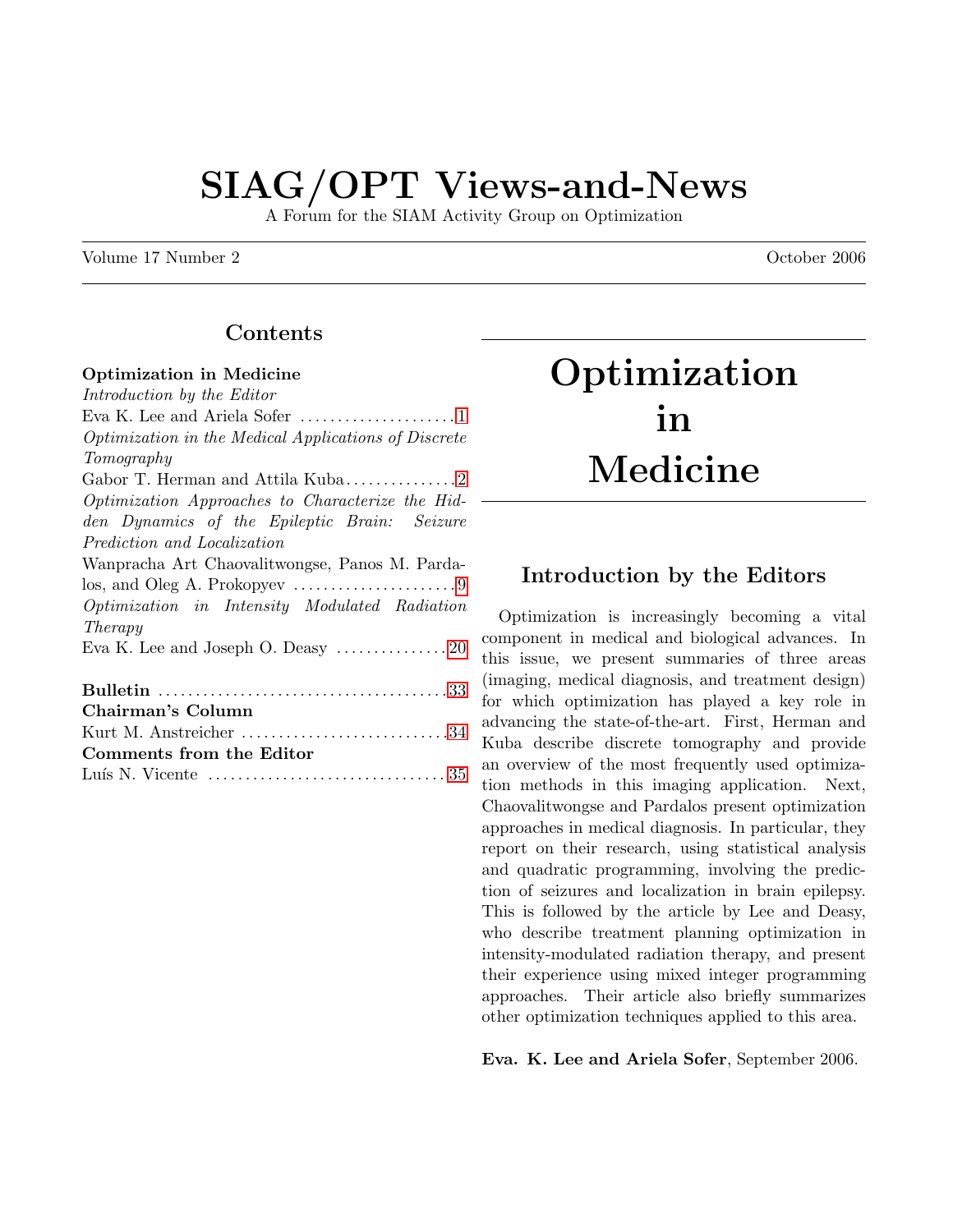# <span id="page-1-0"></span>Optimization in the Medical Applications of Discrete Tomography

Gabor T. Herman

Department of Computer Science, Graduate Center, City University of New York, New York, NY 10016, USA (gabortherman@yahoo.com).

#### Attila Kuba

Department of Image Processing and Computer Graphics, University of Szeged,

H-6701 Szeged, Hungary (kuba@inf.u-szeged.hu).

# 1. Introduction

Discrete Tomography (DT), as we perceive the field, has to do with determining a function (perhaps only partially, perhaps only approximately) from its projections, when the function has a known discrete range. The knowledge of the discrete range, possibly together with some prior information, can significantly reduce the number of projections required for a high-quality reconstruction. The reconstruction methods used in DT applications are usually based on some optimization problem. In this survey paper we are going to give an overview of the most frequently used optimization methods used in DT, also mentioning a few examples of its possible applications. Further survey papers [\[15,](#page-7-0) [16\]](#page-7-1) about the medical applications of DT have been published discussing its general, not only its optimization, aspects.

Why is optimization so generally used in the applications of DT? The answer comes from the fact that, in most applications, the limited number of projections determines not only one but many solutions. This is usually the case even when some prior information about the function  $f$  to be reconstructed is available (prior information can be, for example, that  $f$  is the characteristic function of a 3D convex body) and included into the reconstruction process. Using optimization terminology, we can say that the projection data and the prior information together determine the set of feasible solutions and in order to single out one of them we have to select an objective function to be minimized over the set of feasible solutions. Then the function  $f$  optimal in this sense is to be considered as the solution of the DT reconstruction problem.

Since the different imaging techniques of tomography  $(e.g., CT, SPECT, PET, MR, and US)$  have been so successfully applied in medicine, it is natural that the early versions of DT have been tried in human diagnostics (e.g., angiography) as early as in the 1970s. However, there is a very clear limitation of DT in medicine: the human body cannot be (or can be only roughly) represented by a function with a discrete range. Such rough representation is possible, for example, when the absorption of the different tissues can be approximated by a function having only three possible values corresponding to the absorption coefficients of bone, lung, and the so-called soft tissues. Even such an approximate function is useful for absorption correction in Single-Photon Emission Computed Tomography (SPECT) in order to improve the quality of imaging. Another example for DT application in medicine is angiography, in which contrast material with high absorption value is injected into the blood vessel to be imaged and in this way a two-valued function (absorption coefficients of the contrast material and the background) can be used for representation.

The structure of the paper is the following. The reconstruction problem of DT with the necessary definitions and notation is described in Section 2. The next section presents the ways the DT reconstruction problem can be reformulated as some optimization problem. This section contains also the different optimization methods applied for image reconstruction in medicine. Section 4 discusses DT results in different medical imaging techniques. A brief discussion section concludes the paper.

# 2. Definitions and notation

Let  $f: X \to D$  be the function to be reconstructed. The domain of  $f, X$  can be continuous or discrete, however the range of  $f$  is a set of known real numbers  $D = \{d_1, d_2, \ldots, d_c\} \ (c > 1).$ 

In the applications we can usually give some prior information about the function to be reconstructed. For example, we may assume a class of functions having constant values on closed 3D regions with triangulated boundary surfaces. The set of functions satisfying the given prior property is denoted by  $\mathcal{F}$ .

The projections of the functions  $f$  are defined as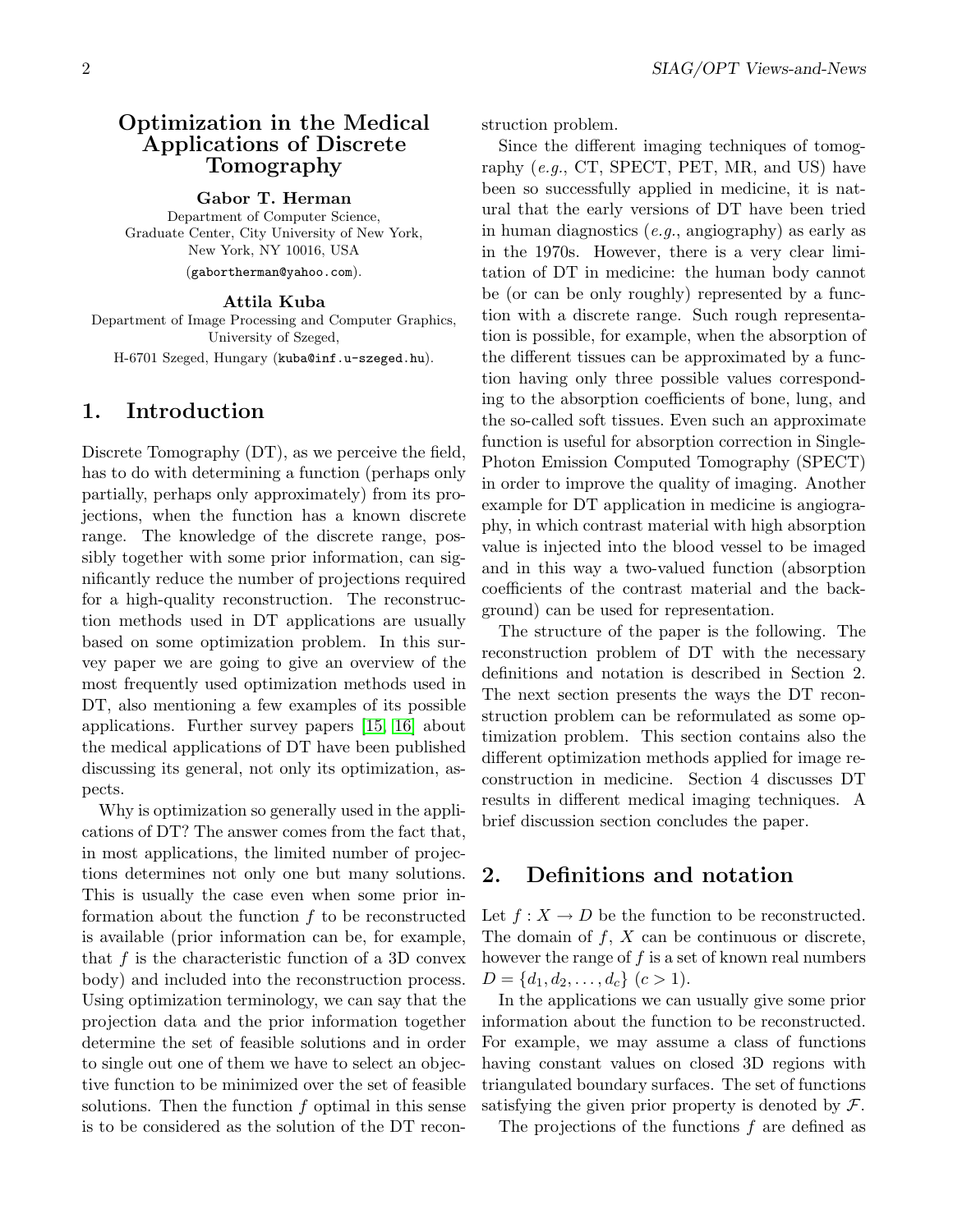integrals on certain subsets  $S$  of  $X$ . (These subsets typically consist of straight lines, strips, or tubes.) Let us suppose that all elements  $f$  of  $\mathcal F$  are integrable on each element of S. Then the projection of  $f \in \mathcal{F}$ for an  $S \in \mathcal{S}$  is defined with the help of the projection transformation P as

<span id="page-2-3"></span>
$$
[\mathcal{P}f](S) = \int\limits_{S} f(x) \, dx. \tag{1}
$$

In most applications the projections can be classified as parallel or fan-beam. In the case of parallel pro*jections*, the elements of  $S$  can be partitioned such that each partition class contains all the lines which are parallel to one direction in  $X$ . Fan-beam projections mean that the partition classes contain all the lines that diverge from a single point of  $X$  (in 3D and in higher dimensions, this is also called cone beam projections).

In the following we need to keep a clear distinction between the projection of the function  $f$ , denoted by  $g = Pf$ , and the *projection data*, y, available from the measurements. The projection data  $y$  has the same domain and range as  $g$ , but in practice it is only an approximation to g.

The reconstruction problem in DT can be expressed as follows. Let  $\mathcal F$  be a class of functions  $f: X \to D$  and let S be a finite set of subsets of X over each all elements of  $\mathcal F$  are integrable.

RECONSTRUCTION $(F, S)$ .

Given: The projection data  $y(S) \in \mathbb{R}$ , for all  $S \in \mathcal{S}$ .

Task: Find a function  $f \in F$  such that

<span id="page-2-0"></span>
$$
[\mathcal{P}f](S) \approx y(S),\tag{2}
$$

for all  $S \in \mathcal{S}$ .

(The symbol  $\approx$  denotes approximate equality.)

It is clear that posing the reconstruction problem in this way is more realistic than demanding exact equations instead of [\(2\)](#page-2-0). Due to noisy projections or modeling errors it is quite probable that there is no solution if we replace  $\approx$  with  $=$  in [\(2\)](#page-2-0).

There are several approaches different from the optimization one to solve the reconstruction problem for special sets  $\mathcal F$  and  $\mathcal S$  [\[14\]](#page-7-2). In the rest of this paper we consider only reconstruction methods that use optimization.

# 3. Reconstruction as an optimization problem

The general formulation of the reconstruction problem in the medical application of DT in the form of an optimization problem is:

MINIMIZATION OF A COST FUNCTION $(\mathcal{F}, \mathcal{S})$ . Constraint:  $f \in \mathcal{F}$ . Task: Find the minimum of a given real valued cost function  $C(f)$ .

For example, a popular form in the literature for the cost function is

<span id="page-2-1"></span>
$$
C(f) \ = \ \|\mathcal{P}f - y\|^2 + \Phi(f), \tag{3}
$$

where  $\|\cdot\|$  denotes a two-norm and  $\Phi$  is a real valued function. In the cost function [\(3\)](#page-2-1),  $\Phi(f)$  indicates how undesirable a solution  $f$  is from the viewpoint of our application. More generally, variants of [\(3\)](#page-2-1) may be applied; the specific form of the resulting  $C(f)$  depends on the representation of f, the selected norm  $\|\cdot\|$ , and the function  $\Phi$ .

A most frequently used representation of  $f$  is when the domain  $X$  is a finite set of  $I$  elements (called points, pixels, or voxels). In this case the projection transformation  $P$  is usually replaced by a linear equation system  $Af = g$ ,

<span id="page-2-2"></span>
$$
\sum_{i} a_{ij} f_i = g_j, \qquad j = 1, ..., J,
$$
 (4)

where  $f_i$  denotes the *i*th pixel value  $(i = 1, 2, \ldots, I)$ ,  $A = (a_{ij})_{I \times J}$ , and  $a_{ij}$  describes the contribution of the *i*th pixel to the *j*th element of  $S$ .

Another way of representing the function to be reconstructed in DT is to consider  $f$  as the characteristic function of some 3D set  $F$ . One possibility is to suppose that  $F$  is a finite polyhedron having a surface of triangles [\[4\]](#page-6-0).

Another class of cost functions is based on some probabilistic model. For example, let us suppose that the function  $f$  to be reconstructed is a typical member of a class of images having a known probabilistic distribution  $\Pi(f)$  (e.g., a Gibbs distribution with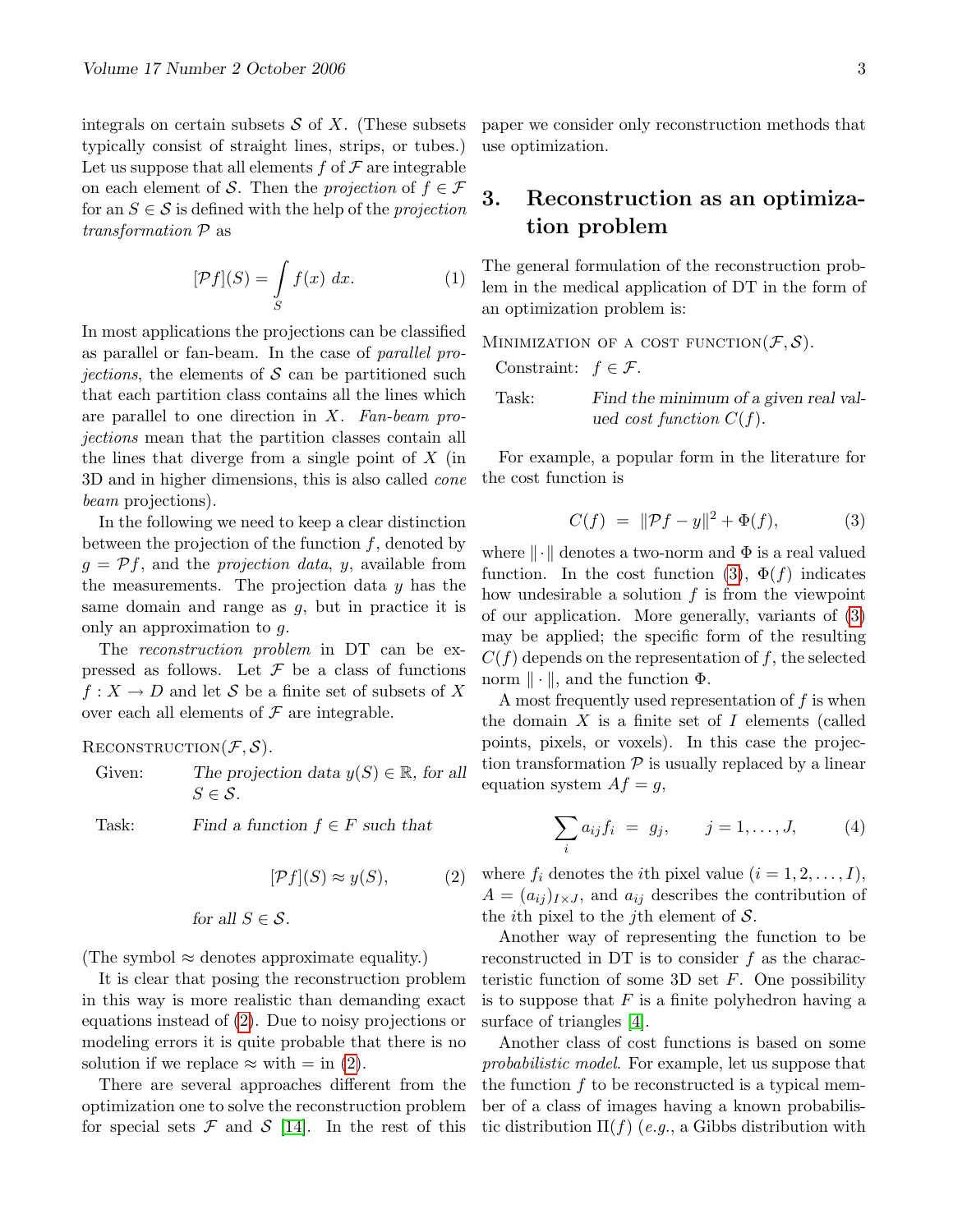given parameters). Furthermore, suppose that we know the conditional probability  $L(y|f)$  of measuring projection data  $y$  if the function is  $f$ .

Optimization of probabilistic models  $(\mathcal{F}, \Pi, L, \mathcal{S}).$ 

Constraint:  $f \in \mathcal{F}$ .

- Given: The probabilistic distributions  $\Pi(f)$ and  $L(y|f)$ .
- Task: Find the optimum of a given real valued cost function  $C(f)$  depending on  $\Pi(f)$  and  $L(y|f)$ .

As examples, we can take the maximum likelihood, the maximum a posteriori, or the minimum mean square error solution (see,  $e.g., [8, 9, 10]$  $e.g., [8, 9, 10]$  $e.g., [8, 9, 10]$  $e.g., [8, 9, 10]$ ).

Another way to reformulate the DT reconstruction problem is to consider it as a linear integer pro*gramming* problem  $[1, 11, 13]$  $[1, 11, 13]$  $[1, 11, 13]$ . Take again the representation and problem given by the linear equation system [\(4\)](#page-2-2). Instead of looking for the binary solution directly, first let us solve the problem with the constraint  $0 \leq f_i \leq 1, i = 1, 2, \ldots, I$ . Accordingly we have

LINEAR PROGRAMMING  $(A)$ .

Constraints:  $0 \leq f_i \leq 1, \quad i = 1, 2, \ldots, I$ ,  $Af \leq y.$ 

Task: Find the minimum of a given linear cost function  $C(f)$ .

In most cases we are interested in a binary solution. The usual optimization method is to apply LPrelaxation to the range [0, 1] and round the fractional solution. Further specialization of this approach is:

SMOOTHNESS  $(A, B)$ .

Constraint:  $0 \leq f_i \leq 1, \quad i = 1, 2, \ldots, I$ ,  $Af \leq y, z \geq Bf, z \geq -Bf$ .

Task: Find the minimum of  $C(f) = -\sum_i f_i + \gamma \cdot \sum_i z_i.$ 

Here B is an  $I \times I$  real matrix describing some property of the solution to be found. For example,

<span id="page-3-0"></span>

| $B = \begin{pmatrix} -1 & 1 & 0 & 0 & \cdots & \cdots & \cdots & 0 \\ 0 & -1 & 1 & 0 & \cdots & \cdots & \cdots & 0 \\ \vdots & \cdots & \cdots & \cdots & \cdots & \cdots & \cdots & \vdots \end{pmatrix}$ |  |  |                                                                                 |  |
|-------------------------------------------------------------------------------------------------------------------------------------------------------------------------------------------------------------|--|--|---------------------------------------------------------------------------------|--|
|                                                                                                                                                                                                             |  |  | $\begin{bmatrix} \vdots & \dots & \dots & \dots & 0 & -1 & 1 & 0 \end{bmatrix}$ |  |
|                                                                                                                                                                                                             |  |  | $\begin{pmatrix} \vdots & \dots & \dots & \dots & 0 & 0 & -1 & 1 \end{pmatrix}$ |  |

means that the first order differences of f are taken into account in the constraints and we are looking for an f that is smooth in this sense. Similar idea can be applied for higher order differences and even more complex properties (see, *e.g.*, [\[23\]](#page-7-4)).

# 4. Medical applications

One of the first medical applications of optimization in discrete tomography was published by Slump and Gerbrands [\[22\]](#page-7-5). They reconstructed the left ventricle of a dog from two projections. Because of the noise in the projection data they selected the constraints as

$$
\max\{0, y_j - \sqrt{y_j}\} \le \sum_{i=1}^I a_{ij} f_i \le
$$

$$
\min\{y_j + \sqrt{y_j}, n\},\
$$

where  $n$  denotes the number of columns and rows in the  $n \times n$  binary matrix representing f. The cost function is defined as

$$
C(f) = \sum_{i=1}^{I} c_i f_i,
$$

where the values of  $c_i$ ,  $i = 1, 2, ..., I$ , are determined on the base of a binary model (i.e., a binary matrix) as follows. The element  $c_i = 0$  if the *i*th pixel in the model is 1, otherwise  $c_i$  is a positive integer reflecting the distance of the pixel from the nearest 1-pixel of the model. That is, the a priori knowledge about  $f$  is that the positions of the 1s in the model constitute a subset of the positions of 1s in the cross-section to be determined. The size of the reconstructed sections was small,  $46 \times 46$ .

This method was modified by Reiber and coworkers [\[19\]](#page-7-6) in order to be applicable to coronary artery reconstruction from two X-ray projections. The constraints were changed to

$$
y_j - \gamma \cdot \sqrt{y_j - b} \le
$$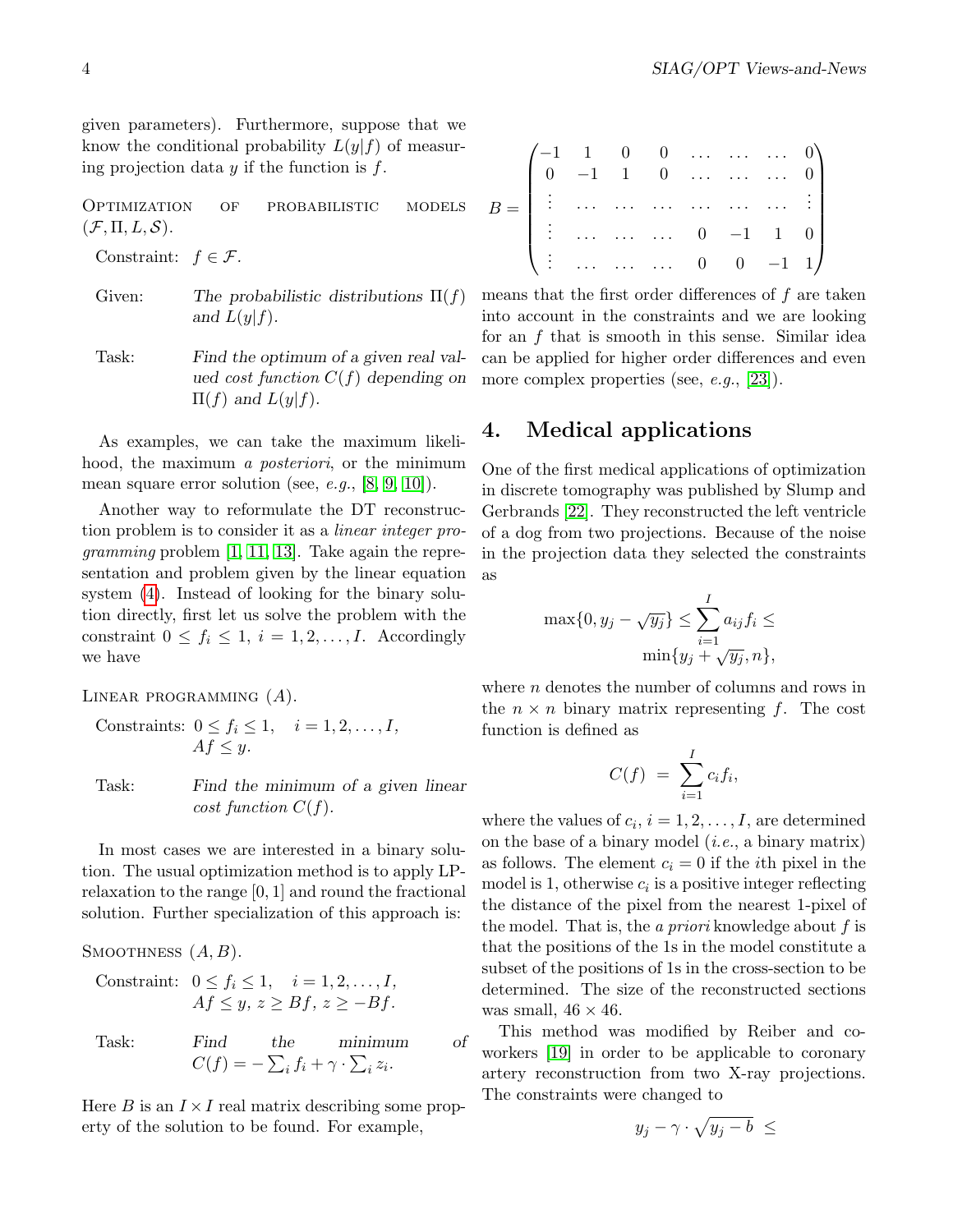$$
\leq \sum_{i} a_{ij} f_i \leq y_j + \gamma \cdot \sqrt{y_j + b}
$$

$$
j = 1, 2, \dots, J,
$$

$$
\sum_{i} f_i = 1/2 \cdot (\sum_j y_j), \tag{5}
$$

where the constants b and  $\gamma$  are related to the background thickness  $(i.e.,$  the thickness of the tissues different from the artery) and the X-ray source current, respectively. Equation [\(5\)](#page-3-0) expresses that we look for a solution whose total sum is the average of the total sums of the two projections (which can differ because of the noise). Reiber and co-workers performed tests using perspex phantoms with circular cross-sections. The method reconstructed the cross-sections with 18% relative mean error [\[19\]](#page-7-6).

In 1985 Gerbrands and Slump published another reconstruction method [\[12\]](#page-7-7), which is an extension of [\[22\]](#page-7-5), that takes into account the stochastic nature of the X-ray imaging process. The reconstruction problem is formulated as the minimization of

$$
C(f) = \omega \cdot \sum_{j} \frac{\left(\sum_{i} a_{ij} f_i - y_j\right)^2}{\sigma_j^2} + \sum_{i} c_i f_i
$$

under the constraint [\(5\)](#page-3-0). When the coefficient  $\omega$ has a higher value, then the solution is more consistent with the projection data and is further from the model forced by the coefficients  $c_i$ . This method was applied to reconstruct a segment of a coronary artery from the same data as in [\[19\]](#page-7-6).

Pellot and co-workers reconstructed vascular structures from two X-ray projections [\[17\]](#page-7-8). Let us suppose that the previously reconstructed adjacent cross-section is  $f^{(p)}$ . The cost function was defined by  $(3)$  with

$$
\Phi(f) = \lambda_1 \cdot \sum_i \Phi_i(f) + \lambda_2 \cdot \sum_i |f_i - f_i^{(p)}|,
$$

where  $\lambda_1$  and  $\lambda_2$  are coefficients (which are reduced during the iterative process of optimization) and  $\Phi_i(f)$  is the number of pixels in the 8-neighborhood of pixel i whose value is different from  $f_i$ . The first term forces the reconstructed vessel cross-sections to be as compact as possible, while the second term encourages solutions which have similar neighboring cross-sections. For each cross-section, the optimization procedure starts with an initial  $f$ , which is the characteristic function of the ellipse that best fits the projection data in the least squares sense. Then simulated annealing (SA) is applied to find the optimal 3D shape, but in such a way that only peripheral pixels are changed in the iterative steps. Reconstructions from simulated projections of known shapes were used to set the coefficients  $\lambda_1$  and  $\lambda_2$ and the parameters of the SA procedure. Experiments were also performed on real angiograms. The iliac bifurcation of a patient was reconstructed from two projections and, according to a subjective comparison of the projections of the reconstructed shape with the real radiological projections, the conformity was judged to be correct.

Robert, Peyrin, and Yaffe reconstructed simulated vascular cross-sections from a few (2 to 9) cone-beam projections [\[20\]](#page-7-9). The cost function to be minimized was [\(3\)](#page-2-1) with  $\Phi(f)$  defined as a continuity term that encourages a voxel to have the same value as the majority of its 3D neighbors. To find the optimum, an iterative procedure based on SA was applied. Experiments showed that the value of MV error, defined as

$$
MV = \frac{\sum_{i} |f_i - f_i^{(0)}|}{2 \sum_{i} f_i^{(0)}} \cdot 100\%,
$$

is reduced from 9% without the continuity term in the cost function to 4% with the continuity term when reconstructing from three cone-beam projections a simulated branched vessel exhibiting a stenosis.

Chan and co-workers tested discrete tomography methods for phantom studies in Positron Emission Tomography (PET) [\[8,](#page-6-1) [9\]](#page-6-2). They applied the following two-stage reconstruction procedure:

- 1. Perform a reconstruction using some classical (nondiscrete) algorithm, e.g., filtered backprojection [\[18\]](#page-7-10), to produce an initial estimate image  $f'$ .
- 2. Perform a Bayesian restoration of  $f'$  to produce f.

The restoration is done by minimization of the function

$$
C = \Pi(f) \cdot L'(f' | f).
$$

Simulated annealing was applied for minimizing this function C.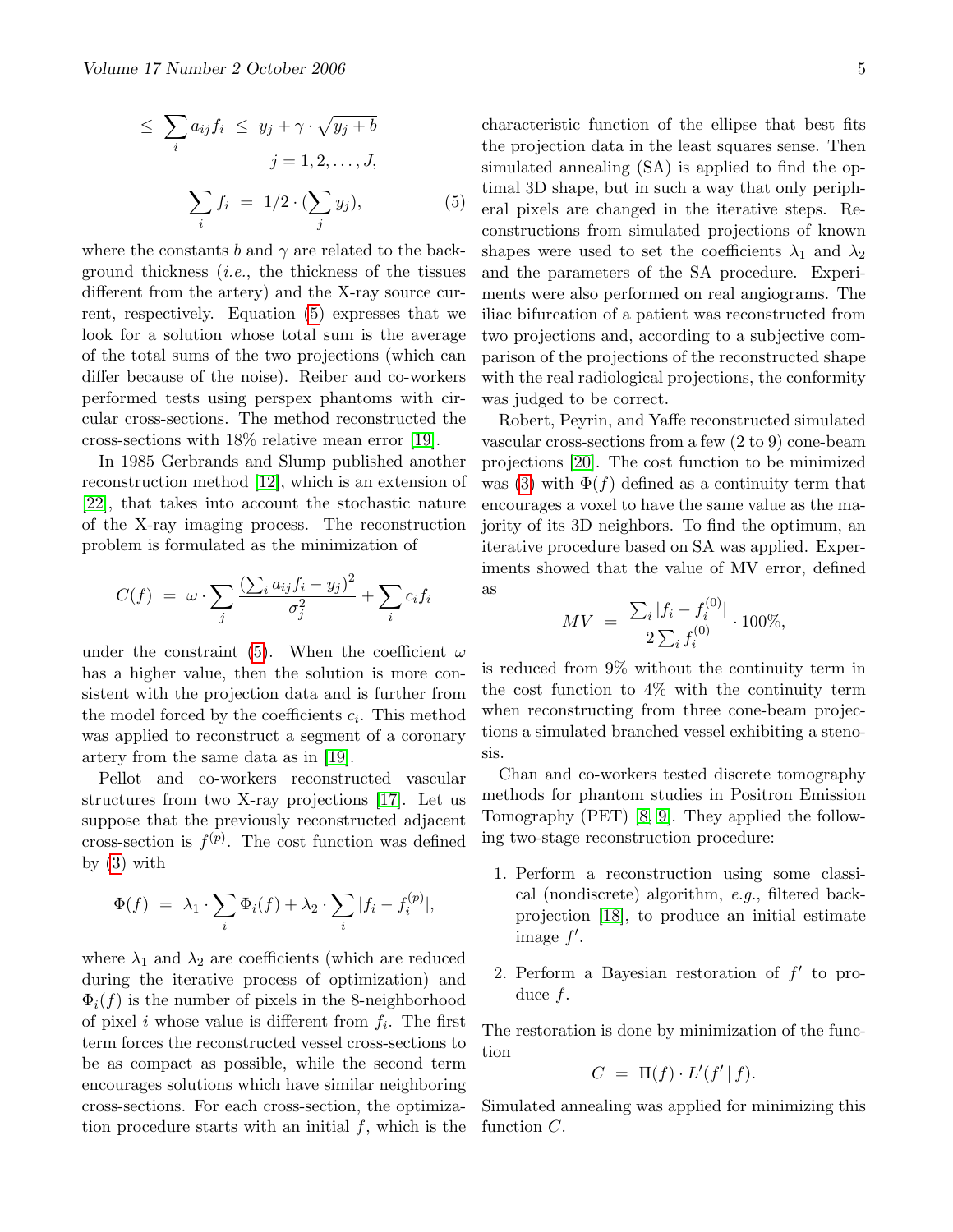Cunningham, Hanson, and Battle studied the reconstruction of a physical emission heart phantom from Single-Photon Emission Computed Tomography (SPECT) data [\[4,](#page-6-0) [10\]](#page-6-3). Altogether 24 conebeam projections were available for the reconstruction. Assuming that the emitting radio-tracer is homogeneously distributed throughout the volume, we have again a discrete tomography reconstruction problem: the volume to be reconstructed contains two values, the absorption coefficients of the heart phantom and the background. The authors used the maximum a posteriori (MAP) estimate, *i.e.*, the f that maximizes

$$
\Pi(f) \cdot L(y \mid f),
$$

where  $\Pi(f)$  and  $L(y \mid f)$  denote the known distribution of the possible objects  $f \in \mathcal{F}$  and the known probability of the measured projection y given that the image is  $f$ , respectively. The heart phantom was represented by a function having constant value within the 3D region of the heart with a triangulated boundary surface. The cost function was

$$
C = \sum_j (g_j - y_j \cdot \log g_j) + \Phi(f),
$$

where the function Φ enforces smoothness on the surface of the reconstructed object. A gradient-based method was proposed. The results showed the expected forms in most regions of the phantom.

Battle and co-workers reconstructed also free-form deformation (FFD) models to create 3D attenuation maps of the torso for attenuation correction of SPECT studies [\[2,](#page-6-6) [5,](#page-6-7) [6\]](#page-6-8). They considered the object to be reconstructed to be a set of closed regions: soft tissues, lungs and the spine. The regions were embedded one into another and each region was assumed to have a uniform attenuation coefficient. Altogether 37 parallel projections were collected. FFDs were used to describe continuous deformations of the space embedding the surfaces of the regions. The FFDs were given by the displacements of control points. Thus reconstruction consisted of estimation of the deformation of the initial set of control points and of estimation of the attenuation coefficient of each region. The cost function was a log likelihood function:

$$
C = \log \sum_{j} \frac{(g_j - y_j)^2}{g_j}
$$

.

The optimization method to minimize the cost function was a quasi-Newton algorithm. Simulation studies were performed.

Battle and co-workers showed [\[3\]](#page-6-9) that a similar FFD technique can be used for the lung by SPECT. In that case the distribution of the radioactive gas, and so the radioactivity, can be considered to be uniform in the regions of the lungs. The closed surfaces of the regions are represented by sets of triangles. The reconstruction starts with an initial 3D object consisting of two distinct regions of the lungs, and then goes on finding the displacements of the control points, and so the corresponding deformed object, that best match the given projection data. They reported on using ML and MAP solutions. Experiments were performed on simulated data sets using 36 parallel projections. The FFD was quicker and gave superior results than a direct deformation method.

Another optimization method was tested by Carvalho and co-workers [\[7\]](#page-6-10). They supposed that the image f is a random sample from a known Gibbs distribution. The cost function to be minimized was defined as

$$
C(f) = -\sum_i I_i(f) + \gamma \cdot \sum_j |y_j - g_j|,
$$

where  $I_i(f)$  is the so-called *local energy function* for the pixel i depending on the binary value of  $f_i$  and those of its eight neighbors, i.e., configuration in the 8-neighborhood of the pixel  $i$ . The local energy function determines which are the preferred and lesspreferred configurations in the reconstructed image. The software phantoms used for testing consisted of mathematically-described approximations of the left and right ventricles of the heart and the left atrium, the image sizes were  $63 \times 63$ . Three views were generated (from the horizontal, the vertical, and a diagonal direction). The average MV error where  $f^{(0)}$ denotes the phantom, was between 1.3% and 3.1% depending on the simulated noise level.

Senasli et al. [\[21\]](#page-7-11) published a reconstruction method using (cubic) B-spline functions to describe the vessel contours in each cross-section. In this case, reconstruction consisted of finding the optimal control points of B-splines. The cost function was written as [\(3\)](#page-2-1) with

$$
\Phi(f) = \lambda_1 \cdot U_{reg} + \lambda_2 \cdot U_{cont},
$$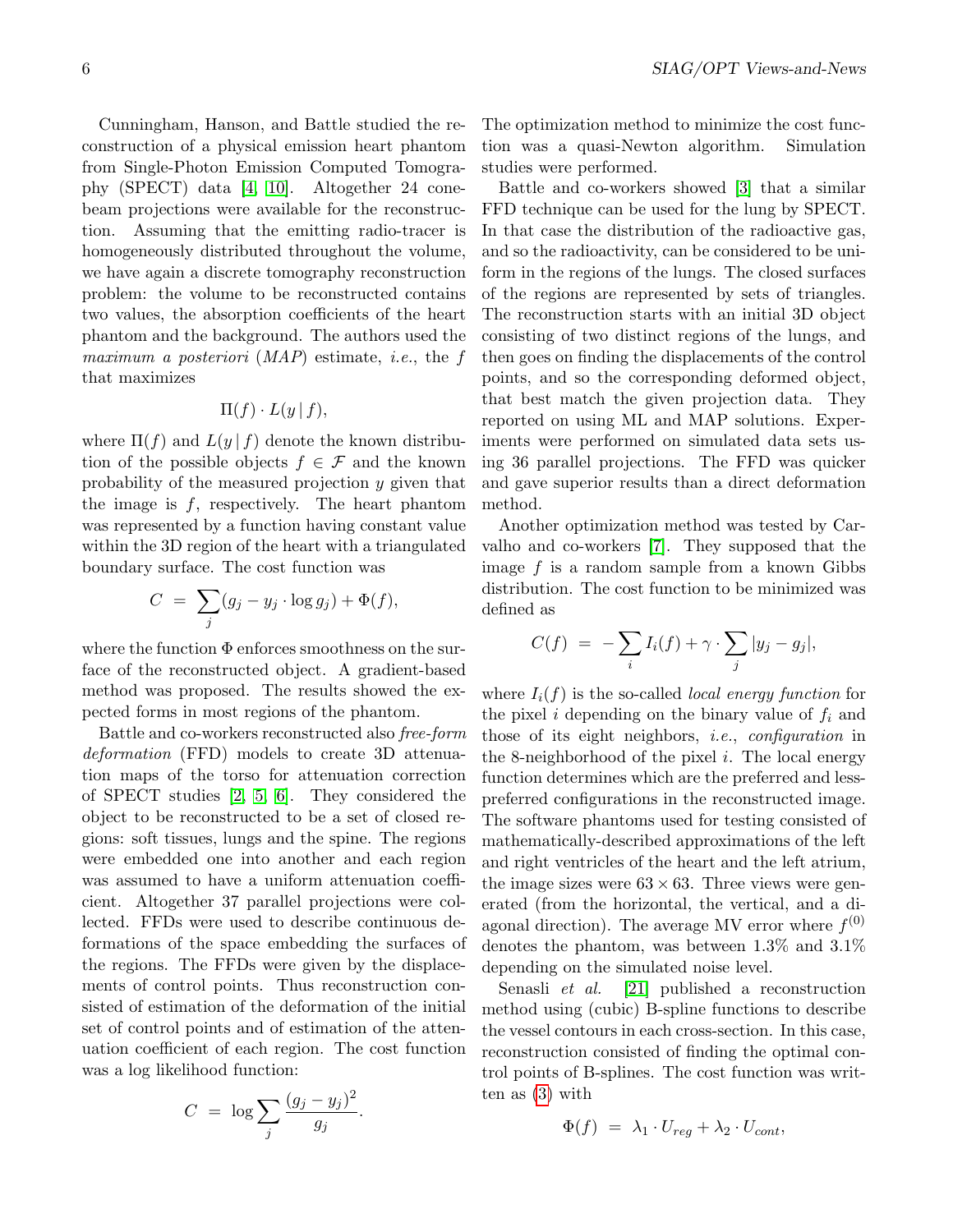where the contour regularity term  $U_{req}$  and  $U_{cont}$ measure the irregularity of the actual contour and the continuity between the previous and the current cross-sections, respectively. Simulated annealing was used for positioning the control points. In one iterative step a randomly selected control point could move to one of its 8-neighbors. The initial contour was an ellipse and the initial contour points were uniformly distributed over it. Experiments were performed on software and physical phantoms simulating both concentric and eccentric stenoses, and the error of reconstruction was measured as the relative mean error  $\overline{R}$  between f and the real object  $f^{(0)}$ , defined by

$$
\overline{R} = \frac{\sum_{i} |f_i - f_i^{(0)}|}{\sum_{i} f_i^{(0)}} \cdot 100\%.
$$

# 5. Conclusion

Optimization is an appropriate tool in DT because it selects a particular solution among the many that would be available if only constraint satisfaction were required. In this paper we have given an overview of the specific choices for constraints and optimizing functionals that were suggested in literature and their reported performance in medical applications.

# Acknowledgments

This work was supported by the National Science Foundation grant DMS 0306215 "Aspects of Discrete Tomography", and by the Hungarian Research Foundation grant T 048476 "New Problems of Discrete Tomography and Its Application in Neutron Radiography."

#### REFERENCES

<span id="page-6-4"></span>[1] R. Aharoni, G. T. Herman, and A. Kuba, Binary vectors partially determined by linear equation systems, Discrete Math., 171 (1997), pp. 1–16.

- <span id="page-6-6"></span>[2] X. L. Battle and Y. Bizais, Binary 3D attenuation map reconstruction using geometrical models and free form deformations, in Proc. Fully Three- Dimensional Image Reconstruction in Radiology and Nuclear Medicine, (1999), pp. 181–184.
- <span id="page-6-9"></span>[3] X. L. Battle, Y. Bizais, C. Le Rest, and A. Turzó, Tomographic reconstruction using free-form deformation models, in Medical Imaging: Image Processing, K. M. Hanson et al., editors, Proc. SPIE. 3661 (1999), pp. 356–367.
- <span id="page-6-0"></span>[4] X. L. Battle, K. M. Hanson, and G. S. Cunningham, Tomographic reconstruction using 3D deformable models, Phys. Med. Biol., 43 (1998), pp. 983–990.
- <span id="page-6-7"></span>[5] X. L. Battle, C. Le Rest, A. Turzó, and Y. Bizais, Free-form deformation in tomographic reconstruction. Application to attenuation map reconstruction, IEEE Trans. Nucl. Sci., 47 (2000), pp. 1065–1071.
- <span id="page-6-8"></span> $[6]$  X. L. Battle, C. Le Rest, A. Turzó, and Y. Bizais, 3D attenuation map reconstruction using geometrical models and free-form deformations, IEEE Trans. Medical Imaging, 19 (2000), pp. 404–411.
- <span id="page-6-10"></span>[7] B. M. Carvalho, G. T. Herman, S. Matej, C. Salzberg, and E. Vardi, Binary tomography for triplane cardiography, in Information Processing in Medical Imaging, A. Kuba, M. Samal, and A. Todd-Pokropek, editors, LNCS-1613, Springer-Verlag, Berlin, (1999), pp. 29–41.
- <span id="page-6-1"></span>[8] M. T. Chan, G. T. Herman, and E. Levitan, Bayesian image reconstruction using imagemodeling Gibbs priors, Int. J. Imaging Systems Techn., 9 (1998), pp. 85–98.
- <span id="page-6-2"></span>[9] M. T. Chan, G. T. Herman, and E. Levitan, Probabilistic modeling of discrete images, in Discrete Tomography. Foundations, Algorithms, and Applications, G. T. Herman, A. Kuba, editors, Birkhäuser, Boston, (1999), pp. 213– 235.
- <span id="page-6-3"></span>[10] G. S. Cunningham, X. L. Battle, and K. M. Hanson, Three-dimensional reconstructions from low-count SPECT data using deformable models, Opt. Express, 2 (1998), pp. 227–236.
- <span id="page-6-5"></span>[11] P. C. Fishburn, P. Schwander, L. A. Shepp, and R. J. Vanderbei, The discrete Radon transform and its approximate inversion via linear programming, Discrete Appl. Math., 75 (1997), pp. 39-61.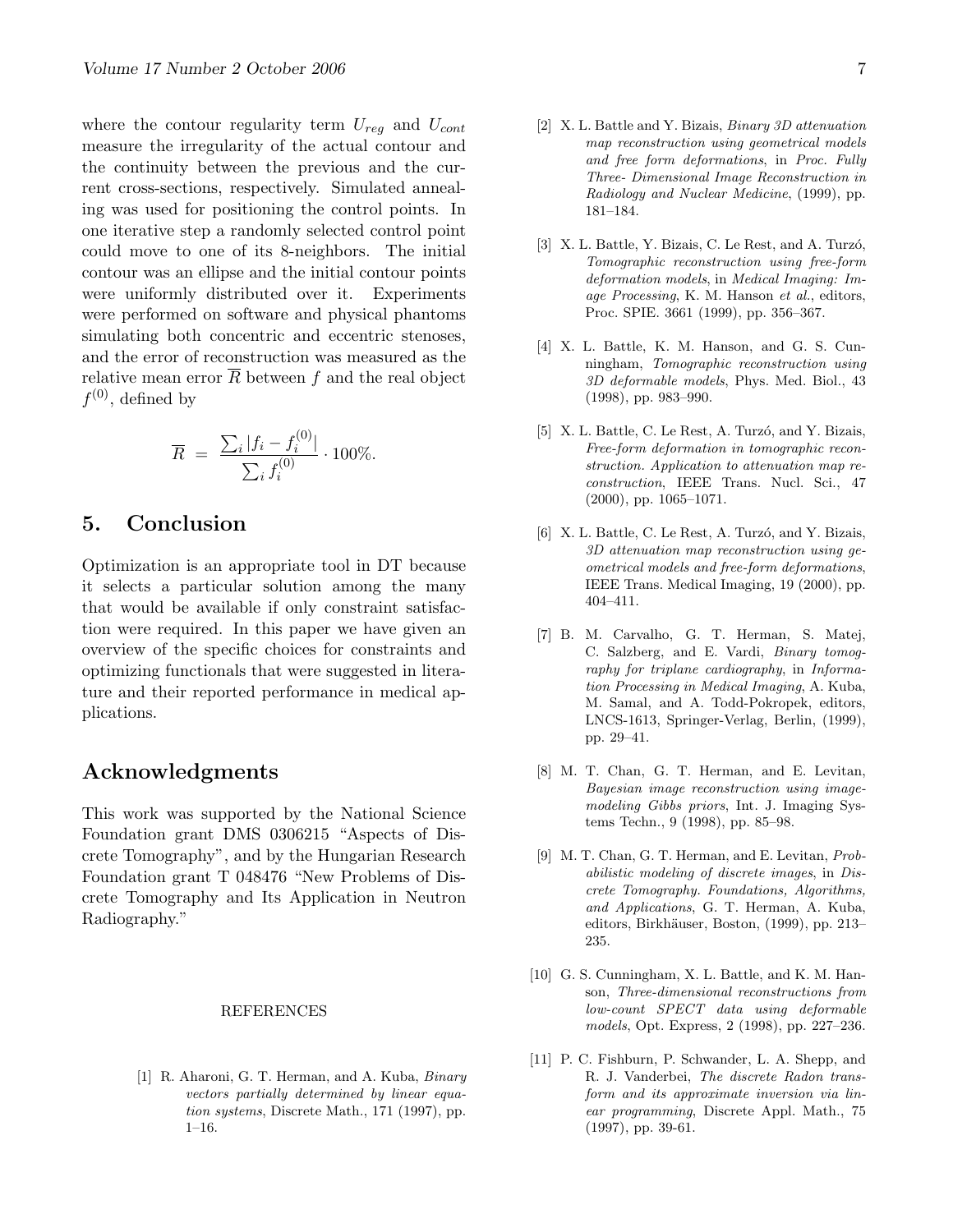- <span id="page-7-7"></span>[12] J. J. Gerbrands and C. H. Slump, 3-D reconstruction of homogeneous objects from two Poisson-distributed projections, Pattern Recognition Letters, 3 (1985), pp. 137–145.
- <span id="page-7-3"></span>[13] P. Gritzmann, S. de Vries, and M. Wiegelmann, Approximating binary images from discrete X-rays, SIAM J. Optim., 11 (2000), pp. 522- 546.
- <span id="page-7-2"></span>[14] G. T. Herman and A. Kuba (eds.), *Discrete To*mography: Foundations, Algorithms and Applications, Birkhäuser, Boston, 1999.
- <span id="page-7-0"></span>[15] G. T. Herman and A. Kuba, *Discrete tomography* in medical imaging, Proc. of IEEE, 91 (2003), pp. 1612–1626.
- <span id="page-7-1"></span>[16] A. Kuba, G. T. Herman, S. Matej, and A. Todd-Pokropek, Medical applications of discrete tomography, in Discrete Mathematical Problems with Medical Applications, DIMACS Series in Discrete Mathematics and Theoretical Computer Science, vol. 55, D. Z. Du, P. M. Pardalos, and J. Wang, editors, American Mathematical Society, Rhode Island, (2000), pp. 195–208.
- <span id="page-7-8"></span>[17] C. Pellot, A. Herment, M. Sigelle, P. Horain, H. Maitre, and P. Peronneau, A 3D reconstruction of vascular structures from two Xray angiograms using an adapted simulated annealing algorithm, IEEE Trans. Medical Imaging, 13 (1994) pp. 48–60.
- <span id="page-7-10"></span>[18] G. N. Ramachandran and A. V. Lakshminarayanan, Three-dimensional reconstruction from radiographs and electron micrographs: Application of convolutions instead of Fourier transforms, Proc. Natl. Acad. Sci. USA, 68 (1971), pp. 2236–2240.
- <span id="page-7-6"></span>[19] J. H. C. Reiber, J. J. Gerbrands, G. J. Troost, C. J. Kooijman, and C. H. Slump, 3-D reconstruction of coronary arterial segments from two projections, in Digital Imaging in Cardiovascular Radiology, P. H. Heintzen, R. Brennecke, editors, Georg Thieme Verlag, Stuttgart, Germany, (1983), pp. 151–163.
- <span id="page-7-9"></span>[20] N. Robert, F. Peyrin, and M. J. Yaffe, Binary vascular reconstruction from a limited number of cone beam projections, Med. Phys, 21 (1994), pp. 1839–1851.
- <span id="page-7-11"></span>[21] M. Sensali, L. Garnero, A. Herment, and E. Mousseaux, 3D reconstruction of vessel lumen from very few angiograms by dynamic contours using a stochastic approach, Graphical Models, 62 (2000), pp. 105–127.
- <span id="page-7-5"></span>[22] C. H. Slump and J. J. Gerbrands, A network flow approach to reconstruction of the left ventricle from two projections, Comp. Graphics Image Proc., 18 (1982), pp. 18–36.
- <span id="page-7-4"></span>[23] S. Weber, C. Schnörr, and J. Hornegger,  $A$  linear programming relaxation for binary tomography with smoothness priors, in Proceedings of International Workshop on Combinatorial Image Analysis (IWCIA), A. Del Lungo, V. Di Gesu, and A. Kuba, editors, Palermo, Italy, (2003).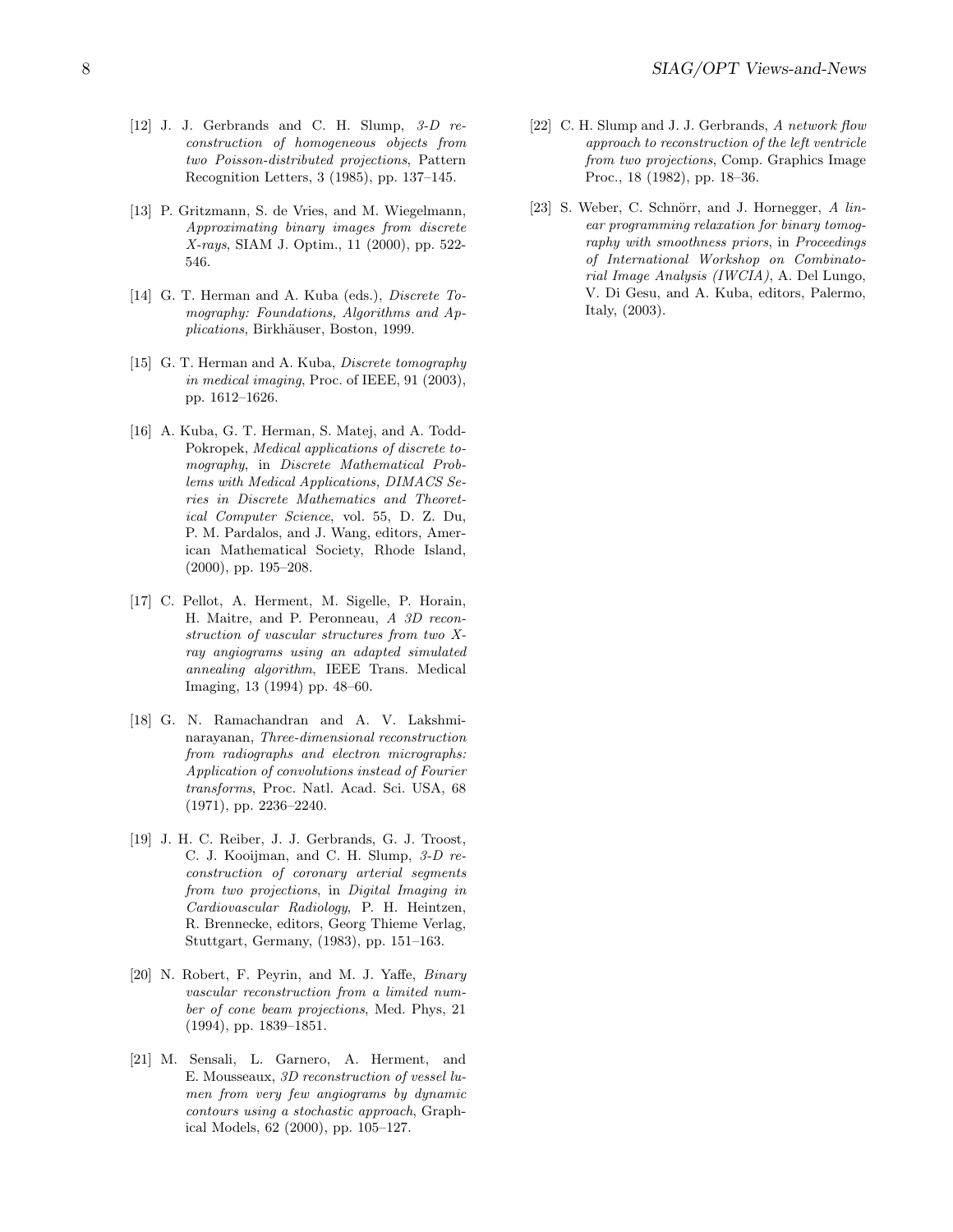# <span id="page-8-0"></span>Optimization Approaches to Characterize the Hidden Dynamics of the Epileptic Brain: Seizure Prediction and Localization

Wanpracha Art Chaovalitwongse Department of Industrial and Systems Engineering, Rutgers, the State University of New Jersey, Piscataway, NJ 08854, USA (wchaoval@rci.rutgers.edu).

> Oleg A. Prokopyev Department of Industrial Engineering, University of Pittsburgh, Pittsburgh, PA 15261, USA (prokopyev@engr.pitt.edu).

> > Panos M. Pardalos

Departments of Industrial and Systems Engineering and Biomedical Engineering, Brain Institute, University of Florida, Gainesville, FL 32611-6595, USA (pardalos@ufl.edu).

### 1. Introduction

At least 40 million people worldwide (or 1% of the population) currently suffer from epilepsy, which is the second most common serious brain disorder after stroke. Epilepsy is a chronic condition of diverse etiologies with the common symptom of spontaneous recurrent seizures, which is characterized by intermittent paroxysmal and highly organized rhythmic neuronal discharges in the cerebral cortex. In some types of epilepsy  $(e.g.,$  focal or partial epilepsy), there is a localized structural change in neuronal circuitry within the cerebrum which produces organized quasi-rhythmic discharges, which spread from the region of origin (epileptogenic zone) to activate other areas of the cerebral hemisphere [\[29\]](#page-18-0). The transitional development of the epileptic state can be considered as changes in network circuitry of neurons in the brain that produce changes in voltage potential, which can be captured by an electroencephalogram (EEG), the most common tool for evaluating the physiological state of the brain. These changes are reflected by wriggling lines along the time axis in a typical EEG recording.

Approximately 25 to 30% of epileptic patients remain unresponsive to the treatment with antiepileptic drugs (AEDs), which is the mainstay of epilepsy treatment, and continue to have seizures and still have inadequate seizure control. Epilepsy surgery is another alternative treatment for medically refractory patients with the aim of excising the portion of brain tissue supposed to be responsible for seizure initiation. However, at least 50% of pre-surgical candidates eventually will not undergo respective surgery because a single epileptogenic zone could not be identified or was located in functional brain tissue. Besides, only 60 to 85% of epilepsy surgery cases result in seizure free. In the recent years, the vagus nerve stimulator Neurocybernetic Prosthesis has been available as an alternative epilepsy treatment that reduces seizure frequency; however, the parameters of this device (amplitude and duration of stimulation) continue to be arbitrarily adjusted by physicians. Moreover, more than a minority of patients have minor side effects and can benefit from this treatment. Due to the shortcomings and side effects of current epilepsy treatment, there has been an urgency for new development of novel therapeutic treatments for epilepsy. During the last few years, there has been a great deal of research interest in epilepsy research shifted from the research in curing epilepsy to the ability to anticipate/predict the onset of seizures. Although spontaneous epileptic seizures seem to occur randomly and unpredictably and begin intermittently as a result of complex dynamical interactions among many regions of the brain, neurologists still believe that seizures occur in a predictable fashion. Seizure prediction is a very promising option for the effective and safe treatment of people with epilepsy by avoiding both the side effects of drugs and cutting out pieces of brain. The most realizable application of seizure prediction development is its potential for use in therapeutic epilepsy devices to either warn about an impending seizure or trigger intervention to prevent seizures before they begin.

Work on seizure prediction started in the 1970s [\[37\]](#page-18-1) and early 1980s [\[30\]](#page-18-2) to show the seizure's predictability. Most of the work was focused on visible features in the EEG  $(e.g.,$  epileptic spiking) to extract seizure precursors. More advanced quantitative analyses  $(e.g.,)$  spectral analysis) in the EEG are applied to discover the abnormal activity and demonstrate the predictability in seizure patterns. Since the complexity and variability of the seizure development cannot be captured by traditional methods used to process physiological signals,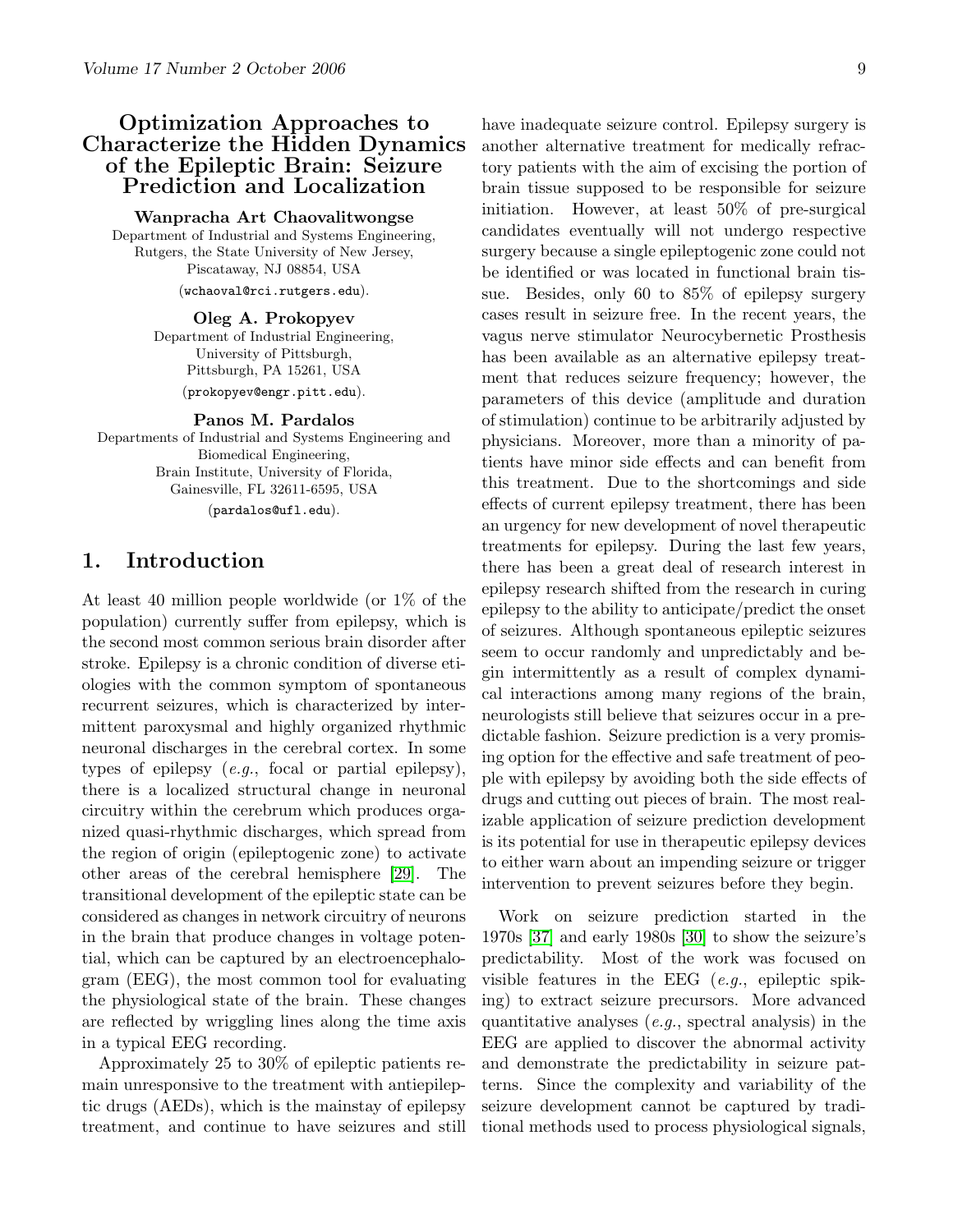Iasemidis and co-workers were the first group to attempt to apply the theory of nonlinear dynamics to the EEG for predicting seizures [\[17\]](#page-17-0). The results of this work indicates that the EEG becomes progressively less chaotic as seizures advance, with respect to the estimation of short-term maximum Lyapunov exponents  $(STL_{max})$ , which is a measure of the order or disorder (chaos) of signals. During the past decade, Iasemidis and his group have demonstrated dynamical properties and the largescale patterns of EEG that emerge when neurons interact all together, which demonstrate that the convulsive firing of neurons in epileptic seizures offers such a clear case of collective dynamics. For example, evidence for nonlinear time dependencies in the inter-seizure intervals observed from patients with frequent partial seizures is reported in [\[11\]](#page-17-1). This observation suggests that the occurrence of seizures, though displaying a complex time structure, is not a random process and may be driven by deterministic mechanisms. Later attempts to apply measures in nonlinear dynamics were followed by other investigations [\[20,](#page-17-2) [21,](#page-17-3) [24,](#page-17-4) [31,](#page-18-3) [26,](#page-18-4) [19\]](#page-17-5). The application of the correlation dimension, another nonlinear dynamics approach, is employed to measure the neuron complexity of the EEG and correlation density and dynamical similarity were employed to show evidence of seizure anticipation in pre-seizure segments [\[8,](#page-17-6) [20,](#page-17-2) [21\]](#page-17-3). In these studies, reductions in the effective correlation dimension  $(D_2^{eff})$  $_2^{e_{JJ}}$ , a measure of the complexity of the EEG signals) are shown to be more prominent in pre-ictal EEG samples than at times more distant from a seizure. Elger and co-workers estimate that a detectable change in dynamics can be observed at least 2 minutes before a seizure in most cases [\[8\]](#page-17-6). Because their datasets were only of 10 to 30 minutes in duration, the exact duration of the pre-ictal state cannot be determined. These studies were followed by the measure of phase synchronization in the pre-seizure EEG signals [\[24,](#page-17-4) [31\]](#page-18-3). Martinerie and co-workers also report significant differences between dimension measures obtained in pre-ictal versus inter-ictal EEG samples [\[24\]](#page-17-4). They find an abrupt decrease in dimension during the pre-ictal transition. This study also employs relatively brief (40 minutes) samples of pre-ictal and inter-ictal data. More recently, this group has reported changes in brain dynamics ob-

tained from scalp electrode recordings of the EEG. By comparing pre-ictal EEG samples to a reference sample selected from inter-ictal data, they find evidence of dynamical changes that anticipate temporal lobe seizures by periods of up to 15 minutes [\[31\]](#page-18-3). In that study, they employ a method, inspired by Manuca and Savit [\[23\]](#page-17-7), which measures the degree of stationarity of EEG signals. The changes or sustained bursts in long-term energy profiles of the EEG are reported to be increasing in volume that leads to seizure onset [\[22\]](#page-17-8). In the most recent study, the application of the correlation dimension, correlation integral, and autocorrelation is studied to demonstrate the fluctuations of seizure dynamics [\[26,](#page-18-4) [19\]](#page-17-5).

Although the aforementioned studies have successfully demonstrated that there exist temporal changes in the brain dynamics reflected from seizure development, the collective physiological dynamics of billions of interconnected neurons in brain are not well studied or understood. Since temporal properties of the brain dynamics can only capture the interaction of some groups of locally-connected neurons, they are not sufficient to demonstrate either the mechanism or the propagation of seizure development, which involves billions of interconnected neurons throughout the brain. For example, extensive investigations indicate that the quantification of only temporal properties of the brain dynamics  $(e.g.,)$  $STL_{max}$ ) fail to demonstrate the capability and sufficiency to predict seizures [\[6\]](#page-17-9).

For this reason, a study that considers both temporal and spatial properties of the brain dynamics is proposed to demonstrate that the spatiotemporal dynamical properties of EEG's can reveal patterns that correspond to specific clinical states [\[28,](#page-18-5) [14,](#page-17-10) [27\]](#page-18-6). These studies lead to the development of an Automated Seizure Warning System (ASWS) [\[33,](#page-18-7) [35,](#page-18-8) [5\]](#page-17-11), which not surprisingly demonstrates that the interictal, ictal, and immediate post-ictal states are distinguishable with respect to the spatiotemporal dynamical patterns/properties of intracranial EEG recordings. These patterns are considered to be seizure precursors reflected from the convergence of  $STL_{max}$  profiles from a group of electrode sites during the hour preceding seizures. The transition from a seizure precursor to a seizure onset has been defined as a "pre-ictal transition". In essence, the ASWS algorithm is developed to study the real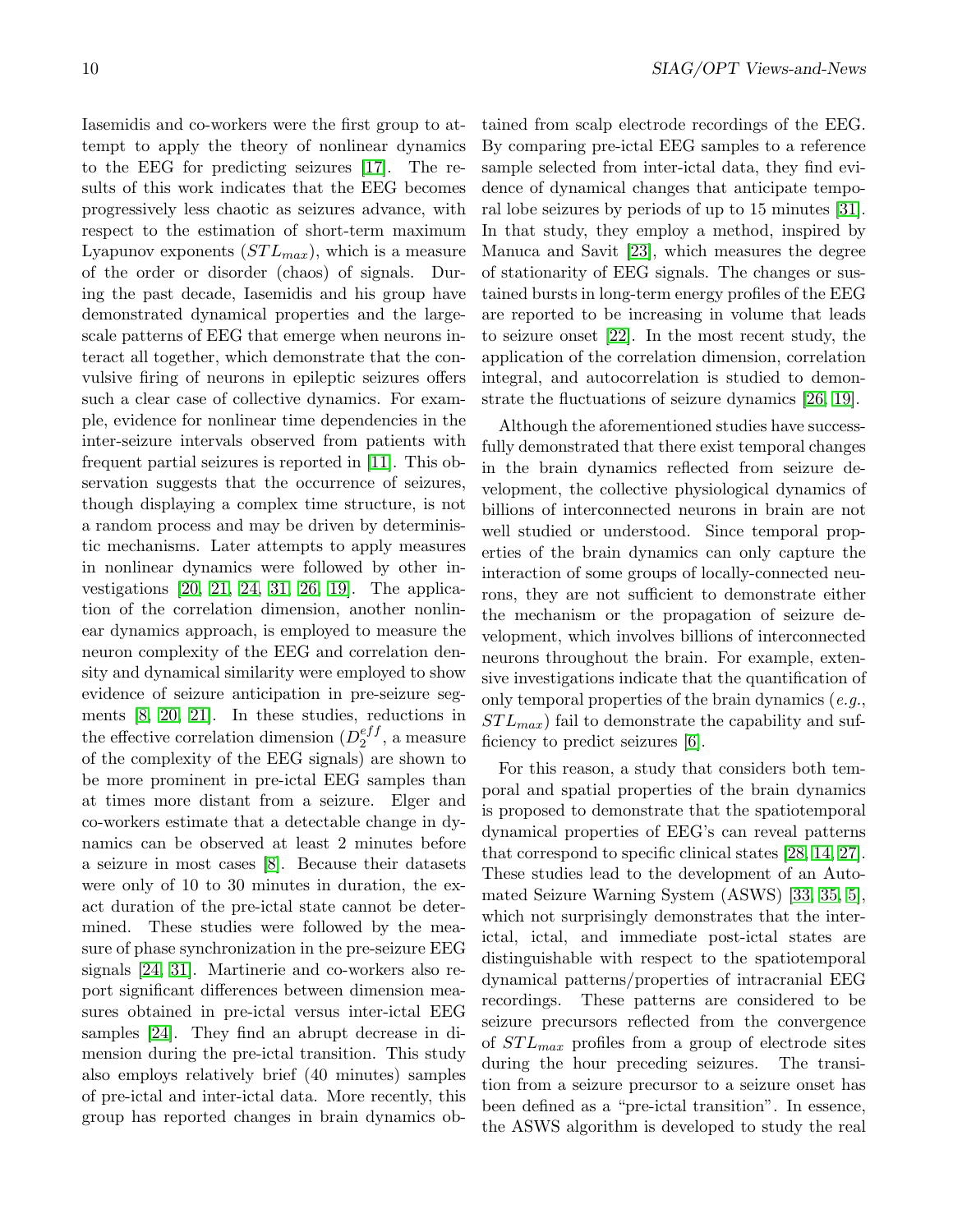seizure prediction, which is proposed as a natural extension of previous investigations based on an analysis of spatio-temporal properties of the brain dynamics [\[17,](#page-17-0) [11,](#page-17-1) [14,](#page-17-10) [6,](#page-17-9) [27\]](#page-18-6). The experiments in these studies were undertaken to determine if it is possible to predict an impending seizure automatically by a robust method employing the ASWS algorithm, which is an online computer-based algorithm.

The spirit of the ASWS algorithm involves (1) Quantitative Approach to Characterize the Dynamics of EEG time series: an estimation of  $STL_{max}$  to quantify temporal properties of the brain dynamics; (2) Statistical Measure to Quantify Similarity Patterns of the Brain Dynamics: a statistical estimate of the degree of similarity of patterns/properties of the brain dynamics; (3) Quadratic Programming Approach to Select Critical Electrode Sites: an optimization technique to identify critical spatial features (the most similar statistical properties) of the brain dynamics.

# 2. Quantitative approach to characterize the dynamics of EEG time series

Since the brain is a nonstationary system, algorithms used to estimate measures of the brain dynamics should be capable of automatically identifying and appropriately weighing existing transients in the data. In the ASWS algorithm, EEG signals are divided into sequential epochs (non-overlapping windows) to properly account for possible nonstationarities in the epileptic EEG. For each epoch of each channel of EEG signals, we quantify the brain dynamics by applying measures of chaos. An estimation of  $STL_{max}$  is employed as a measure of chaos, quantification of the chaoticity of the attractor. In other words, it measures the average uncertainty along the local eigenvectors of an attractor in the phase space. In fact, the rate of divergence is an important aspect of the system dynamics and is reflected in the value of Lyapunov exponents. Next, a short overview of mathematical models used in the estimation of  $STL_{max}$  will be discussed.

To characterize the brain dynamics from multidimensional EEG time series, the initial step in analyzing the dynamical properties of EEG signals is to

embed it in a higher dimensional space of dimension p, which enables us to capture the behavior in time of the p variables that are primarily responsible for the dynamics of the EEG. We can now construct pdimensional vectors  $X(t)$ , whose components consist of values of the recorded EEG signal  $x(t)$  at p points in time separated by a time delay. Construction of the embedding phase space from a data segment  $x(t)$ of duration  $T$  is made with the method of delays. The vectors  $X_i$  in the phase space are constructed as:

$$
X_i = (x(t_i), x(t_i + \tau) \dots x(t_i + (p-1) * \tau)) \quad (1)
$$

where  $\tau$  is the selected time lag between the components of each vector in the phase space,  $p$  is the selected dimension of the embedding phase space, and  $t_i \in [1, T - (p-1)\tau].$ 

The method for estimation of the Short Term Maximum Lyapunov Exponent  $(STL_{max})$  for nonstationary data  $(e.g., EEG$  time series) is previously explained in [\[10,](#page-17-12) [13,](#page-17-13) [38\]](#page-18-9). In this article, only a short description and basic notation of our mathematical models used to estimate  $STL_{max}$  will be discussed. First, let us define the following notation.

- $X(t_i)$  is the point of the fiducial trajectory  $\phi_t(X(t_0))$  with  $t = t_i, X(t_0) = (x(t_0), \dots, x(t_0 +$  $(p-1) * \tau$ ), and  $X(t_i)$  is a properly chosen vector adjacent to  $X(t_i)$  in the phase space.
- $\delta X_{i,j}(0) = X(t_i) X(t_j)$  is the displacement vector at  $t_i$ , that is, a perturbation of the fiducial orbit at  $t_i$ , and  $\delta X_{i,j}(\Delta t) = X(t_i + \Delta t)$  –  $X(t_i + \Delta t)$  is the evolution of this perturbation after time  $\Delta t$ .
- $t_i = t_0 + (i 1) * \Delta t$  and  $t_j = t_0 + (j 1) * \Delta t$ , where  $i \in [1, N_a]$  and  $j \in [1, N]$  with  $j \neq i$ .
- $\Delta t$  is the evolution time for  $\delta X_{i,j}$ , that is, the time one allows  $\delta X_{i,j}$  to evolve in the phase space. If the evolution time  $\Delta t$  is given in seconds, then L is in bits per second.
- $t_0$  is the initial time point of the fiducial trajectory and coincides with the time point of the first data in the data segment of analysis. In the estimation of  $L$ , for a complete scan of the attractor,  $t_0$  should move within  $[0, \Delta t]$ .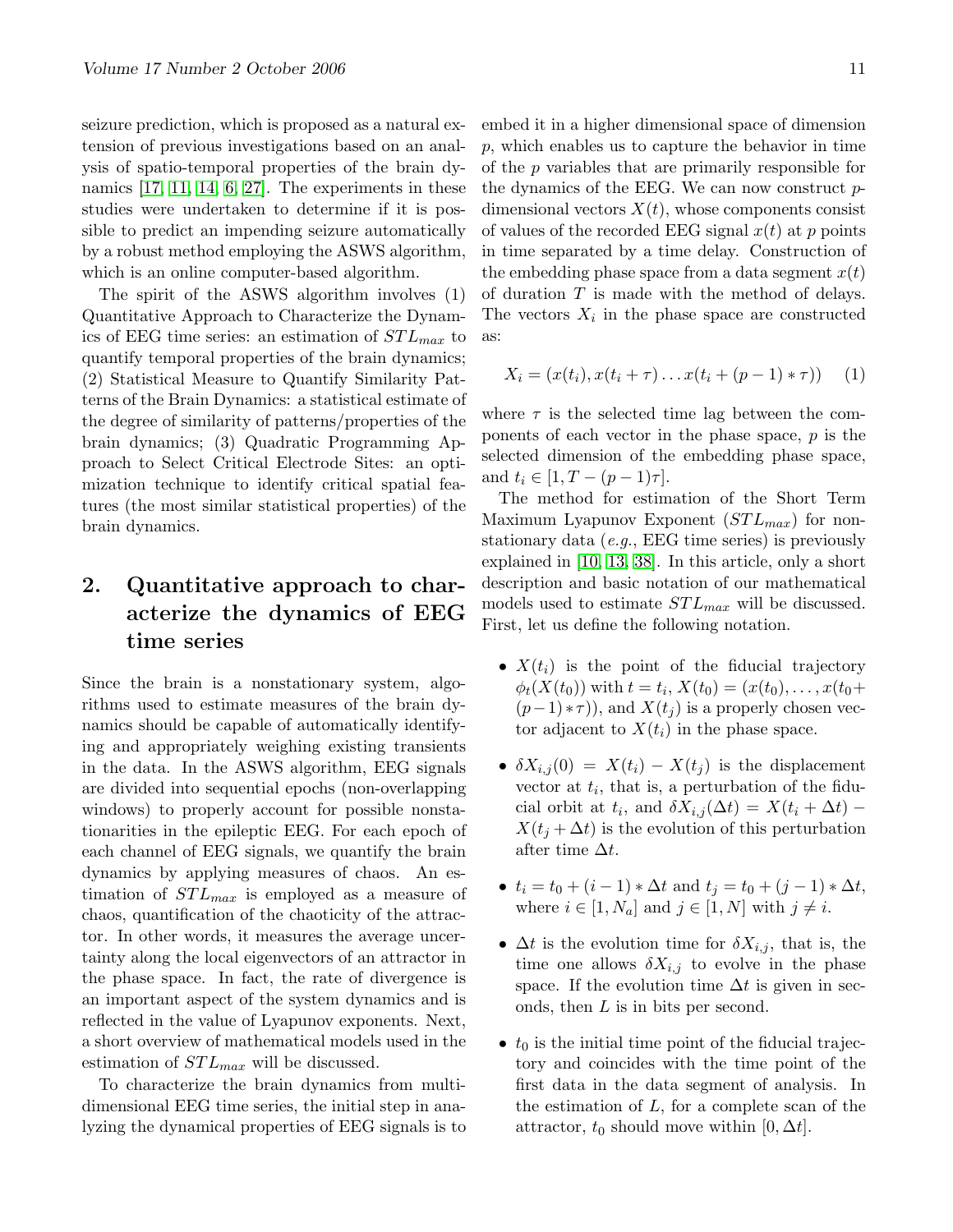•  $N_a$  is the number of local  $L_{max}$ 's that will be estimated within a duration T data segment. Therefore, if  $D_t$  is the sampling period of the time domain data,  $T = (N-1)D_t = N_a \Delta t +$  $(p-1)\tau$ .

Let L be an estimate of the short term maximum Lyapunov exponent, defined as the average of local Lyapunov exponents in the state space.  $L$  can be calculated as follows.

$$
L = \frac{1}{N_a \Delta t} \sum_{i=1}^{N_a} \log_2 \frac{|\delta X_{i,j}(\Delta t)|}{|\delta X_{i,j}(0)|}
$$
(2)

with

$$
\delta X_{i,j}(0) = X(t_i) - X(t_j) \tag{3}
$$

$$
\delta X_{i,j}(\Delta t) = X(t_i + \Delta t) - X(t_j + \Delta t). \quad (4)
$$

Per electrode, we computed the  $STL_{max}$  profile using the method proposed by Iasemedis *et al.* [\[10\]](#page-17-12), which is a modification of the method by Wolf et al. [\[38\]](#page-18-9). Modification of the Wolf's algorithm is necessary to better estimate of  $STL_{max}$  in small epochs that include transients, such as inter-ictal spikes. The modification of the  $STL_{max}$  algorithm is primarily in the searching procedure for a replacement vector at each point of a fiducial trajectory. In the previous study of EEG analysis, the crucial parameter in the  $L_{max}$  estimation is found to be an adaptive estimation (in time and phase space) of the magnitude bounds of the candidate displacement vector to avoid catastrophic replacements. This parameter plays a very important role in distinguishing the pre-ictal, the ictal, and the post-ictal stages.

# 3. Statistical measure to quantify similarity patterns of the brain dynamics

A similarity measure is proposed to estimate the difference of the dynamics of EEG time series between different groups of the brain states. In other words, the T-index is employed as a measure of statistical distance between two epochs of  $STL_{max}$  profiles. The T-index at time t between electrode sites i and  $j$  is defined as:

$$
T_{i,j}(t) = \sqrt{N} \times |E\{STL_{max,i} - STL_{max,j}\}|/\sigma_{i,j}(t)
$$
\n(5)

where  $E\{\cdot\}$  is the sample average difference for the  $STL_{max,i} - STL_{max,j}$  estimated over a moving window  $w_t(\lambda)$  defined as:

$$
w_t(\lambda) = \begin{cases} 1 & \text{if } \lambda \in [t - N - 1, t] \\ 0 & \text{if } \lambda \notin [t - N - 1, t], \end{cases}
$$

where  $N$  is the length of the moving window. Then,  $\sigma_{i,j}(t)$  is the sample standard deviation of the  $STL_{max}$  differences between electrode sites i and j within the moving window  $w_t(\lambda)$ . The thus defined T-index follows a t-distribution with  $N-1$  degrees of freedom. In this study,  $STL_{max}$  profiles are divided into overlapping 10-minute epochs  $(N = 60 \text{ points})$ .

# 4. Quadratic programming approach to select critical electrode sites

Motivated by the Sherrington-Kirkpatric Hamiltonian, one of the most interesting problems about this model is the determination of the minimal-energy states (GROUND STATE problem) [\[2,](#page-16-0) [3,](#page-17-14) [4\]](#page-17-15). For this reason, quadratic 0-1 programming techniques have been extensively used to study Ising spin glass models [\[1,](#page-16-1) [9,](#page-17-16) [25,](#page-17-17) [4\]](#page-17-15). In this research, quadratic 0-1 programming techniques are employed to select the critical cortical sites, where each electrode has only two states, and to determine the minimal-average T-index state (brain areas with the most similar dynamical states). This problem is formulated as a multi-quadratic 0-1 knapsack problem with objective function to minimize the average T-index (a measure of statistical distance between the mean values of  $STL_{max}$ ) among electrode sites, the knapsack constraint to identify the number of critical cortical sites [\[18,](#page-17-18) [16\]](#page-17-19), and an additional quadratic constraint to ensure that the optimal group of critical sites shows the divergence in  $STL_{max}$  profiles after a seizure. In essence, we basically aim to select electrode sites such that they are most similar (minimum T-index value) prior to the seizure, conditional on the divergence of  $STL_{max}$  profiles after the seizure onset.

The optimization problem is formulated as the followings.

1. A T-matrix corresponding to the 10-minute epoch prior to the seizure onset was generated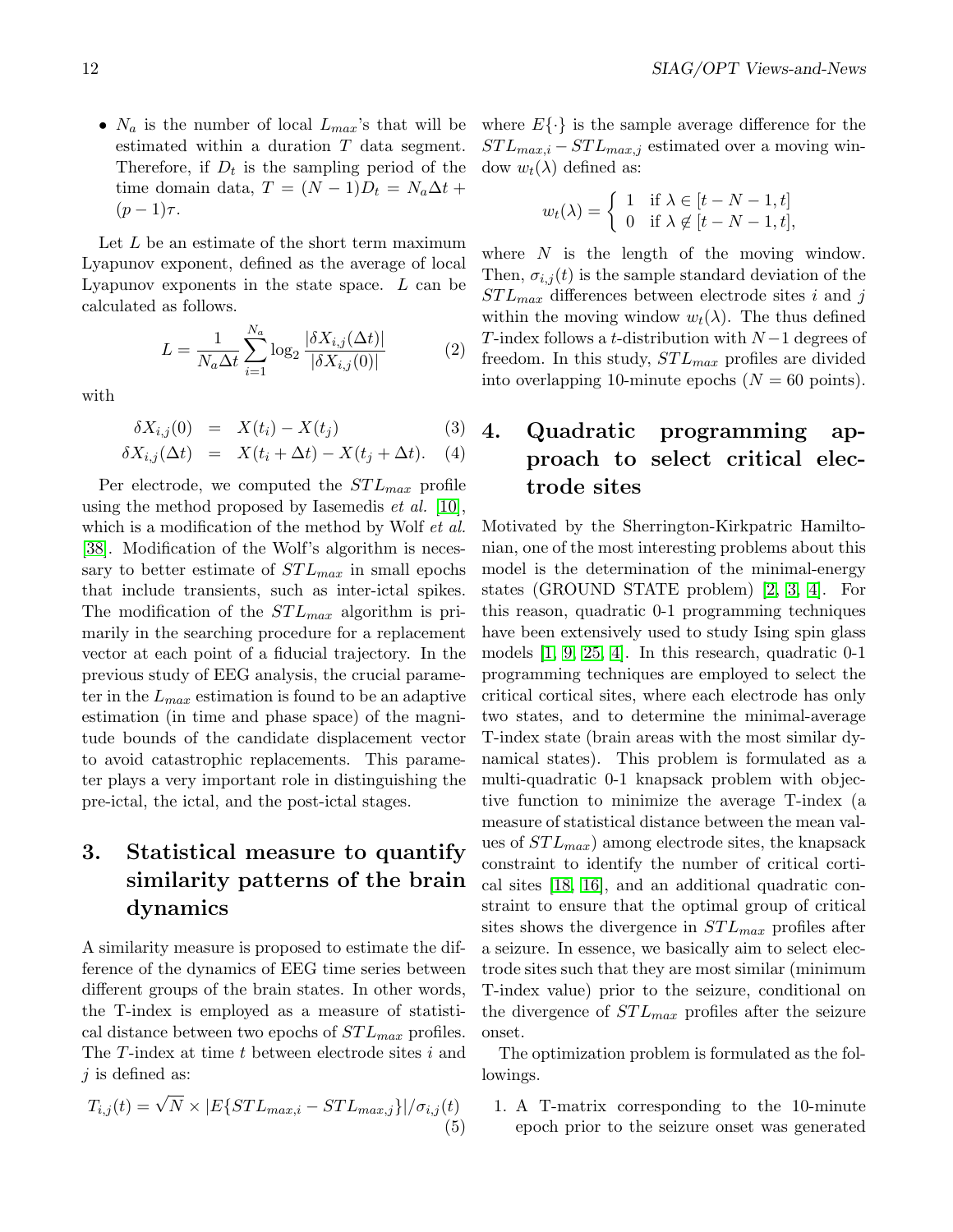and put into the objective function, which needs to be minimized.

- 2. A T-matrix corresponding to the 10-minute epoch after the seizure onset was generated and put into the quadratic constraint, which ensures that the selected electrode sites (solution to the optimization problem) show the divergence in  $STL_{max}$  after the seizure onset.
- 3. A linear constraint of the number of critical electrode sites  $(k)$  was added in the optimization problem.

#### 4.1 Notation

Let A be  $n \times n$  matrix, whose each element  $a_{i,j}$  represents the T-index between electrode  $i$  and  $j$  within 10-minute window before the onset of a seizure. Define  $x = (x_1, ..., x_n)$ , where each  $x_i$  represents the cortical electrode site  $i$ . If the cortical site  $i$  is selected to be one of the critical electrode sites, then  $x_i = 1$ ; otherwise,  $x_i = 0$ . k denotes the number of selected critical electrode sites. Let B be  $n \times n$  matrix, whose each element  $b_{i,j}$  represents the T-index between electrode  $i$  and  $j$  within 10-minute window after the onset of a seizure.

#### 4.2 Formulation

The electrode selection problem can be formulated as the following multi-quadratic 0-1 programming problem given by:

$$
\min \qquad x^T A x \tag{6}
$$

<span id="page-12-0"></span>
$$
s.t. \qquad \sum_{i=1}^{n} x_i = k \tag{7}
$$

$$
x^T B x \qquad \geq T_\alpha k(k-1) \tag{8}
$$

$$
x \in \{0, 1\}^n. \tag{9}
$$

Eq. [\(8\)](#page-12-0) is added to ensure that the optimal group of critical sites shows this divergence by adding one more quadratic constraint. The constant  $T_{\alpha}$  is the critical value of T-index, as previously defined, to reject  $H_o$ : "two brain sites acquire identical  $STL_{max}$ values within time window  $w_t(\lambda)$ ".

Note that the problem in Eqs.  $(6)-(9)$  $(6)-(9)$  $(6)-(9)$  is a special case of multi-quadratic 0–1 programming problems. In this case, for the matrices A and B,  $\forall i, j \ a_{ij} \geq$ 0,  $b_{ij} \ge 0$  and  $\forall i \ a_{ii} = 0, \ b_{ii} = 0.$ 

Consider the following problem

<span id="page-12-1"></span>
$$
\min_{x \in \{0,1\}^n, e^T x = k} x^T Q x,\tag{10}
$$

where  $\forall i, j \ q_{ij} \geq 0$  and  $\forall i \ q_{ii} = 0$ .

Problem [\(10\)](#page-12-1) can be shown to be NP-hard as follows. In [\[9\]](#page-17-16) it is shown that the maximum clique problem (which is known to be NP-hard) in a graph  $G = (V, E)$  with vertex set  $V = \{1, \ldots, n\}$  and edge set  $E$  is polynomially equivalent to

<span id="page-12-2"></span>
$$
\min f(x) = -\sum_{i=1}^{n} x_i + 2 \sum_{\substack{(i,j) \notin E \\ i > j}} x_i x_j
$$

$$
= -e^T x + 2 \sum_{\substack{(i,j) \notin E \\ i > j}} x_i x_j \qquad (11)
$$
  
s.t.  $x \in \{0, 1\}^n$ .

Obviously, the problem [\(11\)](#page-12-2) can be solved by solving  $n+1$  problems of the form

<span id="page-12-3"></span>
$$
\min f_k(x) = \sum_{\substack{(i,j) \notin E \\ i > j}} x_i x_j
$$
\n
$$
\text{s.t.} \quad e^T x = k, \ x \in \{0, 1\}^n. \tag{12}
$$

for each  $k \in [0, n]$ . Note that problem [\(12\)](#page-12-3) is a restricted version of problem [\(10\)](#page-12-1). The solution of the problem [\(11\)](#page-12-2) will be the one that yields the value of minimal  $2f_k(x)-k$ . Therefore, we can solve the maximum clique problem by solving  $n+1$  problems [\(12\)](#page-12-3). Hence, problem [\(10\)](#page-12-1) is NP-hard. As the problem [\(10\)](#page-12-1) with additional quadratic constraint is a generalization of the problem [\(10\)](#page-12-1), the problem in Eqs.  $(6)-(9)$  $(6)-(9)$  $(6)-(9)$  is also NP-hard. To solve the NP-hard problem in Eqs. [\(6\)](#page-12-0)-[\(9\)](#page-12-0), two computational approaches have been proposed in [\[7,](#page-17-20) [27\]](#page-18-6).

# 5. Performance of an automated seizure warning system (ASWS) algorithm

The development of an ASWS algorithm was extended from the results of our previous studies demonstrating that if one knows which critical electrode sites will participate in the next pre-ictal transition, it may be possible to detect the seizure precursors in time to warn about an impending seizure [\[6\]](#page-17-9). The main components that constitute the ASWS algorithm are as follows.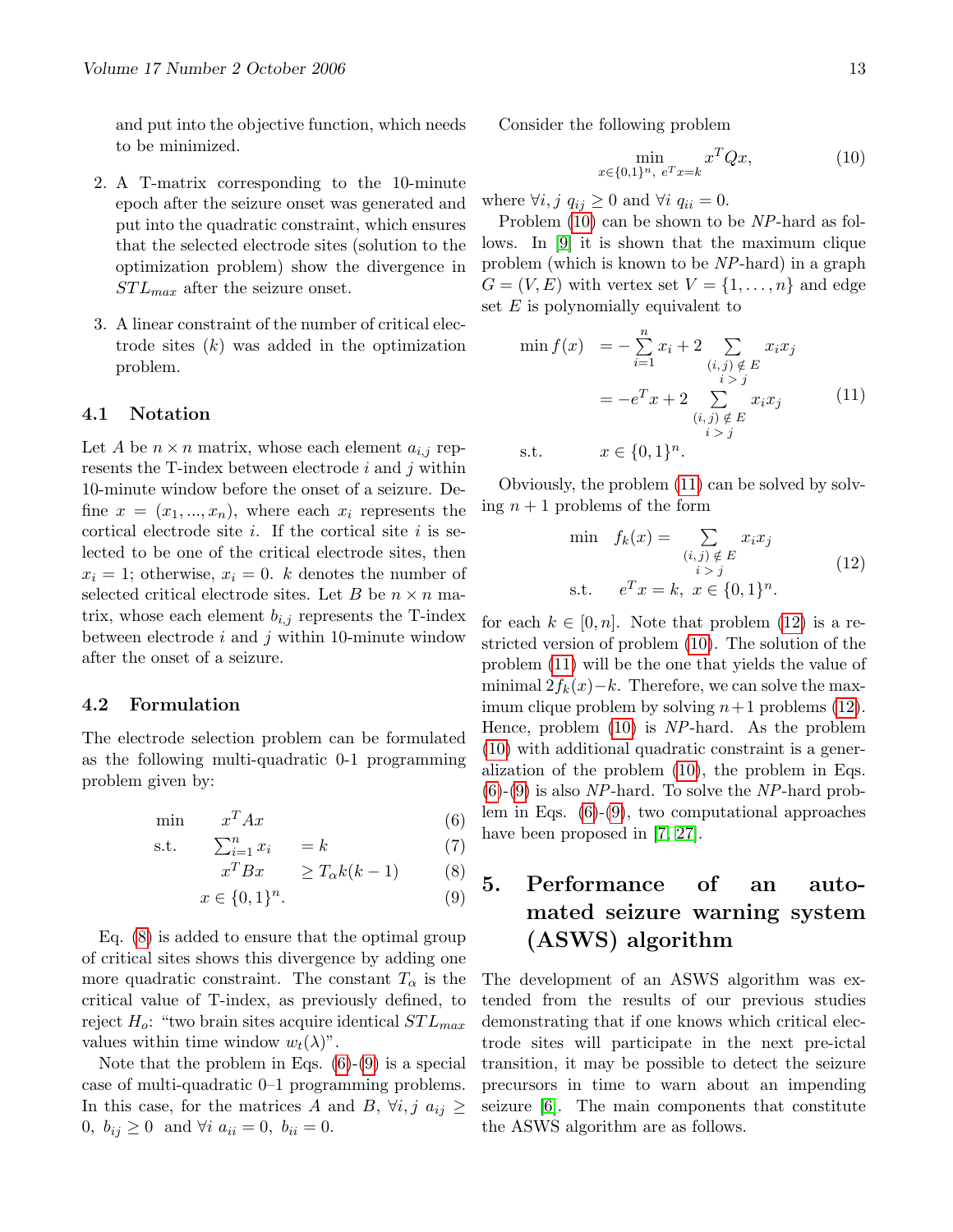- 1. The estimation of  $STL_{max}$  profiles is used to measure the degree of order or disorder (chaos) of the EEG signals.
- 2. The critical electrode selection was accomplished by an automated optimization technique based upon the behavior of  $STL_{max}$  profiles before and after each preceding seizure.
- 3. Such a warning will be triggered when the similarity degree of the brain dynamics from critical electrode sites crosses the threshold. In practice, this warning will activate a therapeutic intervention to abort an impending seizure.

The prospective analysis of the ASWS algorithm in the continuous long-term intracranial EEG recordings constitutes, for the first time to our knowledge, an automated seizure warning device. Cases with continuous recordings of several days in duration are selected for this initial evaluation of the method. To evaluate the performance of the ASWS algorithm, we calculate the sensitivity and false positive rate of the algorithm tested on continuous longterm intracranial EEG recordings, which have previously been obtained for clinical purposes. In the algorithm, there are ranges of different parameter settings, which need to be adjusted and optimized. In order to find the optimal parameter setting, Receiver Operating Characteristics (ROC) curve analysis is employed to indicate an appropriate trade-off that one can achieve between the false positive rate (1-Specificity, plotted on X-axis) and the true positive rate (Sensitivity, plotted on Y-axis). To test the ASWS algorithm on-line, we first trained the algorithm by dividing the data set into training data set and testing data set. In each of the 10 test patients, the first half of seizures are used to train for the optimal parameter setting. With the optimal parameter setting obtained from the training phase, the algorithm is tested prospectively on the testing data set. During the training step, in order to find the most appropriate trade-off, the optimal parameter setting is defined as the one closest to the ideal point in ROC curve (100% sensitivity and 0 false positive rate). A "prediction score" is employed to measure the closeness to the ideal point, which represents the "goodness" of a prediction algorithm. The lower the prediction score, the better the prediction algorithm. In fact, the prediction score is actually a distance from the performance point (sensitivity and false positive rate) of a predictor on the ROC curve to the ideal point (100% sensitivity and 0 false positive rate). The prediction score can be calculated from  $\sqrt{(1 - Sensitivity)^2 + FPR^2}$ .

To demonstrate the importance of optimization techniques in the electrode selection process that it can capture the critical spatial connections of the brain dynamics, a statistical testing experiment is proposed to verify if the pre-ictal transitions detected by the ASWS algorithm are truly the physiological changes in the seizure development by comparing the prediction scores of the ASWS algorithm in the cases with and without optimizing the electrode selection process. To validate that the optimization process in the ASWS algorithm is the key component capable of identifying vital spatial dependence of the brain dynamics in the seizure development, the ASWS algorithm without optimization in electrode site selection process will be tested. In other words, the non-optimized ASWS (NASWS) will follow the same experimental procedure except that the groups of electrode sites used in the monitoring process are randomly selected. The nonoptimized ASWS (NASWS) algorithm is tested on the real dataset for 100 iterations. To demonstrate that the optimization process is a vital ingredient in the ASWS algorithm to capture the spatial properties of the seizure development, the performance characteristics and average prediction score of the NASWS algorithm are calculated.

The ASWS algorithm was tested on the dataset of 10 patients, whose characteristics are described in Table [1.](#page-14-0) The performance characteristics of the ASWS algorithm in the first phase (training phase) and the second phase (testing phase) are described as follows. In the training phase for the optimal parameter setting, the optimal parameter setting is trained by testing the algorithm on the first half of seizures for individual patient. With the optimal parameter, the ASWS algorithm achieves a sensitivity (an average probability of a seizure to be predicted) of 76.12% with an average false prediction rate of 0.17 per hour, which is equivalent to a prediction score of 0.295. The average true warning time in the training phase is 72.18 minutes while the average ratio of warning times to inter-seizure in-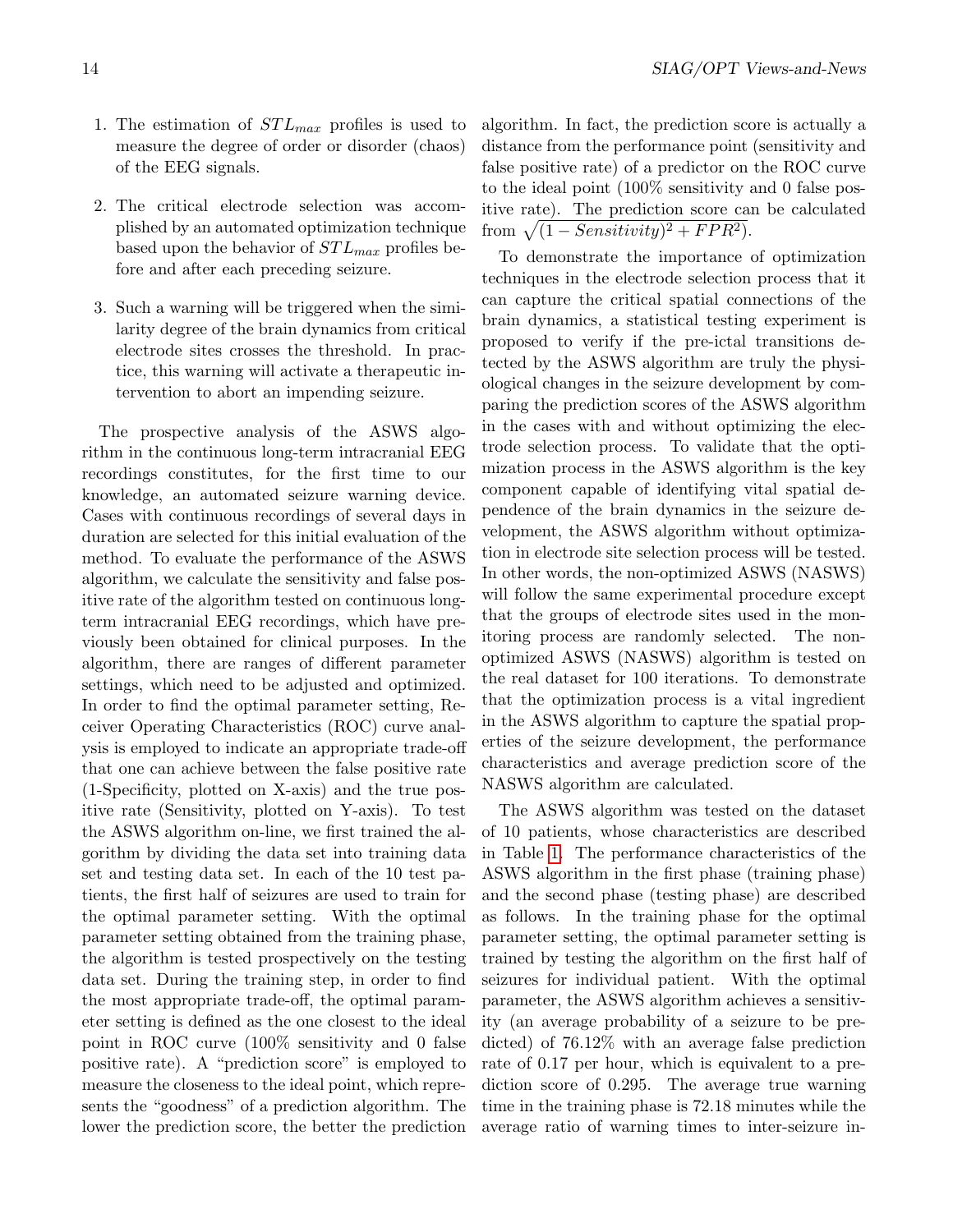|            |        | CP, Complex Partial; SC, Subclinical; GT |    | C, Generalized Tonic/Clonic) |            |                                    | lable 1: Data Characteristics: (Onset region: LH, Left Hippacampal; RH, Right Hippacampal; RF, Right Orbi-frontal. Seizure types: |
|------------|--------|------------------------------------------|----|------------------------------|------------|------------------------------------|-----------------------------------------------------------------------------------------------------------------------------------|
| Patient ID | Gender | Onset region                             | 86 | Seizure types                |            | Duration of EEG Number of seizures | Average inter-seizure interval                                                                                                    |
|            | ⊡      | RH                                       |    | CP, SC                       | 3.63       |                                    | 8.69                                                                                                                              |
|            |        | RH, RF                                   |    | CP, GTC, SC                  | 11.98      |                                    | 20.32                                                                                                                             |
|            |        | RH                                       |    | පි                           | 9.06       |                                    | 3.62                                                                                                                              |
|            |        | RH                                       |    |                              | 13.45      |                                    | 17.10                                                                                                                             |
|            |        | R <sub>H</sub>                           |    |                              | 12.24      |                                    | 15.30                                                                                                                             |
|            |        | RH                                       |    |                              | 3.18       |                                    | 7.59                                                                                                                              |
|            |        | .H, RH                                   |    |                              | 6.24       | ೫                                  | 7.77                                                                                                                              |
|            |        |                                          |    | CP, SC                       | 6.07       |                                    | 6.61                                                                                                                              |
|            |        | лн, RL                                   |    | CP, SC                       | 11.80      |                                    | 12.54                                                                                                                             |
|            |        | .H. RH                                   |    | CP, GTC                      | 9.88       | $\mathbf{\Xi}$                     | 19.49                                                                                                                             |
|            |        |                                          |    |                              | 87.53 days | 158                                | $10.86$ hours                                                                                                                     |
|            |        |                                          |    |                              |            |                                    |                                                                                                                                   |

tervals is 0.101. In testing phase, the algorithm is tested on the other half of seizures from individual patient using the optimal parameter from the training phase. The algorithm achieves a sensitivity of 68.75% with an average false prediction rate of 0.15 per hour, which is equivalent to a prediction score of 0.322. This false prediction rate corresponds to false warning every 6.7 hours. On average the algorithm generates a true warning approximately 72 minutes before each seizure) while the average ratio of warning times to inter-seizure intervals is 0.317. These results demonstrate the reliability of the ASWS algorithm, which is an indication of the possibility to develop automated seizure warning devices for diagnostic and therapeutic purposes.

<span id="page-14-0"></span>The NASWS algorithm is tested on the real dataset by randomly selecting groups of electrode sites used in the monitoring process for 100 iterations. For individual patient, we use the same optimal parameter setting as in the previous experiment in both training and testing phases. The performance characteristics and average prediction score of the NASWS algorithm in the training and testing phases for individual patient and overall are summarized as follows. In the training phase, the algorithm achieved an average sensitivity of 50.90% with an average false prediction rate of 0.287 per hour, which is equivalent to a prediction score of 0.509. In the testing phase, the algorithm achieves a sensitivity of 59.10% with an average false prediction rate of 0.433 per hour, which is equivalent to a prediction score of 0.471. Note that the prediction score of the ASWS algorithm is significantly lower than the average prediction score of the NASWS algorithm. Examples of the distribution of prediction scores in 100 iterations of the NASWS algorithm tested on patient 3 compared to the prediction score of the ASWS in the training and testing phases are illustrated in Figures [1](#page-15-0) (A) and (B), respectively. The prediction score of the ASWS algorithm is significantly lower, and is statistically better, than the prediction score of the NASWS with p-value's of 0.09 and 0.02 in the training and testing phases, respectively. These results indicate that the optimization process is a vital ingredient in the ASWS algorithm to capture dynamical interactions in the spatial properties of brain dynamics as seizures advance. The results of this study suggest that the optimal electrode sites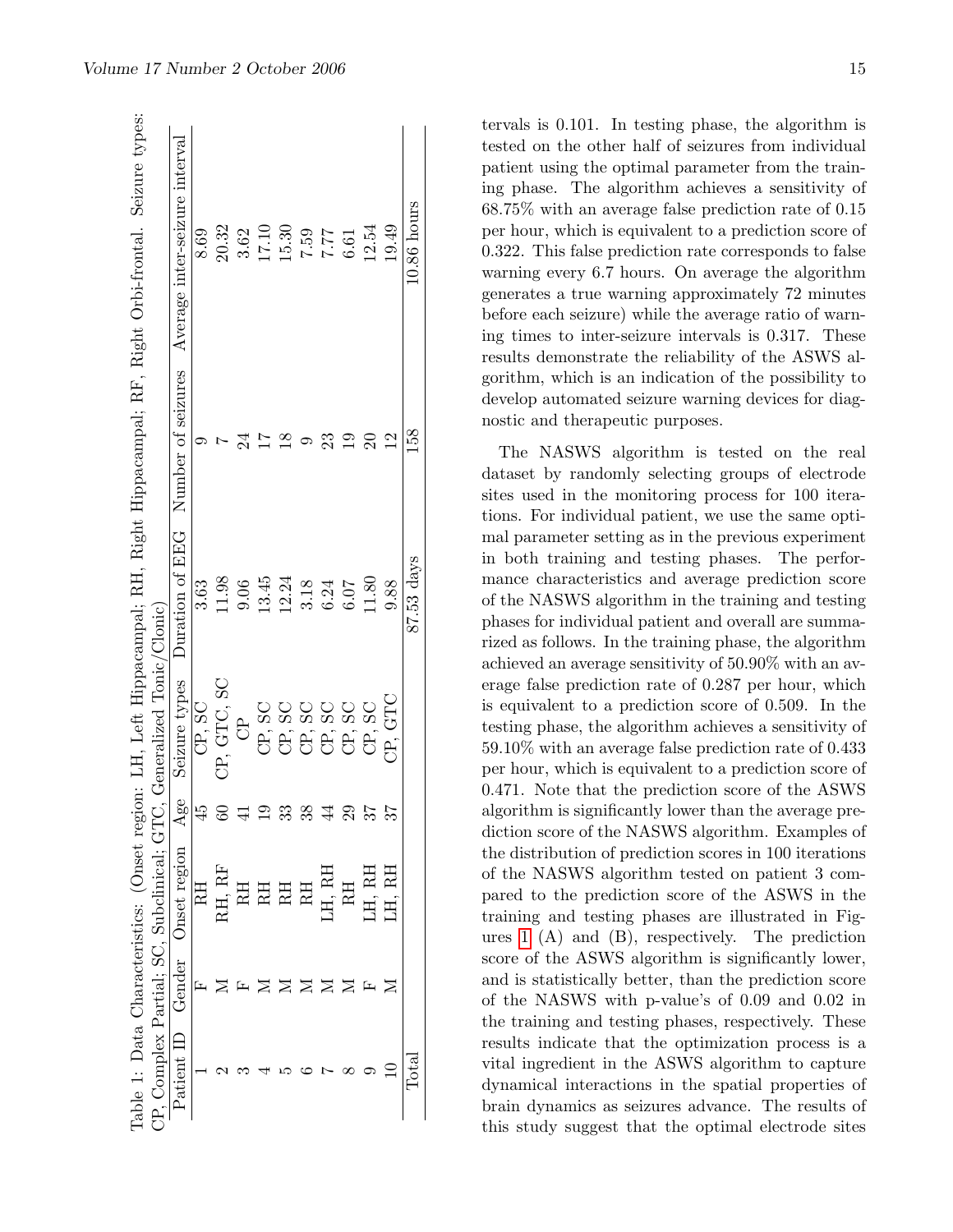

<span id="page-15-0"></span>Figure 1: Example of the the prediction score histogram of the NASWA algorithm versus the prediction score of the ASWS algorithm on the training (A) and testing (B) sets of patient 1. The p-value's of real seizure points in training and testing sets are 0.09 and 0.02 respectively, which is significantly less than that of the NASWA algorithm.

selected by the ASWS algorithm demonstrate evidence that they can portray the unique physiological changes in the seizure development with sufficient lead-time (the prediction horizon).

# 6. Concluding remarks

The results of this study indicate that the ASWS algorithm designed to detect dynamical patterns of critical electrode sites is capable of providing a seizure warning well in advance of a seizure. In the cases analyzed for this study, the average seizure warning time ranges from 22.4 to 135.0 minutes. This time interval is sufficient to allow a wide range of therapeutic interventions. However, the performance (sensitivity and false prediction rate) of the ASWS algorithm are still considerably inferior to the results reported in the previous seizure predictability studies [\[12,](#page-17-21) [15\]](#page-17-22). One of the reasons is that the electrode selection in those retrospective studies was done in advance during the next seizure (using the future information). On the other hand, in this prospective study, the algorithm is tested online without using any future information. In addition, the electrode selection process only uses the information from the previous seizure. However, the ASWS algorithm may be improved since we use the same parameter settings for every patient in the procedures to quantify the brain dynamics, optimize electrode selection, and detection of pre-ictal transition. Those parameters remain to be further investigated. Nevertheless, the temporal and spatial properties of the brain dynamics captured by the proposed method have been proven capable of reflecting the real physiological changes in the brain as they correspond specifically to the real seizure precursors.

These results are considered to be the groundwork of seizure prediction research. Potential diagnostic applications include a seizure warning system used during long-term EEG recordings performed in a diagnostic epilepsy-monitoring unit. This type of system could potentially be used to warn professional staff of an impending seizure or to trigger functional imaging devices in order to measure regional cerebral blood flow during seizure onset. This type of seizure warning algorithm could also be incorporated into digital signal processing chips for use in implantable devices. Such devices could be utilized to activate pharmacological or physiological interventions designed to abort an impending seizure. Future studies, employing novel experimental designs are required to investigate the therapeutic potential for implantable seizure warning devices.

In addition, Iasemidis and co-workers have also explored the possibility of applying the ASWS algorithm to non-invasive scalp EEG recordings [\[32,](#page-18-10) [34,](#page-18-11) [36\]](#page-18-12). The implementation is complicated by the fact that the parameter settings (embedding dimension and time delay) in the estimation of  $STL_{max}$  is optimized based on the ictal EEG depth recordings in human subject with respect to minimization of the transient and reduction of the nonstationarity of EEG. Therefore the ASWS algorithm cannot gain the maximum prediction power with non-optimal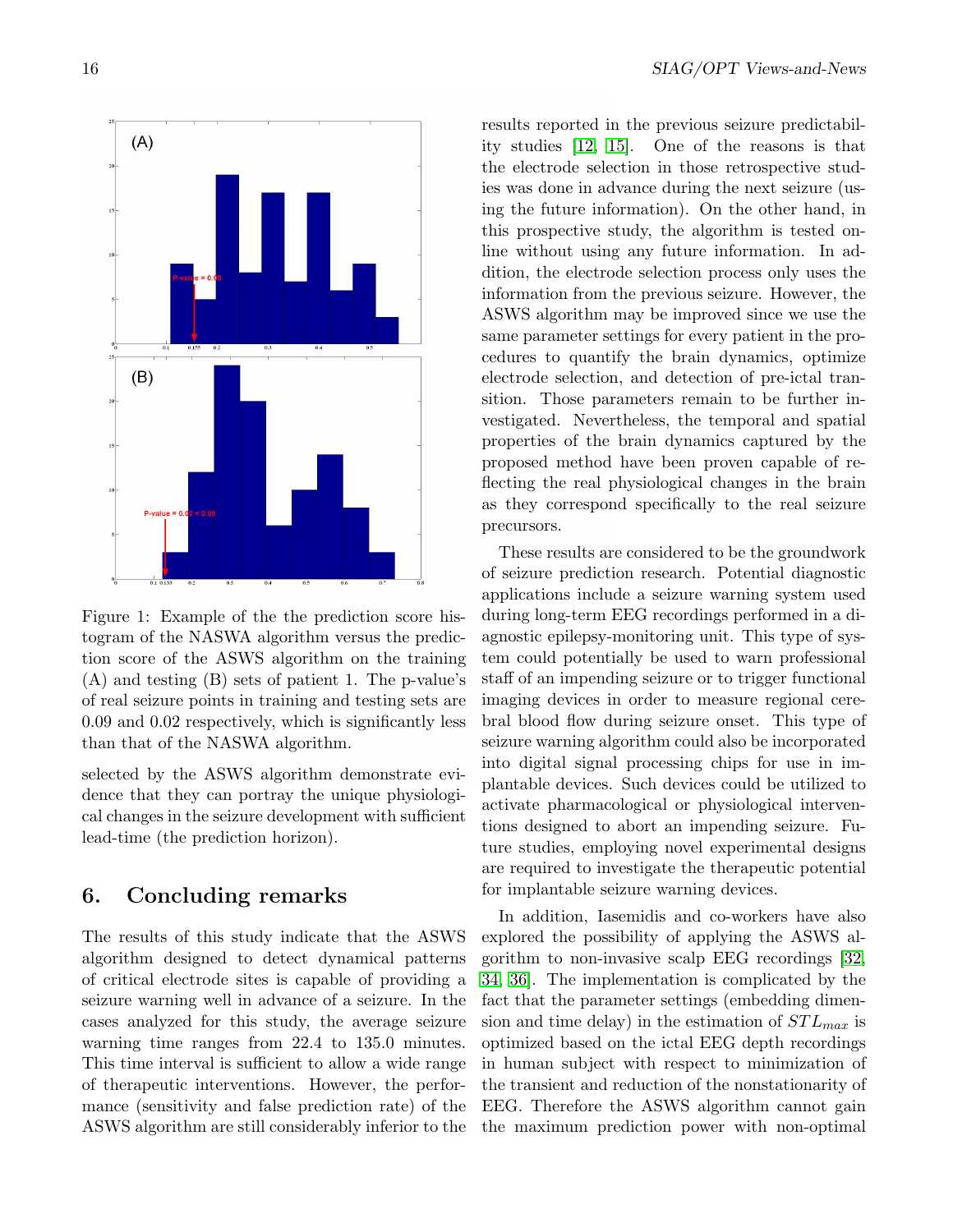parameter setting, which remains to be further investigated. The clinical utility of a seizure warning system depends upon the false positive rate as well as the sensitivity of the system. The system utilized in the present study produces false warnings at an average of 6.5 hours, depending upon the parameter settings. Further investigations are required to determine the cause of these false warnings. Several explanations are plausible. The value of  $STL_{max}$ is only one dynamical feature of the EEG signals. In theory, there is one Lyapunov exponent for each dimension of a system.  $STL_{max}$  is an estimate of only the largest Lyapunov exponent in a multidimensional system. Knowledge of additional Lyapunov exponents may make it possible to distinguish between a true pre-ictal transition and other conditions in which there is convergence of the largest Lyapunov exponent. Other potential measures to characterize different aspects of the dynamics of a system also exist, such as the correlation dimension, Kolmorogov-Sanai entropy, or other estimates of complexity. Further investigation is required to determine whether other measures, or some combination of these measures, may provide a means to distinguish between true and false detections of the pre-ictal state. It is also possible that the false warnings correctly detect a pre-ictal or seizure susceptibility state, but normal physiological resetting mechanisms intervene returning the brain to a more normal dynamical state. Finally, it is possible that the dynamics of the pre-ictal transition are not unique and may be found in other physiological states.

This pre-clinical research forms a bridge between seizure prediction research and the implementation of seizure prediction/warning devices, which is a revolutionary approach for handling epileptic seizures, very similar to the brain-pacemaker. It may also lead to clinical investigations of the effects of medical diagnosis, drug effects, or therapeutic intervention during invasive EEG monitoring of epileptic patients. Future research towards the treatment of human epilepsy and therapeutic intervention of epileptic activities, as well as the development of seizure feedback control devices, may be feasible. Thus, it represents a necessary first step in the development of implantable biofeedback devices to directly regulate therapeutic pharmacological or physiological intervention to prevent impending seizures or other

brain disorders. For example, such an intervention might be achieved by electrical or magnetic stimulation (e.g., vagal nerve stimulation) or by a timely release of an anticonvulsant drug. Another practical application of the proposed approach would be to help neurosurgeons quickly identify the epileptogenic zone without having patients stay in the hospital for the invasive long-time (10-14 days in duration) EEG monitoring. This research has the potential to revolutionize the protocol to identify the epileptogenic zone, which could drastically reduce the healthcare cost during the hospital stay for these patients. In addition, this protocol will help physicians identify epileptogenic zones without the necessity to risk patient safety by implanting depth electrodes in the brain. In addition, the results from this study could also contribute to the understanding of the intermittency of other dynamical neurophysiological disorders of the brain (e.g., migraines, panic attacks, sleep disorders, and Parkinsonian tremors). This research could also contribute to the localization of defects (flaws), classification and prediction of spatiotemporal transitions in other high dimensional biological systems such as heart fibrillation and heart attacks.

# 7. Acknowledgements

Thanks are due to Prof. J.C. Sackellares, Prof. L.D. Iasemidis, Prof. P.R. Carney, D.-S. Shiau, who have been very helpful in sharing their expert knowledge on the brain dynamics and physiology and their fruitful comments and discussion. Research was partially supported by the Medical Research Service of the Department of Veterans Affairs, grants from the Department of Veterans Affairs Research, the NSF grants DBI-980821, EIA-9872509, and NIH grant R01-NS-39687-01A1.

#### REFERENCES

- <span id="page-16-1"></span>[1] G. G. Athanasiou, C. P. Bachas, and W. F. Wolf, Invariant geometry of spin-glass states, Phys. Rev. B, 35 (1987), pp. 1965–1968.
- <span id="page-16-0"></span>[2] F. Barahona, On the computational complexity of spin glass models, J. Phys. A, 15 (1982), pp. 3241–3253.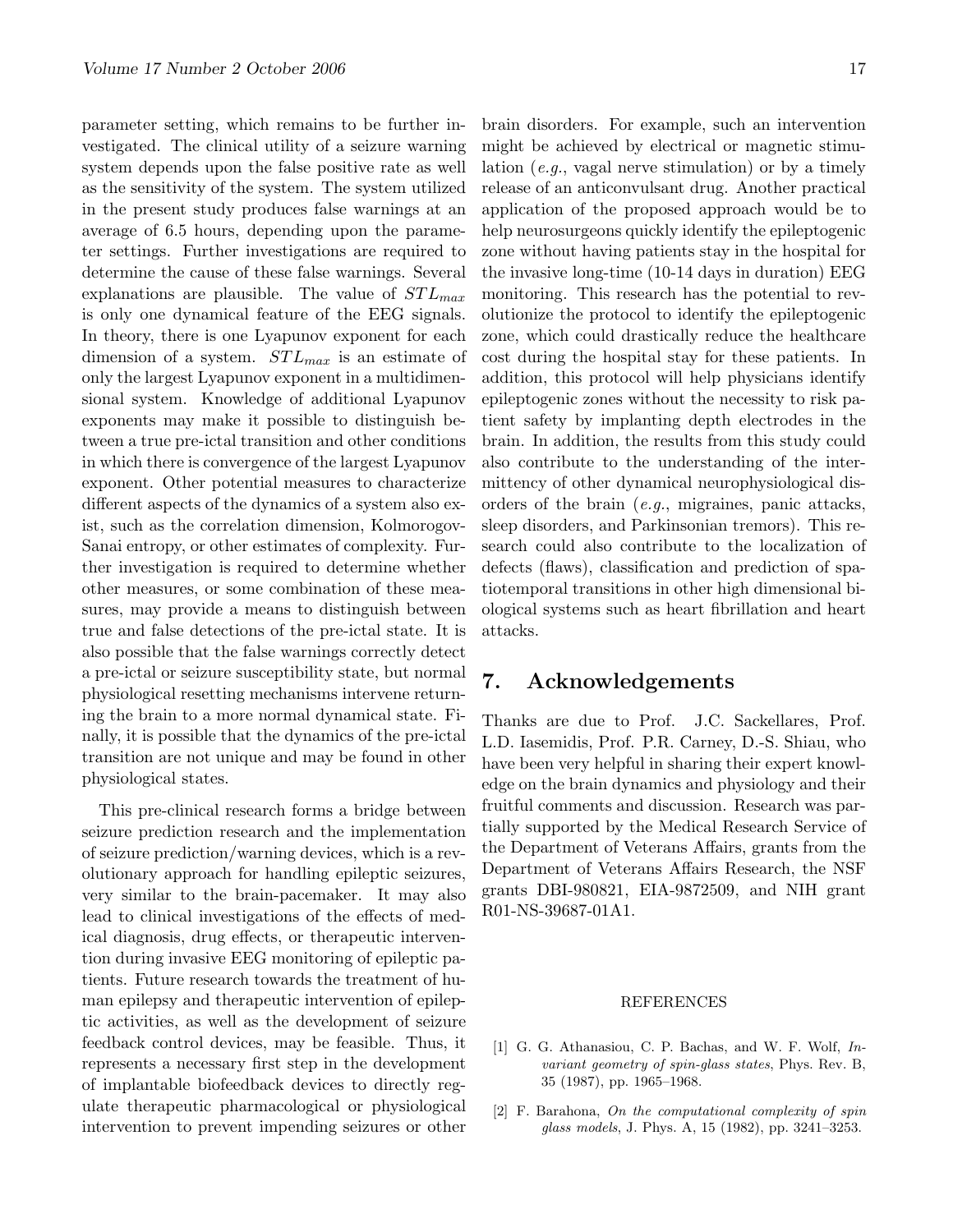- <span id="page-17-14"></span>[3] F. Barahona, On the exact ground states of threedimensional ising spin glasses, J. Phys. A, 15 (1982), pp. 611–615.
- <span id="page-17-15"></span>[4] F. Barahona, M. Grötschel, M. Jüger, and G. Reinelt, An application of combinatorial optimization to statistical physics and circuit layout design, Oper. Res., 36 (1988), pp. 493–513.
- <span id="page-17-11"></span>[5] W. Chaovalitwongse, P. M. Pardalos, L. D. Iasemidis, J. C. Sackellares, and D.-S. Shiau, Optimization of spatio-temporal pattern processing for seizure warning and prediction, U.S. Patent application filed August 2004, Attorney Docket No. 028724–150, 2004.
- <span id="page-17-9"></span>[6] W. Chaovalitwongse, P. M. Pardalos, L. D. Iasemidis, D.-S. Shiau, and J. C. Sackellares, Applications of global optimization and dynamical systems to prediction of epileptic seizures, P. M. Pardalos, J. C. Sackellares, L. D. Iasemidis, and P. R. Carney, editors, Quantitative Neuroscience, Kluwer Academic Publishers, Dordrecht, (2003) pp. 1–36.
- <span id="page-17-20"></span>[7] W. Chaovalitwongse, P. M. Pardalos, and O. A. Prokoyev, A new linearization technique for multi-quadratic 0-1 programming problems, Oper. Res. Lett., 32 (2004), pp. 517–522.
- <span id="page-17-6"></span>[8] C. E. Elger and K. Lehnertz, Seizure prediction by nonlinear time series analysis of brain electrical activity, European Journal of Neuroscience, 10 (1998), pp. 786–789.
- <span id="page-17-16"></span>[9] R. Horst, P. M. Pardalos, and N. V. Thoai, Introduction to Global Optimization, Kluwer Academic Publishers, Dordrecht, 1995.
- <span id="page-17-12"></span>[10] L. D. Iasemidis, On the Dynamics of the Human Brain in Temporal Lobe Epilepsy, Ph.D. Thesis, University of Michigan, Ann Arbor, 1991.
- <span id="page-17-1"></span>[11] L. D. Iasemidis, L. D. Olson, J. C. Sackellares, and R. S. Savit, Time dependencies in the occurrences of epileptic seizures: a nonlinear approach, Epilepsy Research, 17 (1994), pp. 81–94.
- <span id="page-17-21"></span>[12] L. D. Iasemidis, P. M. Pardalos, J. C. Sackellares, and D.-S. Shiau, Quadratic binary programming and dynamical system approach to determine the predictability of epileptic seizures, J. Comb. Optim., 5 (2001), pp. 9–26.
- <span id="page-17-13"></span>[13] L. D. Iasemidis, J. C. Principe, and J. C. Sackellares, Measurement and quantification of spatiotemporal dynamics of human epileptic seizures, M. Akay, editor, Nonlinear Biomedical Signal Processing, Wiley– IEEE Press, Vol. II (2000), pp. 294–318.
- <span id="page-17-10"></span>[14] L. D. Iasemidis, D.-S. Shiau, W. Chaovalitwongse, J. C. Sackellares, P. M. Pardalos, P. R. Carney, J. C. Principe, A. Prasad, B. Veeramani, and

K. Tsakalis, Adaptive epileptic seizure prediction system, IEEE Transactions on Biomedical Engineering, 5 (2003), pp. 616–627.

- <span id="page-17-22"></span>[15] L. D. Iasemidis, D.-S. Shiau, P. M. Pardalos, and J. C. Sackellares, Phase entrainment and predictability of epileptic seizures, P. M. Pardalos and J. C. Principe, editors, Biocomputing, Kluwer Academic Publishers, Dordrecht, (2001) pp. 59–84.
- <span id="page-17-19"></span>[16] L. D. Iasemidis, D.-S. Shiau, J. C. Sackellares, and P. M. Pardalos, Transition to epileptic seizures: Optimization, D. Z. Du, P. M. Pardalos, and J. Wang, editors, DIMACS Series in Discrete Mathematics and Theoretical Computer Science, American Mathematical Society, (1999) pp. 55–74.
- <span id="page-17-0"></span>[17] L. D. Iasemidis, H. P. Zaveri, J. C. Sackellares, and W. J. Williams, *Phase space analysis of eeq in tempo*ral lobe epilepsy, IEEE Eng. in Medicine and Biology Society, 10th Ann. Int. Conf., (1998) pp. 1201–1203.
- <span id="page-17-18"></span>[18] L. D. Iasemidis, H. P. Zaveri, J. C. Sackellares, and W. J. Williams, Phase space topography of the electrocorticogram and the lyapunov exponent in partial seizures, Brain Topography, 2 (1990), pp. 187–201.
- <span id="page-17-5"></span>[19] Y. C. Lai, I. Osorio, M. A. F. Harrison, and M.G. Frei, Correlation-dimension and autocorrelation fluctuations in seizure dynamics, Phys. Rev., 65 (2002), 3 Pt 1:031921.
- <span id="page-17-2"></span>[20] K. Lehnertz and C. E. Elger, Spatio-temporal dynamics of the primary epileptogenic area in temporal lobe epilepsy characterized by neuronal complexity loss, Electroencephalogr. Clin. Neurophysiol., 95 (1995), pp. 108–117.
- <span id="page-17-3"></span>[21] K. Lehnertz and C. E. Elger, Can epileptic seizures be predicted? evidence from nonlinear time series analysis of brain electrical activity, Phys. Rev. Lett., 80 (1998), pp. 5019–5022.
- <span id="page-17-8"></span>[22] B. Litt, R. Esteller, J. Echauz, D. A. Maryann, R. Shor, T. Henry, P. Pennell, C. Epstein, R. Bakay, M. Dichter, and G. Vachtservanos, Epileptic seizures may begin hours in advance of clinical onset: A report of five patients, Neuron, 30 (2001), pp. 51–64.
- <span id="page-17-7"></span>[23] R. Manuca and R. Savit, Stationary and nonstationary in time series analysis, Phys. D, 99 (1999), pp. 134– 161.
- <span id="page-17-4"></span>[24] J. Martinerie, C. Van Adam, and M. Le Van Quyen, Epileptic seizures can be anticipated by non-linear analysis, Nature Medicine, 4 (1998), pp. 1173–1176.
- <span id="page-17-17"></span>[25] M. Mezard, G. Parisi, and M. A. Virasoro, Spin Glass Theory and Beyond, World Scientific, 1987.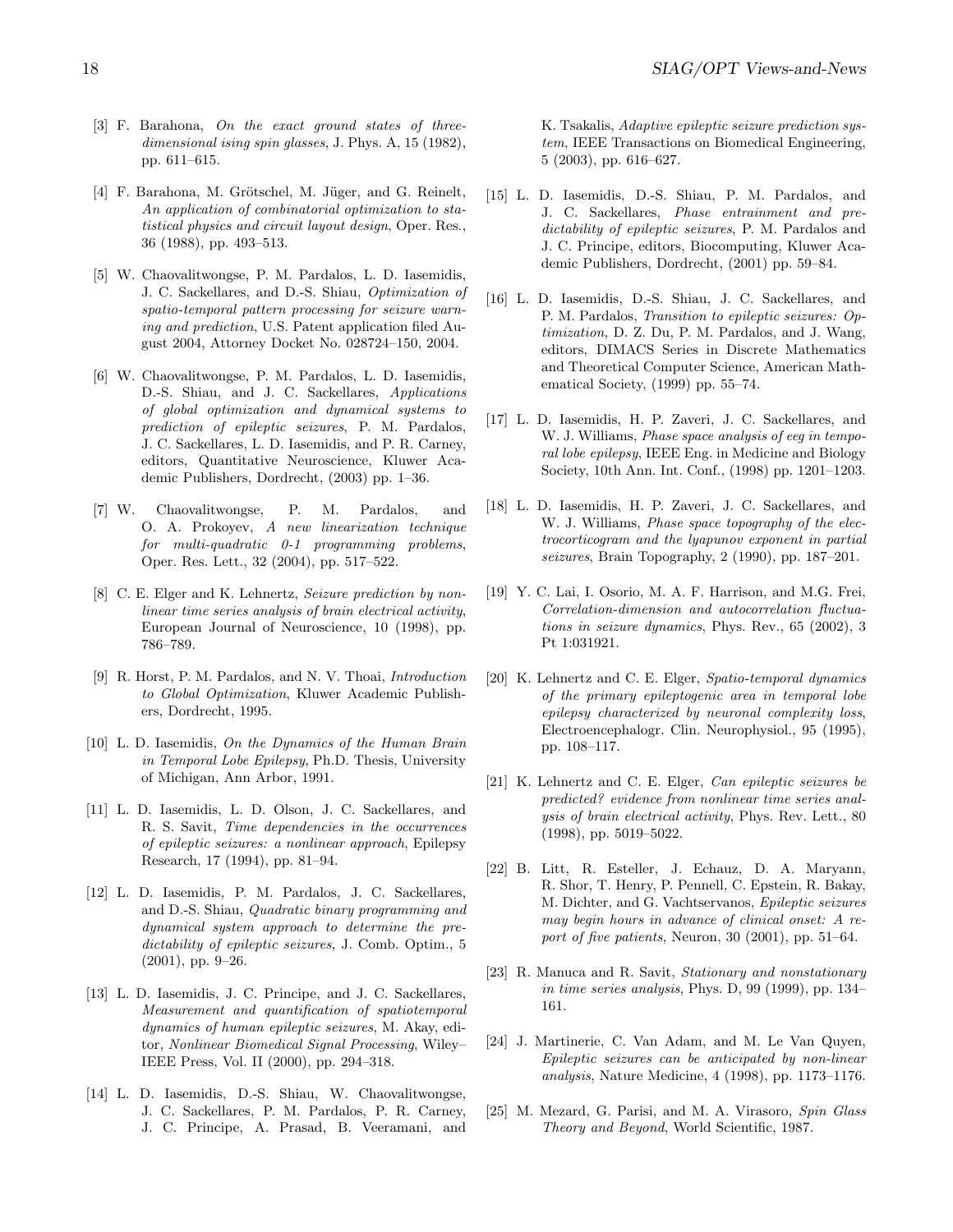- <span id="page-18-4"></span>[26] I. Osorio, M. A. F. Harrison, M. G. Frei, and Y. C. Lai. Observations on the application of the correlation dimension and correlation integral to the prediction of seizures, J. Clin. Neurophysiol., 18 (2001), pp. 269– 274.
- <span id="page-18-6"></span>[27] P. M. Pardalos, W. Chaovalitwongse, L. D. Iasemidis, J. C. Sackellares, D.-S. Shiau, P. R. Carney, O. A. Prokopyev, and V. A. Yatsenko. Seizure warning algorithm based on optimization and nonlinear dynamics, Math. Program., 101 (2004), pp. 365–385.
- <span id="page-18-5"></span>[28] P. M. Pardalos and J. C. Principe, editors, *Biocomput*ing, Kluwer Academic Publishers, Dordrecht, 2003.
- <span id="page-18-0"></span>[29] P. M. Pardalos, J. C. Sackellares, P. R. Carney, and L. D. Iasemidis, Quantitative Neuroscience, editors Kluwer Academic Publishers, Dordrecht, 2004.
- <span id="page-18-2"></span>[30] V. Piccone, J. Piccone, L. Piccone, R. LeVeen, and E. L. Veen, Implantable epilepsy monitor apparatus, US Patent 4, 566,464, 1981.
- <span id="page-18-3"></span>[31] M. Le Van Quyen, J. Martinerie, M. Baulac, and F. Varela, Anticipating epileptic seizures in real time by non-linear analysis of similarity between eeg recordings, NeuroReport, 10 (1999), pp. 2149–2155.
- <span id="page-18-10"></span>[32] J. C. Sackellares, L. D. Iasemidis, and D.-S. Shiau. Detection of the preictal transition in scalp eeg, Epilepsia, 40 (1999) pp. 176.
- <span id="page-18-7"></span>[33] J. C. Sackellares, L. D. Iasemidis, D.-S. Shiau, L. K. Dance, P. M. Pardalos, and W. Chaovalitwongse, Optimization of multi-dimensional time series processing for seizure warning and prediction, International Patent Application filed August 2003, Attorney Docket No. 028724–142, 2003.
- <span id="page-18-11"></span>[34] J. C. Sackellares, L. D. Iasemidis, D.-S. Shiau, W. Suharitdamrong, L. K. Dance, W. Chaovalitwongse, P. M. Pardalos, and P. R. Carney, An automated seizure warning algorithm for scalp eeg, Epilepsia, 44 (2003), pp. (S9):228.
- <span id="page-18-8"></span>[35] J. C. Sackellares, L. D. Iasemidis, V. A. Yatsenko, D.-S. Shiau, P. M. Pardalos, and W. Chaovalitwongse, Multi-dimensional multi-parameter time series processing for seizure warning and prediction, International Patent Application filed Septempber 2003, Attorney Docket No. 028724–143, 2003.
- <span id="page-18-12"></span>[36] D.-S. Shiau, L. D. Iasemidis, W. Suharitdamrong, L. K. Dance, W. Chaovalitwongse, P. M. Pardalos, and J. C. Sackellares, Detection of the preictal period by dynamical analysis of scalp eeg, Epilepsia, 44 (2003), pp. 233–234.
- <span id="page-18-1"></span>[37] S. Viglione, V. Ordon, W. Martin, and C. Kesler, Epileptic seizure warning system, US Patent 3, 863,625, 1975.

<span id="page-18-9"></span>[38] A. Wolf, J. B. Swift, H. L. Swinney, and J. A. Vastano, Determining lyapunov exponents from a time series, Phys. D, 16 (1985), pp. 285–317.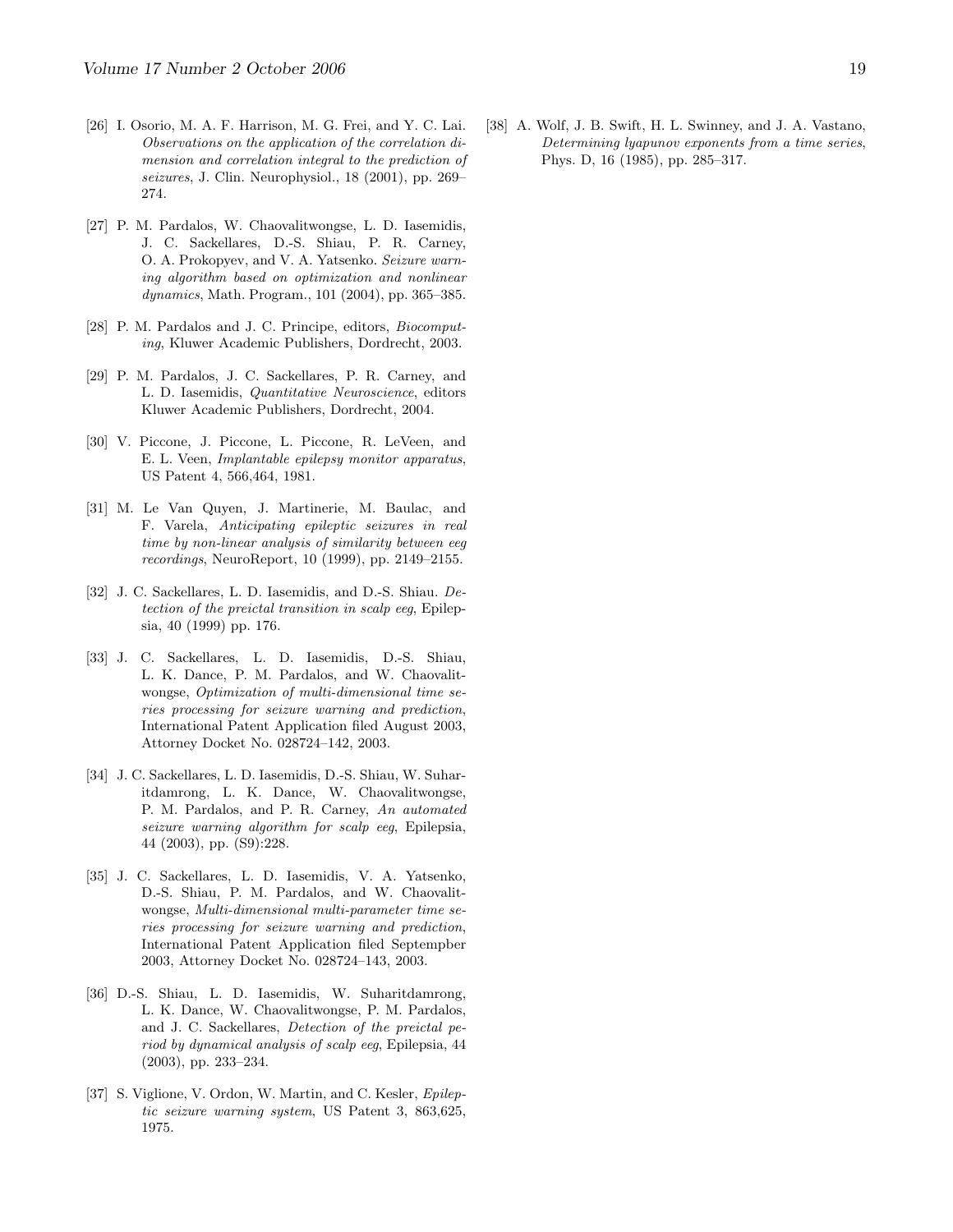## <span id="page-19-0"></span>Optimization in Intensity Modulated Radiation Therapy

#### Eva K. Lee

Center for Operations Research in Medicine, School of Industrial and Systems Engineering, Georgia Institute of Technology, Atlanta, GA 30332-0205, USA Winship Cancer Institute and Dept. of Radiation Oncology, Emory University School of Medicine

(evakylee@isye.gatech.edu).

#### Joseph O. Deasy Division of Bioinformatics and Outcomes Research, Department of Radiation Oncology, Washington University School of Medicine, St. Louis, MO 63110, USA (deasy@radonc.wustl.edu).

Abstract: An overview and some computational challenges in intensity modulated radiation therapy are presented. Experience with a mixed-integer programming treatment planning model is described. The MIP model allows simultaneous optimization over the space of beamlet intensity weights and beam and couch angles. The model uses two classes of decision variables to capture the beam configuration and intensities simultaneously. Binary  $(0/1)$  variables are used to capture "on" or "off" or "yes" or "no" decisions for each field, and nonnegative continuous variables are used to represent intensities of beamlets. Binary and continuous variables are also used for each voxel to capture dose level and dose deviation from target bounds. The treatment planning model was designed to explicitly incorporate the following planning constraints: (a) upper/lower/mean dose-based constraints, (b) dosevolume and equivalent-uniform-dose constraints for critical structures, (c) homogeneity constraints (underdose/overdose) for the planning target volume (PTV), (d) coverage constraints for PTV, and (e) maximum number of beams allowed. Results of applying the MIP Model to a patient case are presented. Brief discussions of recent linear programming and nonlinear programming treatment planning models are also described, as is an MIP approach for direct aperture optimization.

# 1. Introduction

Every year over 1.4 million new cancer cases are diagnosed [\[1\]](#page-28-0) in the United States, and over half of the patients receive radiation treatment at some point during the course of their disease. The key to the effectiveness of radiation therapy for the treatment of cancer lies both in the fact that the repair mechanisms for cancerous cells are less efficient than that of normal cells, and the ability to deliver higher doses to the target volume using "cross-fired" radiation beam. Thus, a dose of radiation sufficient to kill cancerous cells may not be lethal for nearby healthy tissue. Nevertheless, avoiding or minimizing radiation exposure to healthy tissue is extremely important.

Using multiple beams of radiation from multiple directions to cross-fire at the tumor volume provides a method to keep radiation exposure to normal tissue at relatively low levels, while dose to tumor cells is elevated. The crux of the treatment planning process involves designing beam profiles (i.e., a collection of beams) that delivers a sterilizing dose of radiation to the tumor volume, while dose levels to critical normal tissues are kept below established tolerance levels. Often, one attempts to design a plan for which the prescription dose isodose surface conforms to the geometric shape of the specified tumor volume [\[28,](#page-29-0) [67\]](#page-31-0). (The term prescription dose typically refers to the minimum dose desired to be delivered to the tumor volume; it is generally physician specified.)

Linear accelerators (LINAC) are common beam delivery units used for external beam radiotherapy. The table on which the patient lies and the beam delivery mechanism for the LINAC rotate about separate orthogonal axes, providing the ability to adjust the angle and entry point of radiation fields used during treatments. Each field is further defined by a bank of multileaf collimators (MLC), small metallic leaves located inside the LINAC treatment unit. These leaves can be opened or closed, and used to shape the radiation beam as it exits the machine. Figure [1](#page-15-0) shows a linear accelerator.

Intensity-modulated radiation therapy (IMRT) is an important recent advance in radiation therapy [\[68\]](#page-31-1). In conventional radiotherapy treatment, the planning process consists of determining a set of external beams that meet, as best as possible, the clinical dose distribution criteria. In many cases, significant compromises to critical structure function have to be made to enable a tumoricidal dose to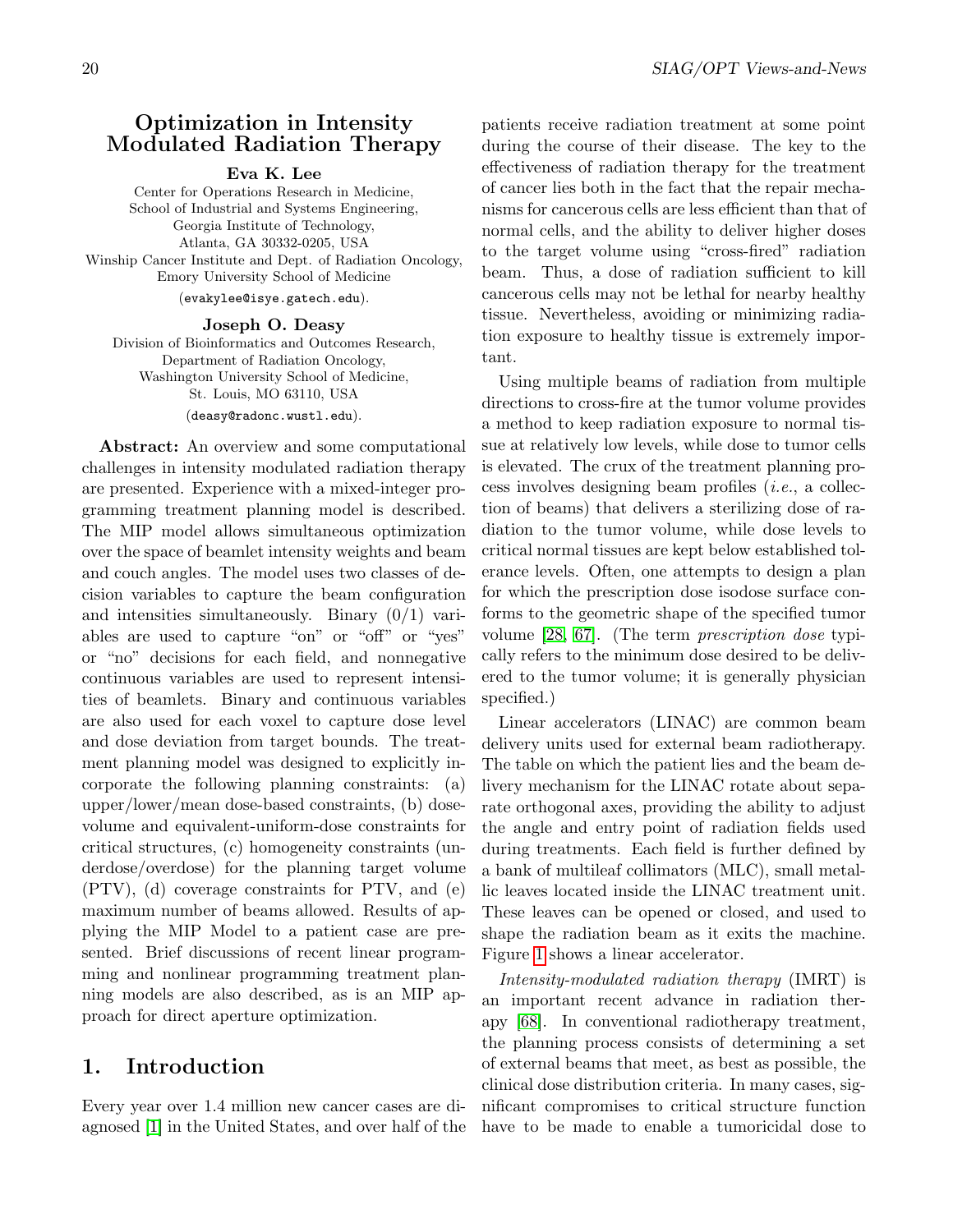

Figure 1: A linear accelerator used for external beam radiotherapy treatment

be delivered to the targets. In IMRT, the radiation fluence is varied across the beam, which allows a higher degree of conformation to the tumor than previously possible and allows concave isodose profiles to be generated, which may block, for example, dose to critical structure anterior or posterior to the target from that view. Specifically, not only is the shape of the beam controlled, but combinations of open and closed multileaf collimators modulate the intensity as well. For this reason, IMRT provides improved delivery control over conventional treatment. Indeed, it provides an unprecedented capability to dynamically vary the dose to accommodate the shape of the tumor from different angles, and to spare normal tissues and organs-at-risk (OAR) that may be potentially harmed during treatment.

Due to the complexity of the beam intensity profile associated with IMRT, there has been a tremendous research effort among medical physicists and radiation oncologists related to IMRT treatment planning and delivery, and there remain many opportunities for computational advances, particularly in treatment design. A computer-driven optimization algorithm must be used to determine the beam fluences (intensity maps) that provide the best compromise between target underdosing, target overdosing and critical structure overdosing. The textbook by Webb [\[68\]](#page-31-1) has a good list of references for IMRT optimization.

In Sections 2.1 and 2.2, we describe the treatment planning problem for IMRT, and discuss relevant input data and the dose matrix. In Section 2.3, we discuss our experience of a mixed integer programming treatment planning model. The mixed integer programming model allows one to simultaneously in-



Figure 2: The treatment of a head-and-neck case via IMRT. Shown is a 3D view of the patient, the planning tumor volume (PTV), yellow; the spinal cord, pink; and the parotid glands, red. The 9 beams, shown with gray levels, reflect the modulated radiation intensity. (Use with permission from [\[2\]](#page-28-1))

corporate dose coverage, underdose, overdose, homogeneity and conformity criteria on the tumor volume; dose volume restrictions on the critical structures (how much volume can receive more than a specified dose); and physical constraints on the total number of beams. Section 2.4 describes briefly the associated clinical results, and Section 2.5 provides a very brief discussion of current mathematical programming approaches. Summary and discussion is presented in Section 3.

# 2. Intensity-modulated radiation therapy treatment planning

Treatment planning in intensity modulated radiation therapy consists of a sequence of steps:

- Acquiring a 3D image of the affected region
- Delineating target volumes and healthy anatomical structures
- Selecting the appropriate radiation source and energy
- Selecting a set of beam angles for use in treatment
- Computing dose from each beam
- Performing intensity map optimization for the selected beams
- Developing optimal collimator sequences for actual delivery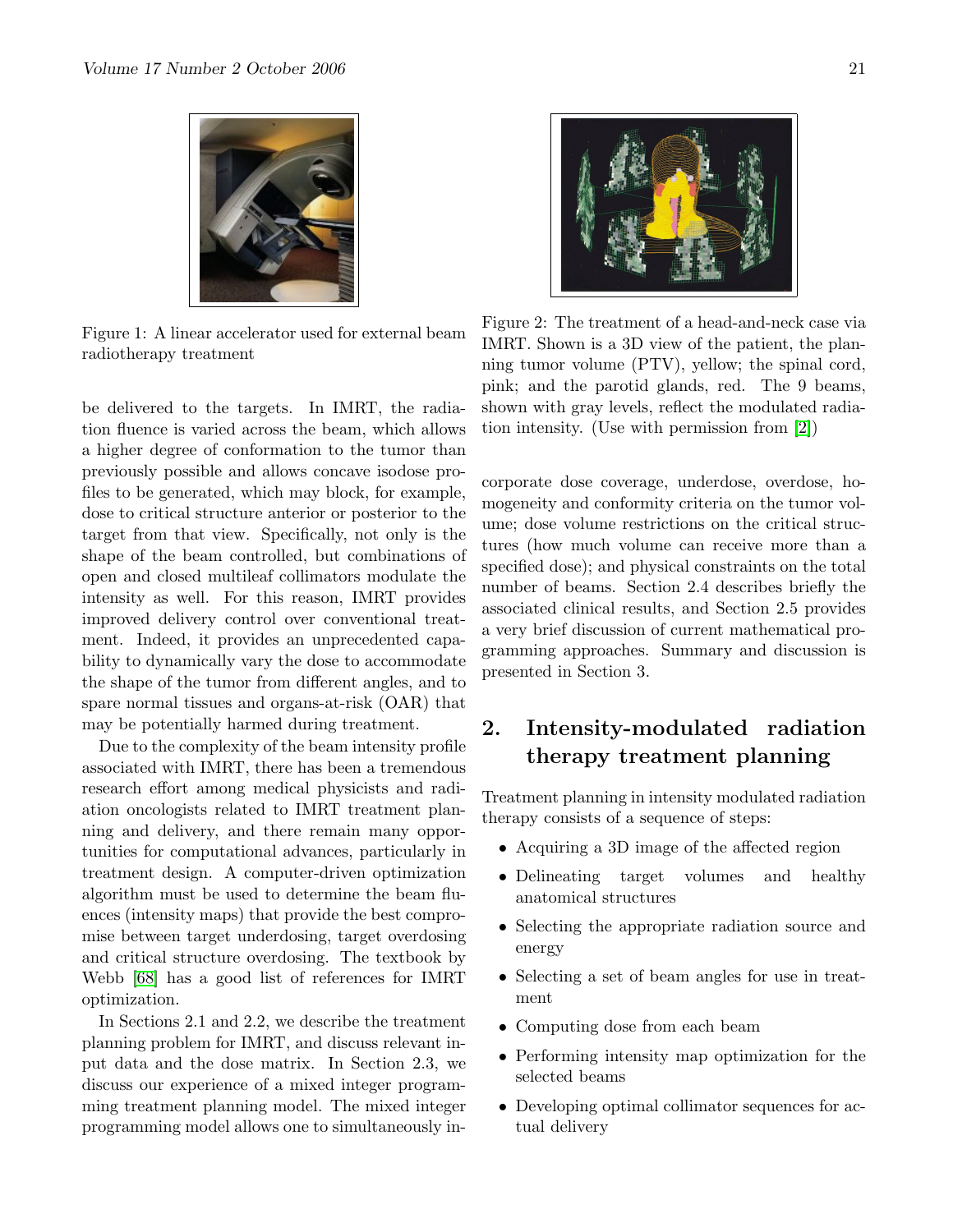These steps can be performed sequentially, or some can be combined together, resulting in complex numerical problems. In the sections presented herein, much of the description follows our recent work on mixed integer programming in this area [\[35,](#page-30-0) [36\]](#page-30-1). Very brief discussions on linear programming and nonlinear programming approaches are included.

# 2.1 Input data and dose calculation

Image Acquisition and Segmentation. The planning process begins when the patient is diagnosed with a tumor mass and radiation is selected as part of the treatment regime. A 3D image, or volumetric studyset, of the affected region, which contains the tumor mass and the surrounding areas, is acquired via computed tomography (CT) scans. These CT data are used for treatment planning, and electron density information derived from them are used in the photon dose calculations. Additionally, magnetic resonance imaging (MRI) scans may be acquired, fused with the CT volumetric studyset, and used to more accurately identify the location and extent of some tumors — especially those in the brain. Based on these scans, the physician outlines the tumor, and also outlines anatomic structures that need to be held to a low dose during treatment.

It is common practice to identify three "volumes" associated with the tumor. The gross tumor volume (GTV) represents the volume that encompasses the imageable or palpable macroscopic disease; that is, the disease that can be detected and localized by the oncologist. The clinical target volume (CTV) expands the GTV to include regions of suspected microscopic disease. The delineation of the CTV depends heavily on a priori knowledge of the behavior of a given tumor type. For a given GTV, tumor histologic features, and patient type, a set of probabilities exist (imperfectly known) that the tumor will, or will not, extend microscopically into a given regional organ or lymph node. However, accurate specific data are usually not available to the radiation oncologist, only general principles are known. A more quantitative and consistent definition of the CTV is an important need. The planning target volume (PTV) includes additional margins for anatomical and patient setup uncertainties related to organ and patient movement over time. All volumetric data is discretized into voxels (point representations of volume properties) at a granularity that is conducive both to generating a realistic model and to ensuring that the resulting treatment planning instances are tractable (i.e., capable of being solved in a reasonable amount of computational time for practical clinical usage).

Dose Calculation Radiation dose, measured in Gray (Gy), is energy (Joules) deposited locally per unit mass (kg). Fluence for external beam photon radiation is defined mathematically by the number of photon crossings per surface area. Dose tends to be proportional to fluence, but is also influenced by photons and electrons scattered in the patient's tissues as well as the incident energy and media involved.

The calculation of the dose distribution associated with IMRT delivery is a critical aspect of the IMRT optimization and delivery processes. The calculated dose distribution from each candidate set of plan parameters is evaluated at each iteration or at the end of the optimization process, and the objective function values (costs or scores) for the iterative optimization are typically obtained by analysis of the dose distribution. For most systems, after the fluence-optimized plan is obtained, another dose calculation/optimization procedure, called leaf sequencing, is performed which first breaks the beams up into machine-deliverable multileaf sequencing steps, and then includes a final dose calculation step based on the details of the multileaf field shapes.

One of the most commonly used IMRT dose calculation algorithms involves a simple pencil beam method and is usually part of a broader class of correction-based dose-calculation algorithms [\[40,](#page-30-2) [4\]](#page-28-2). While these models offer significant speed advantages for use in the optimization code, they have varying limitations in accuracy.

In contrast, convolution/superposition, energy deposition kernel-based approaches can take into account beam energy, geometry, beam modifiers, patient contour, and electron density distribution [\[41,](#page-30-3) [10,](#page-29-1) [3,](#page-28-3) [6,](#page-29-2) [43\]](#page-30-4). Both the convolution method and the Monte Carlo method compute the dose per unit energy fluence (or fluence) incident on the patient.

Although it is clear that improved dose-calculation accuracy afforded by the convolution-type calcula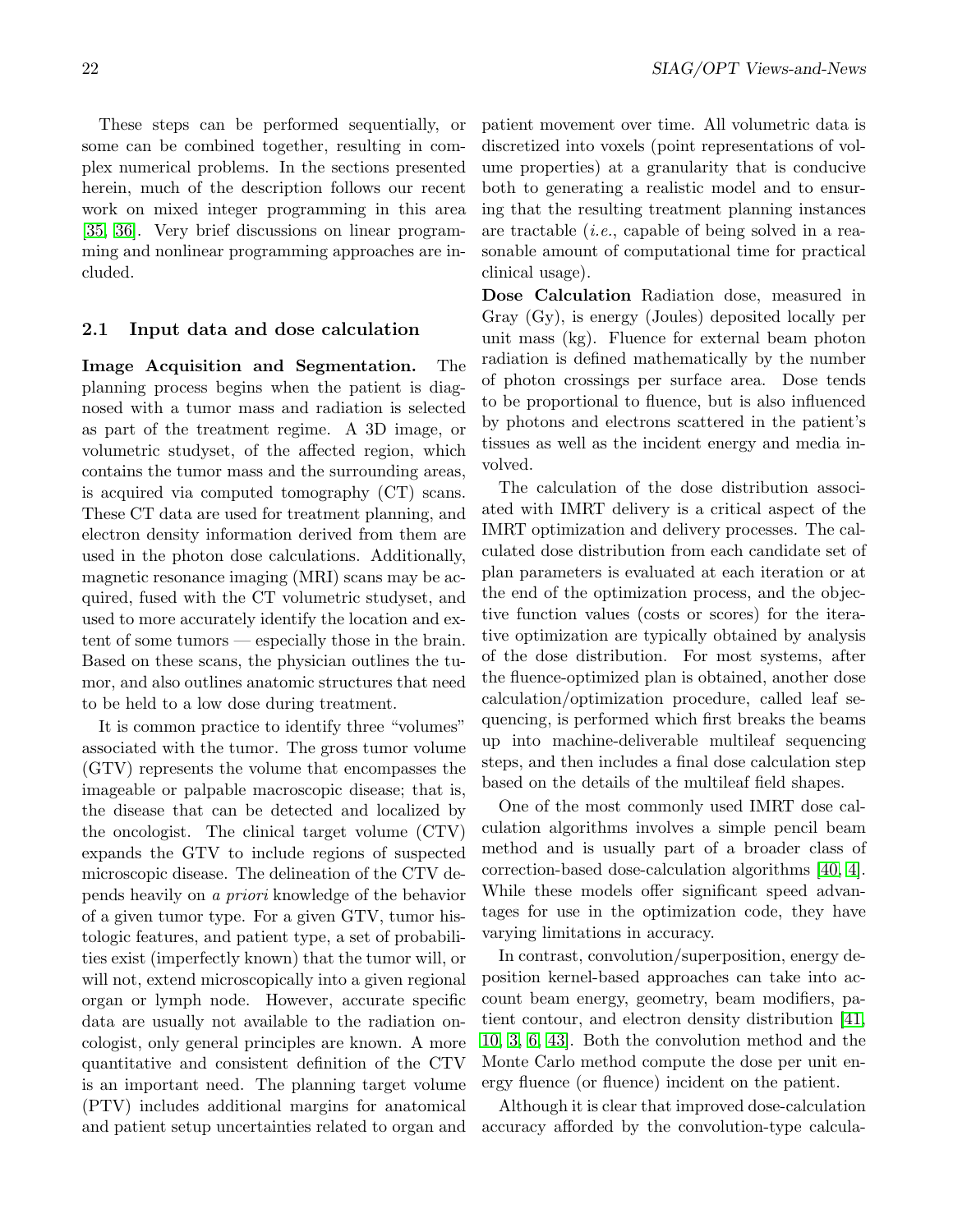tions may be important for IMRT, the long calculation times make this difficult.

Recently, significant progress has been made in the development of Monte Carlo calculation algorithms for photon beams, which simulate particle tracks individually, that are fast enough to compete with other current methods [\[24,](#page-29-3) [39,](#page-30-5) [70,](#page-31-2) [57\]](#page-31-3). In several situations, the Monte Carlo method is likely to be even more accurate than the convolution method [\[71\]](#page-31-4). For example, multiple scatter (second and higher order scatter) may be perturbed near the surface of a patient and the Monte Carlo method may be able to account for this as long as the number of simulated particles is sufficient. Direct Monte Carlo simulation may be the only option for achieving accurate dose computations in these complex situations. However, the application of Monte Carlo methods to optimization for IMRT is an area that requires much more work before relevant results will be available.

Access and usage of realistic radiotherapy data can be facilitated by using an open-source toolbox, developed by Deasy *et al.* [\[21\]](#page-29-4), which enables users to import clinical plan data into Matlab for viewing and manipulation, and furthermore includes tools to generate the dose influence matrices.

#### 2.2 Treatment planning strategies

In a strategy known as forward treatment planning, the beam geometry (beam orientation, shape, modifier, beam weights, etc.) is first defined, followed by calculation of the 3D dose distribution. After qualitative review of the dose distribution by the treatment planner and/or radiation oncologist, plan improvement is often attempted by modifying the initial geometry  $(e.g.,)$  changing the beam weights and/or modifiers, adding another beam), to improve the target dose coverage and/or decrease the dose in the organs at risk. This forward planning process is repeated until a satisfactory plan is generated. As one can imagine, this is a time consuming approach to treatment planning.

In newer inverse treatment planning, the focus is on the desired outcome (e.g., a specified dose distribution or tumor control probability (TCP) and normal tissue complication probability (NTCP)) rather than on how the outcome is achieved. The user of the system specifies the goals; the computer (optimization system) then adjusts the beam parameters (mainly the intensities) iteratively in an attempt to achieve the desired outcome. After review of the computer optimized dose distribution, some modification of the desired outcome and adjustment of the relative importance of each end point might be needed if the physician is not satisfied with the dose to the target volume or organs-at-risk (OARs).

Clearly, optimization is a classical inverse planning approach: constraints and an objective function are utilized to guide the optimization solver to select a plan with pre-specified clinical properties. Beginning with the work of Bahr *et al.* [\[5\]](#page-29-5) in the late  $60's$ , a number of research articles, authored primarily by medical researchers, discussed the use of mathematical programming and other optimization techniques in conventional external beam radiation treatment planning [\[18,](#page-29-6) [30,](#page-29-7) [31,](#page-30-6) [32,](#page-30-7) [34,](#page-30-8) [56,](#page-30-9) [61,](#page-31-5) [65,](#page-31-6) [73\]](#page-31-7).

Much of IMRT treatment planning research has focused on the determination of the fluence map [\[67,](#page-31-0) [2,](#page-28-1) [7,](#page-29-8) [8,](#page-29-9) [11,](#page-29-10) [13,](#page-29-11) [44,](#page-30-10) [45,](#page-30-11) [72,](#page-31-8) [26,](#page-29-12) [12,](#page-29-13) [15,](#page-29-14) [19,](#page-29-15) [25,](#page-29-16) [27,](#page-29-17) [23\]](#page-29-18); that is, the radiation intensity or beam weights associated to each of the small beamlets of a selected radiation field/beam. However, the determination of beam angles, shapes, modifiers, couch positions and radiation energy to be used are best modeled using discrete variables.

At present, most IMRT optimization systems use dose-based and/or dose-volume-based criteria. One method commonly used to create dose-based and dose-volume objective functions involves minimizing the variance of the dose relative to the prescribed dose for the target volumes or dose limits for the organs at risk. This type of objective function has been used for traditional radiation therapy treatment optimization for the past several decades [\[62\]](#page-31-9). Variance is defined as the sum of the squares of the differences between the calculated dose and the prescribed dose or dose limit. Thus, a typical dose-based or dose-volume-based objective function is the sum of the variance terms representing each anatomic structure multiplied by appropriate penalty factors (i.e., importance factors). Just as in conventional radiation therapy [\[14\]](#page-29-19), the resulting unconstrained quadratic programming problem is often solved via the gradient method [\[61,](#page-31-5) [72\]](#page-31-8), although the inclusion of dose-volume constraints makes the problem non-convex [\[20\]](#page-29-20).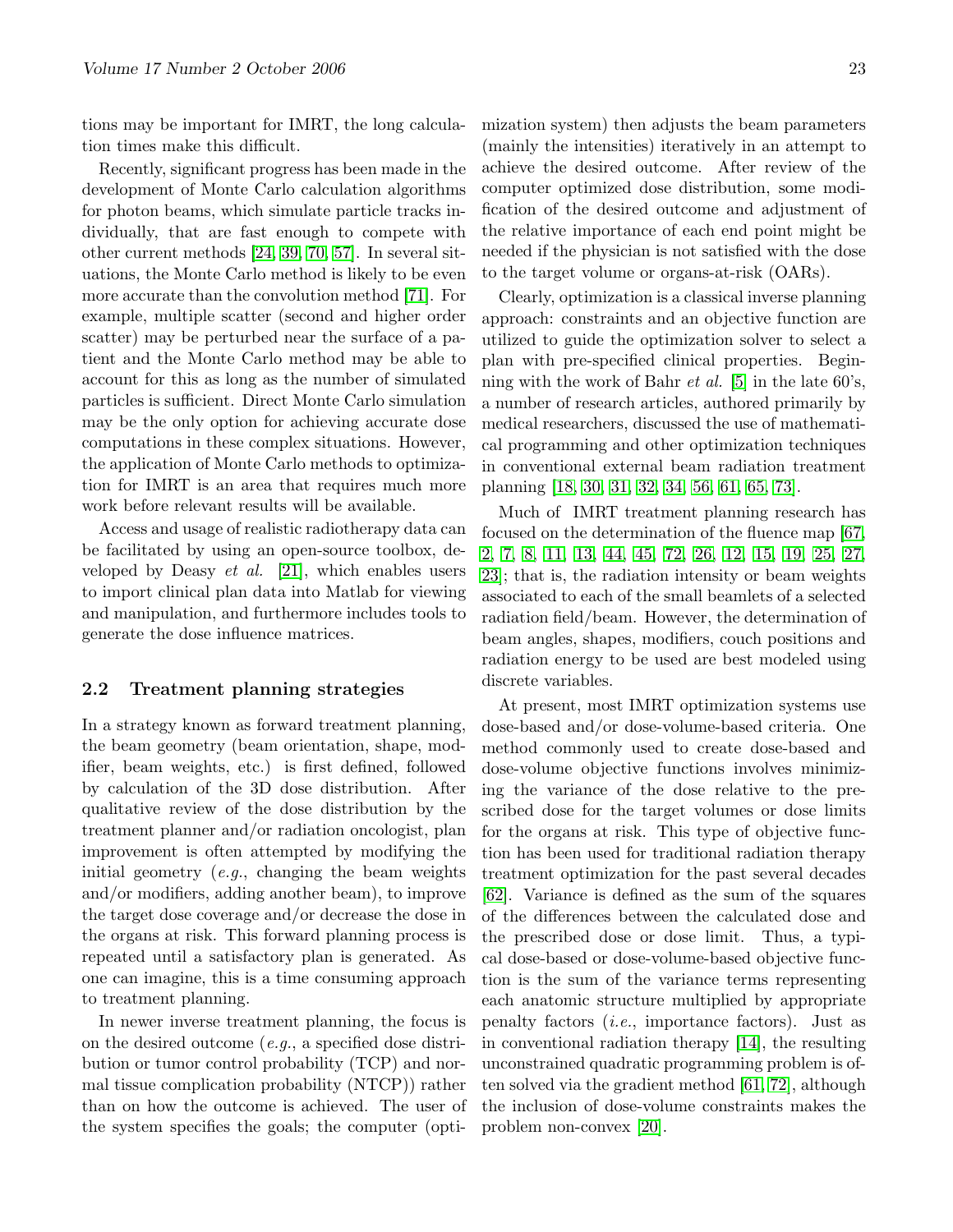Within the optimization community, linear programming and nonlinear programming have been used to determine the optimal intensity map [\[55,](#page-30-12) [58\]](#page-31-10), while mixed integer programming has been introduced to simultaneously determine the optimal beam angles and beam intensities [\[35,](#page-30-0) [36\]](#page-30-1), and in finding optimal apertures for radiation delivery [\[52\]](#page-30-13). Below, we describe the MIP models formulated for simultaneous beam angle and intensity map optimization, closely following the presentation in Lee et al. [\[35,](#page-30-0) [36\]](#page-30-1). Results from a patient case will be briefly summarized. We then briefly describe linear and nonlinear programming approaches by others. Besides mathematical programming approaches, heuristic approaches — such as simulated annealing and genetic algorithms — have been commonly used for radiation therapy treatment optimization.

### 2.3 Mixed integer programming treatment planning models

The treatment planning models in [\[35,](#page-30-0) [36\]](#page-30-1) use two classes of decision variables to capture the beam configuration and intensities simultaneously: Binary  $(0/1)$  variables are used to capture "on" or "off" or "yes" or "no" decisions for each field, and nonnegative continuous variables are used to represent intensities of beamlets. Binary and continuous variables are also used for each voxel to capture dose level and dose deviation from target bounds. Below, we provide the mathematical description of the treatment planning models.

Let  $\beta$  denote the set of candidate beams (each with an associated beam angle), and let  $\mathcal{N}_i$  denote the set of beamlets (discretized sub-beams — usually rectangular in cross-section — which comprise the beam) associated with beam  $i \in \mathcal{B}$ . Beamlets associated with a beam can only be used when the beam is chosen to be "on". If a beam is on, the beamlets with positive dose intensity will contribute a certain amount of radiation dosage to each voxel in the target volume and other anatomical structures. Once the set of potential beamlet intensities is specified, the total radiation dose received at each voxel can be modelled. Let  $w_{ij} \geq 0$  denote the intensity of beamlet  $j$  from beam  $i$  (in calibrated monitor units). Then the total radiation dose at a voxel  $P$  is given by

$$
D_P(w) = \sum_{i \in \mathcal{B}} \sum_{j \in \mathcal{N}_i} D_{P,ij} w_{ij}, \qquad (1)
$$

where  $D_{P,ij}$  denotes the dose per monitor unit intensity contribution to voxel  $P$  from beamlet  $j$  in beam i. Various dose constraints are involved in the design of treatment plans. Clinically prescribed lower and upper bounds, say  $L_P$  and  $U_P$ , for dose at voxel  $P$  are incorporated with  $(1)$  to form the basic dosimetric constraints:

$$
\sum_{i \in \mathcal{B}} \sum_{j \in \mathcal{N}_i} D_{P,ij} \ w_{ij} \ge L_P, \quad \sum_{i \in \mathcal{B}} \sum_{j \in \mathcal{N}_i} D_{P,ij} \ w_{ij} \le U_P.
$$
\n
$$
(2)
$$

Our model also allows selection of optimal beam angles out of a collection of candidate beams. Thus, the resulting plan returns the optimal beam geometry as well as beam intensities.

Let  $x_i$  be a binary variable denoting the use or non-use of beam i. The following constraints limit the total number of beams used in the final plan and ensure that beamlet intensities are zero for beams not chosen:

$$
\sum_{i \in \mathcal{B}} x_i \le B_{\text{max}} \quad \text{and} \quad w_{ij} \le M_i x_i. \quad (3)
$$

Here,  $B_{\text{max}}$  is the maximum number of beams desired in an optimal plan, and  $M_i$  is a positive constant that can be chosen as the largest possible intensity emitted from beam i.

For each voxel in each anatomical structure, we associate one binary variable and one continuous variable to capture whether or not desired dose level is achieved and the deviation of received dose from desired dose. We also impose additional constraints into our treatment plan design, as discussed below.

Clinically, it may be desirable to incorporate coverage constraints within the model. For example, the clinicians may consider that it is acceptable if, say, 95% of the PTV receives the prescription dose, PrDose. Such a coverage requirement can be modelled as follows.

$$
\sum_{i \in \mathcal{B}} \sum_{j \in \mathcal{N}_i} D_{P,ij} w_{ij} - r_P = PrDose, \ P \in PTV \quad (4)
$$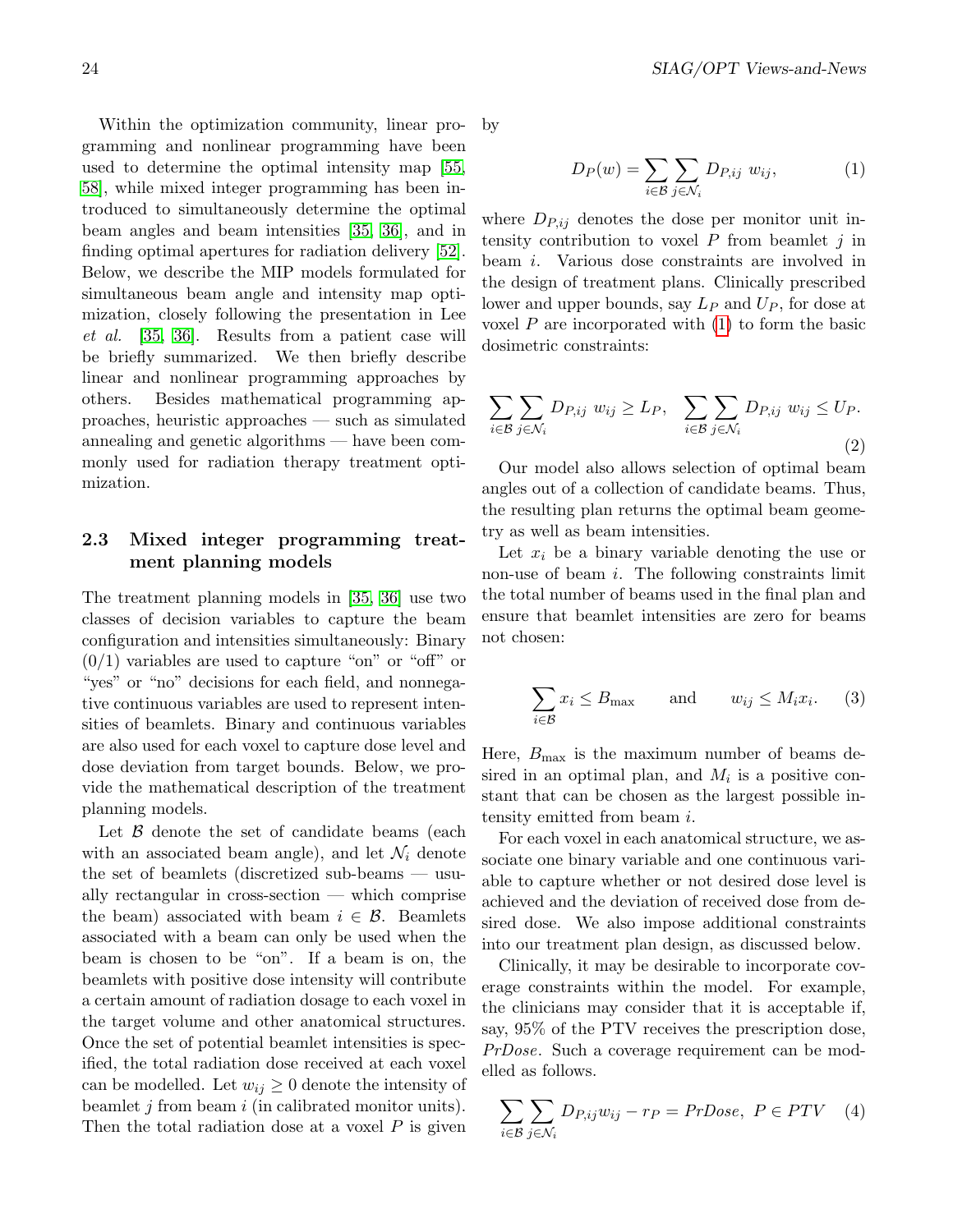$$
r_P \leq D_{PTV}^{OD} v_P \tag{5}
$$

$$
r_P \geq D_{PTV}^{UD}(v_P - 1) \tag{6}
$$

$$
\sum_{P \in PTV} v_P \geq \alpha |PTV|.
$$
 (7)

Here,  $r_P$  is a real-valued variable that measures the discrepancy between prescription dose and actual dose;  $v_P$  is a  $0/1$  variable that captures whether voxel P is above or below the prescription dose bounds or not;  $\alpha$  corresponds to the minimum percentage of coverage required (*e.g.*,  $\alpha = 0.95$ );  $D_{PTV}^{OD}$ and  $D_{PTV}^{UD}$  are the maximum overdose and maximum underdose levels tolerated for tumor cells; and  $|PTV|$  represents the total number of voxels used to represent the planning target volume. The values  $D_{PTV}^{OD}$  and  $D_{PTV}^{UD}$  can be chosen according to the homogeneity level desired by the clinician for the resulting plan. If  $r_P > 0$ , then voxel P receives sufficient radiation dose to cover the prescribed dose. In this case,  $v_P = 1$  and the amount of radiation for voxel  $P$  above the prescribed dose is controlled by the maximum-allowed-overdose constant,  $D_{PTV}^{OD}$ . Similarly, when  $r_P < 0$ , voxel P is underdosed, and the amount of underdose is limited by  $D_{PTV}^{UD}$ . In this case,  $v_P = 0$ .

By design, constraints [\(5\)](#page-3-0) and [\(6\)](#page-3-0) serve two purposes: 1) they capture the number of PTV voxels satisfying the prescription dose, and 2) they provide a means of controlling underdose, overdose, and dose homogeneity in the tumor. For the latter, the ratio  $(PrDose + D<sub>PTV</sub><sup>OD</sup>)/(PrDose - D<sub>PTV</sub><sup>UD</sup>)$  can be viewed as an implied PTV homogeneity constraint associated with the model. Using a model with a smaller homogeneity constraint can be expected to result in a more homogeneous plan. Constraint [\(7\)](#page-3-0) corresponds to the coverage level desired by the clinician.

Recently Equation [\(4\)](#page-2-2) has been used to capture dose gradient fall-off when 100% tumor coverage is demanded. This was achieved by minimizing the dose surrounding the tumor region [\[34\]](#page-30-8). For IMRT planning optimization, it alone was used to model the deviation from prescribed dose for the PTV [\[13,](#page-29-11) [72,](#page-31-8) [17\]](#page-29-21). In these studies, a nonlinear objective function was formulated to steer the gradientbased optimization engine towards achieving the prescribed dose for the target volume; specifically, the objective was to minimize the sum of dose deviation across the target volume:  $||r||_q = (\sum_P |r_P|^q)^{1/q}$ 

(with no imposed constraints). When  $q = 2$ , this is a least-squares problem.

It is desirable that dose received by radiation sensitive organs/tissues other than the tumor volume should be controlled to reduce the risk of injury. Thus, for other anatomical structures involved in the planning process, along with the basic dose constraints given in [\(2\)](#page-2-0), additional binary variables are employed for modeling the dose-volume-tolerance relationships. To incorporate this concept into the model, let  $\alpha_k$ ,  $\beta_k \in (0,1]$  for k in some index set K. (In our implementations, the cardinality of the in- $\det K$  is typically between 3 and 10 but could be larger.) The following set of constraints ensures that at least  $100\beta_k\%$  of the voxels in an organ-at-risk, *OAR*, receive dose less than or equal to  $\alpha_k$  *PrDose*. The symbols  $y_P^{\alpha_k}$  and  $z_P^{OAR}$  denote binary variables.

<span id="page-24-0"></span>
$$
\sum_{i \in \mathcal{B}} \sum_{j \in \mathcal{N}_i} D_{P,ij} w_{ij} \leq [\alpha_k \Pr{Dose}] y_P^{\alpha_k} + \mathcal{D}_{max} z_P^{OAR}, \ P \in OAR(8) \sum_{P \in OAR} y_P^{\alpha_k} \geq \beta_k | OAR | \tag{9}
$$

$$
y_P^{\alpha_k} + z_P^{OAR} = 1 \tag{10}
$$

$$
y_P^{\alpha_{k_1}} \leq y_P^{\alpha_{k_2}} \text{ for } \alpha_{k_1} \leq \alpha_{k_2}. \qquad (11)
$$

Here,  $\mathcal{D}_{max}$  is the maximum dose allowed for  $OAR$ (often determined by the maximum dose thought to be well-tolerated), and  $\alpha_k$ ,  $\beta_k$  combinations are patient and tumor specific. When the total dose received by a voxel P is less than  $\alpha_k$  PrDose,  $y_P^{\alpha_k}$  = 1, and this contributes to a voxel count in Constraint [\(9\)](#page-24-0). When it does not satisfy the dose bound  $\alpha_k$  PrDose, then  $y_P^{\alpha_k} = 0$ , and in this case the dose will be forced to be lower than the maximum dose tolerance allowed,  $\mathcal{D}_{max}$ , and  $z_P^{OAR} = 1$ . Note that by using discrete variables to represent each voxel and controlling the number of points satisfying a certain dose level, we can impose strict dose-volume criteria within the solution space. This is in contrast to the common approach of incorporating "soft" dose-volume criteria into a composite objective function [\[72\]](#page-31-8). Langer[\[31\]](#page-30-6) was the first to apply MIP ideas to model dose-volume relationships in conventional radiation therapy. For IMRT, the challenge is that the resulting problem instances are large-scale (involving hundreds of thousands or even millions of in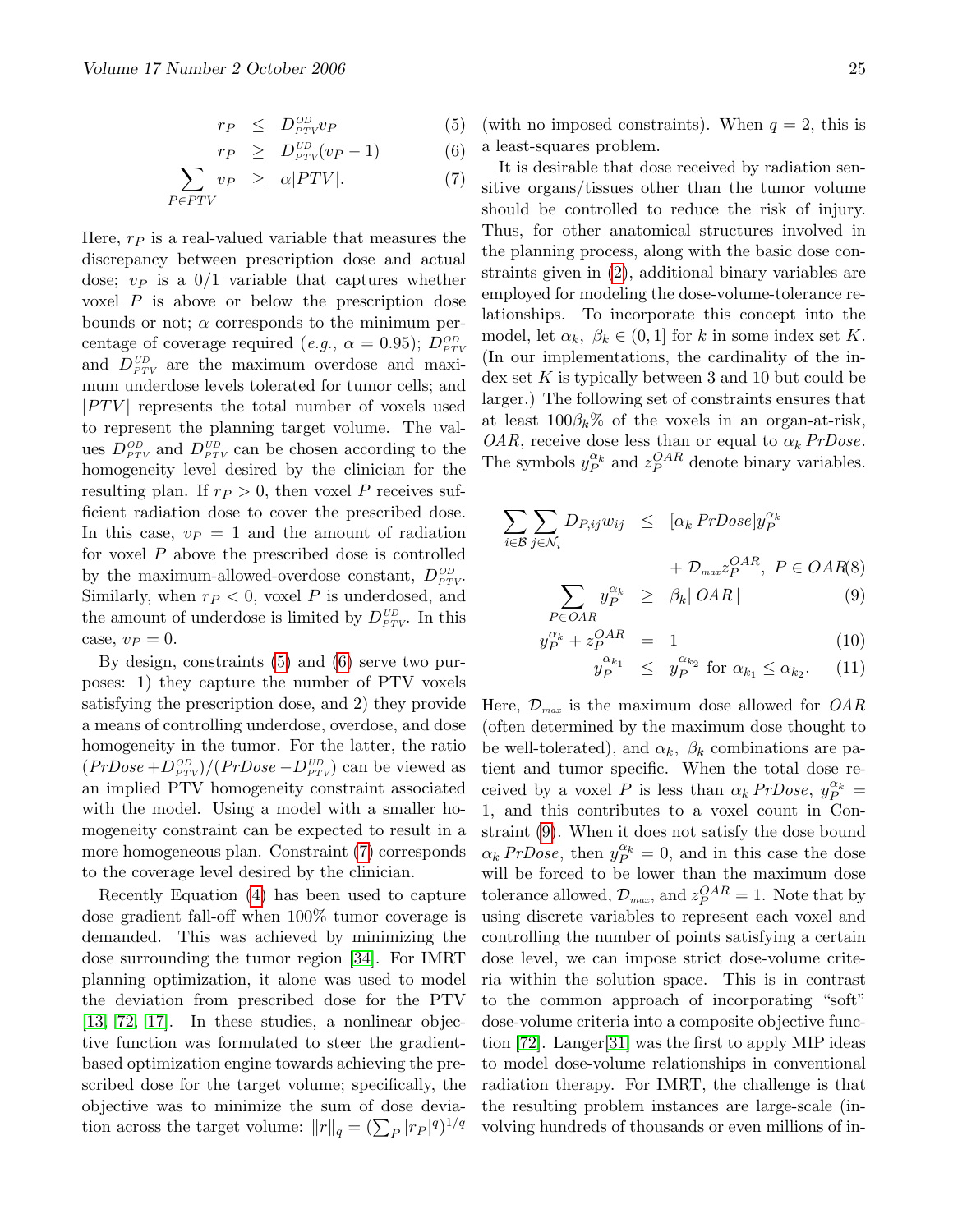equalities), and are computationally taxing and difficult to solve without the development of specialized algorithms [\[35\]](#page-30-0).

Besides the commonly used least-squares dose deviation objective function, other objective functions have been used, including: minimizing the squared radiation dose to OARs, maximizing the minimum dose to tumor target, maximize/minimize weighted sum of doses to target and OARs. Other more complex biological objective functions — involving equivalent uniform dose (the p-norm or generalized mean value), tumor control probability, and normal tissue complication probability — have also been proposed [\[37,](#page-30-14) [38,](#page-30-15) [60,](#page-31-11) [59,](#page-31-12) [47,](#page-30-16) [50,](#page-30-17) [48,](#page-30-18) [49,](#page-30-19) [46\]](#page-30-20).

The MIP treatment planning models for real patient cases involve tens to hundreds of thousands of binary variables and constraints. Our experience is that the resulting MIP instances are intractable via commercial MIP solvers. However, we have observed that, by using specialized algorithms [\[35\]](#page-30-0), clinically superior treatment plans can be obtained [\[36\]](#page-30-1).

## 2.4 Computational results for a real patient case

We briefly describe a patient study. Input data includes 3D images of tissue to be treated. On these images, the planning target volume (PTV) is delineated, and contours of organs-at-risk (OAR) and normal tissue are outlined. In addition to these structures, a tissue ring of 5 mm thickness is drawn around the PTV. We call this ring the criticalnormal-tissue-ring. In [31] it was demonstrated that this normal tissue construct can assist in obtaining conformal plans for radiosurgery. In [\[35,](#page-30-0) [36\]](#page-30-1), we have shown its usefulness in designing conformal IMRT plans. For the results herein, depending on the volume of the anatomical structure, a 3–5 mm voxel size (for dose computation) is used for setting up the MIP model instances.

For each beamlet, the dose per monitor unit intensity to a voxel is calculated. The total dose per unit intensity deposited to a voxel is equal to the sum of dose per intensity deposited from each beamlet. For the results described here, 16-24 coplanar fields of size  $10 \times 10$  cm<sup>2</sup> to  $15 \times 15$  cm<sup>2</sup> are generated as candidate fields, each of which consists of 400- 900 0.5  $\times$  0.5 cm<sup>2</sup> beamlets. This results in a large set of candidate beamlets used for instantiating the treatment planning models.

In [\[35\]](#page-30-0), we study the effect of maximum beam angles allowed on plan quality. In [\[36\]](#page-30-1), five objective functions are considered and contrasted on three different tumor sites to compare plan quality and to gain understanding of the steering effects of clinical objectives. Below, we illustrate the results for a head-and-neck case obtained via multiple objectives.

Some common metrics for reporting quality of treatment plans include:

- Coverage Coverage is computed as the ratio of the target volume enclosed by the prescription isodose surface to the total target volume. Coverage is always less than or equal to 1.
- Conformity Conformity is a measure of how well the prescription isodose surface conforms to the target volume; it is computed as the ratio of the total volume enclosed by the prescription isodose surface to the target volume enclosed by this same surface. Conformity is always greater than or equal to 1.
- Homogeneity The homogeneity index is defined as the ratio of the maximum dose to the minimum dose received by the tumor volume.
- Mean dose and maximum dose for each critical structure.
- Dose-volume histograms (volume receiving more than each given dose level) and isodose curves.

Observe that these metrics are not entirely independent. For example, while it is desirable to obtain a prescription isodose surface big enough to cover the target volume in order to ensure good coverage, it is also desirable to have this surface "small" in order to conform to the target volume. In addition, variations in conformity and coverage affect the amount of irradiation to nearby organs at risk, thus affecting dose distribution levels of these organs.

Head-and-neck tonsil cancer. We focus on a tonsil cancer case where the PTV is adjacent to the left submandibular salivary gland. The following structures with their respective clinical dose limits are considered. PTV should receive 68 Gy; left parotid:  $30\% \leq 27$  Gy and  $100\% \leq 68$  Gy; right parotid:  $100\% \leq 15$  Gy; right submandibular gland: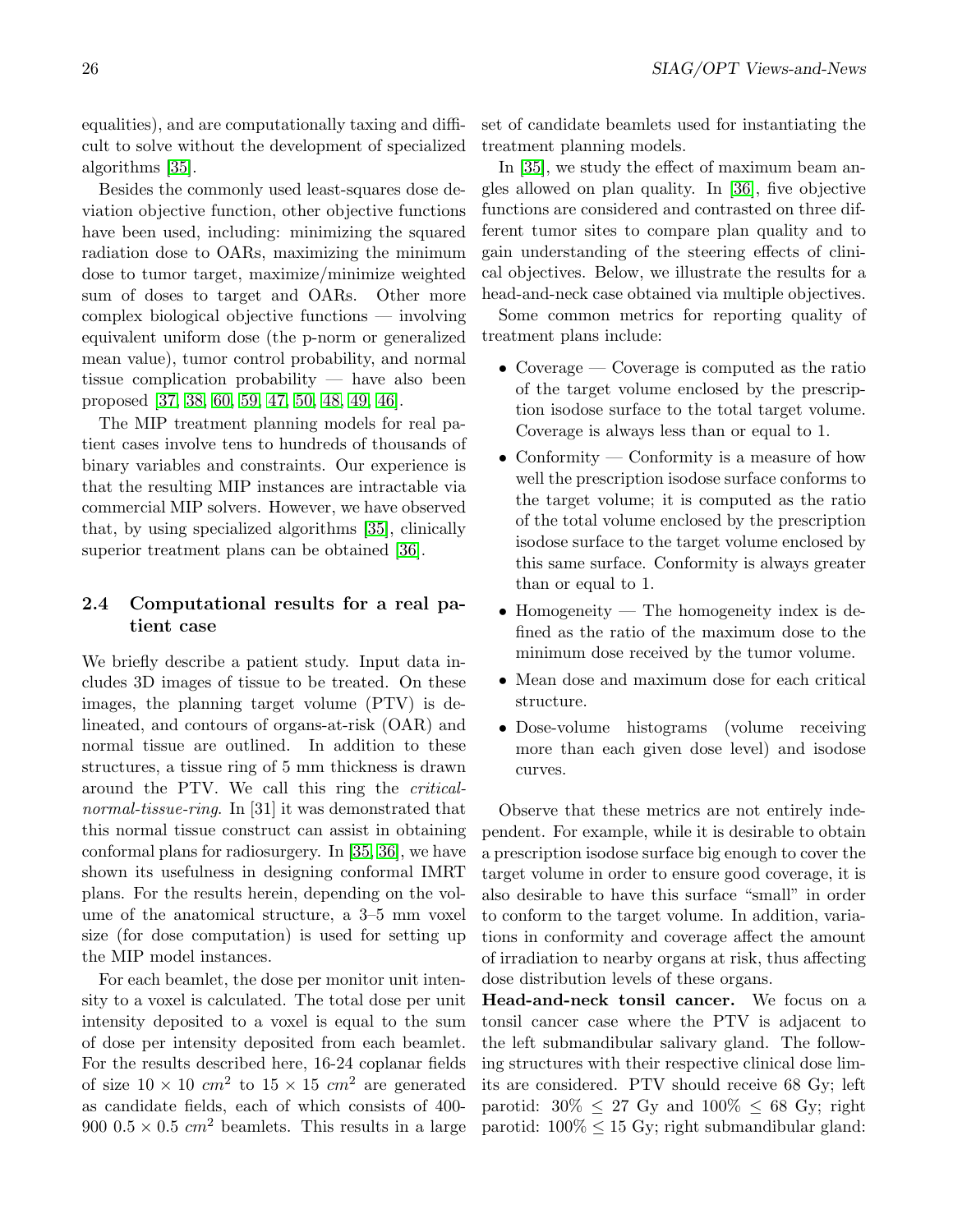$100\% \leq 30$  Gy; left submandibular gland:  $10\% \leq$ 27 Gy and  $100\% \le 68$  Gy; larynx:  $80\% \le 30$  Gy and  $100\% \leq 55$  Gy; spinal cord and brainstem:  $100\% \leq 45$  Gy.



Figure 3: Anatomical structures for the head-andneck. Notation: right parotid (RP), left parotid (LP), right submandibular gland (RS), left submandibular gland (LS), spinal cord (SP), brain stem (BS).

A total of 1501 PTV voxels, 406 critical-normaltissue-ring voxels, 3247 voxels for the OARs and 6416 normal tissue voxels were used to instantiate the MIP treatment model.

Here, we report the results for a plan with a maximum of 7 beams in which the objectives include minimizing the total dose to the critical structures and optimizing the PTV conformity. The results are based on the utilization of a specialized branch-andbound MIP solver for large-scale external beam radiation [\[35\]](#page-30-0) that is built on top of a general-purpose mixed integer research code (MIPSOL) [\[33\]](#page-30-21). Figure [4](#page-26-0) shows the dose volume histograms, and Figure [5](#page-26-1) shows the isodose curves. Compared to the clinical plan, we observe the following:

- a. For all critical structures, the mean dose and max dose received are drastically less than the clinical plan.
- b. For OARs that are close to the tumor volume, namely the left parotid  $\left( < 10mm \right)$  and the left submandibular gland  $( $10mm$ ), the mean dose$ received is significantly reduced (70% and 50%, respectively). The spinal cord enjoys moderate dose reduction (33%).
- c. The coverage constraint and the objective helped in achieving 98% coverage. Underdose and overdose constraints kept minimum and maximum dose to the tumor relatively uniform, with a homogeneity index of 1.24. And the conformity objective helped to achieve a superior

conformity value of 1.34. These all improve over the clinical plan, which had 97% coverage, and scores of 1.4 for homogeneity, and 1.6 for conformity.

d. The total overall monitor units of radiation from the MIP optimized plan is less than that from the clinical plan, indicating that the plan uses less radiation but yet can still deliver the required prescription dose to the tumor, thus sparing excessive radiation dose to the critical structures and normal tissue.

It is noteworthy that in contrast to the typically equispaced beams chosen when beam configurations are pre-selected, the optimal 7-beam plans obtained herein (that are considered clinically acceptable) do not have equispaced beams. Indeed, the optimal beam angles returned appear to be non-intuitive, and to depend on PTV size and geometry and the spatial relationship between the tumor and the critical structures.



<span id="page-26-0"></span>Figure 4: Dose-volume histogram for the head-andneck for the MIP model with objective of minimizing the OARs dose and optimizing prescription dose conformity to tumor.

<span id="page-26-1"></span>

Figure 5: Isodose curves for the head-and-neck case. The critical-normal-tissue-ring is represented by the dotted curve.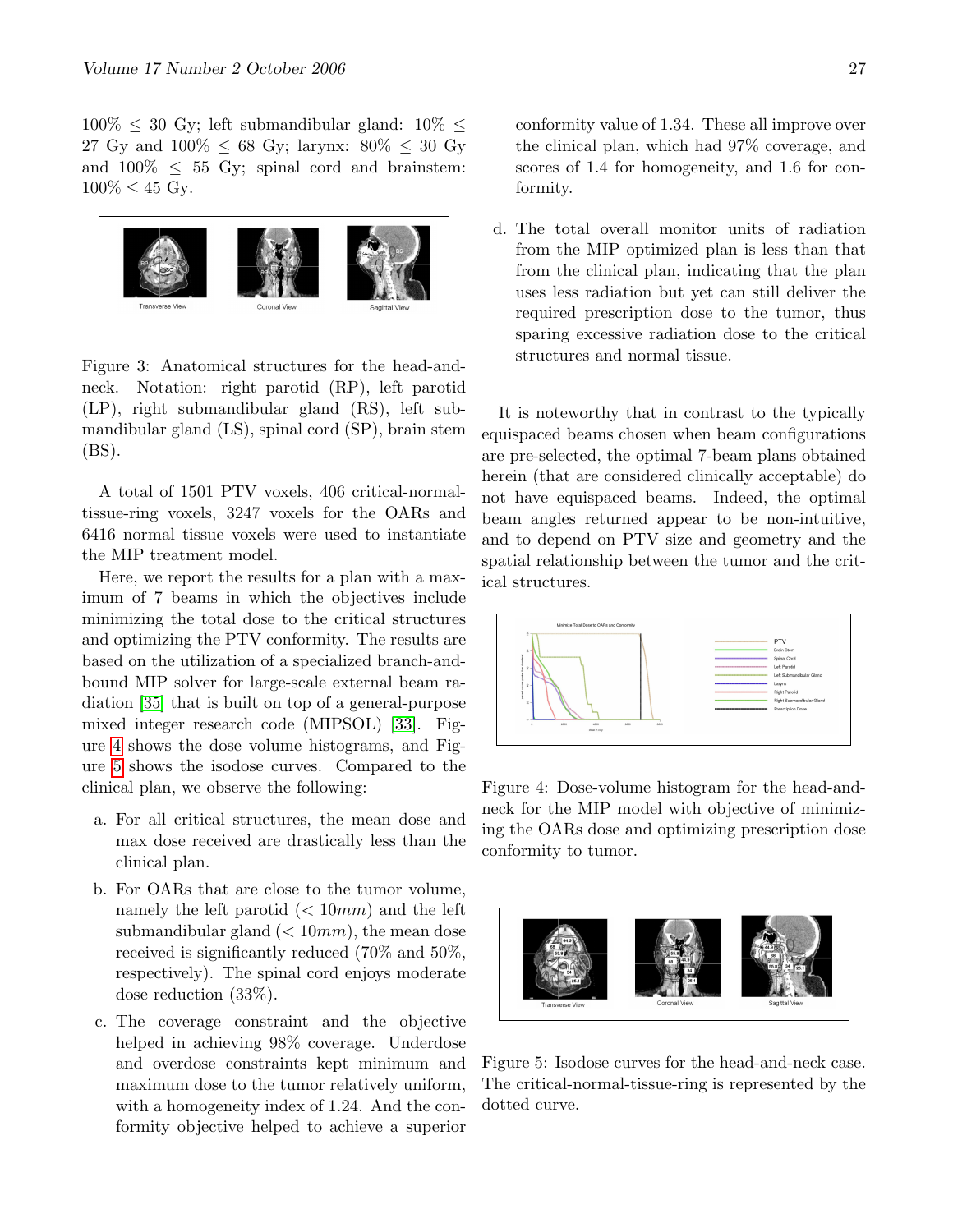### 2.5 Other mathematical programming approaches

As previously mentioned, linear and nonlinear programming have long been used for radiation therapy treatment optimization [\[5,](#page-29-5) [56,](#page-30-9) [55\]](#page-30-12). Lacking discrete variables, LP and NLP models typically use a preselected beam configuration, and focus on determining beam intensities. Below, we briefly outline some recent approaches in this area.

Simplified least-squares objective function and dose-volume constraints: In [\[55\]](#page-30-12), using pre-selected beam angles, linear programming approaches were used to determine the associated optimal intensity map. The authors approximated the least-squares objective function measuring deviation of tumor voxel dose from prescribed dose via a piecewise linear function. They also utilized conditional value-at-risk (CVaR) constraints to control the mean dose received by subsets of voxels receiving the highest or lowest doses among all voxels in a given structure. Two forms of such constraints were used:

(i) lower  $\alpha$ -CVaR: The average dose received by the subset of a target of relative volume  $1-\alpha$  receiving the lowest doses must be at least equal to  $L^{\alpha}$ .

(ii) upper  $\alpha$ -CVaR: The average dose received by the subset of a structure of relative volume  $1-\alpha$  receiving the highest doses may be no more than  $U^{\alpha}$ .

CVaR constraints were originally proposed by Rockafellar and Uryasev [\[54\]](#page-30-22) to formulate risk management constraints in terms of the tail means of distributions of financial risk. Mathematically, the upper  $\alpha$ -CVaR constraint on a structure S is defined as

$$
\bar{\zeta}_S^{\alpha}(w) + \frac{1}{(1-\alpha)|S|} \sum_{j \in S} \max\{0, D_P(w) - \bar{\zeta}_S^{\alpha}(w)\} \le U_S^{\alpha},\tag{12}
$$

where  $U_S^{\alpha}$  is an upper bound target,  $D_P(w)$  is the total dose from intensity vector  $w$  for voxel  $P$ , and  $\bar{\zeta}_S^{\alpha}(w)$  denotes the smallest dose level with the property that no more than  $100(1 - \alpha)$  percent of the structure  $S$  receives a larger dose. The authors showed that including such partial-volume constraints to bound the tail averages of the differential dose-volume histograms of structures helps to improve dose homogeneity to the target and to spare dose to critical structures.

Nonlinear programming approach: Sheperd et

al. [\[58\]](#page-31-10) summarized several LP and NLP models for determining optimal intensity maps. To model dose-volume constraints, they applied a nonlinear error function approach. Their problem involved minimizing the standard objective of sum of the square differences between the prescribed and the actual doses over all of the voxels in the tumor, subject to two partial volume constraints — to OARs and to normal tissue. For an OAR S, the partial volume constraint defined on S was:

$$
\sum_{P \in S} erf(D_P(w) - \Lambda_P) \le \alpha |S| \tag{13}
$$

where  $\Lambda$  denotes a selected dose limit and  $\alpha$  denotes the fraction of the volume allowed to exceed this limit. The error function  $erf(x)$  realizing the partial volume constraints is a nonlinear function. (See fig. 4.4 in [\[58\]](#page-31-10).)

The authors also compared this with an MIP approach to model partial volume constraints on OARs, involving a simplified version of constraints  $(8)$ – $(11)$  described above.

Direct aperture approaches via mixed integer **programming:** Preciado-Walters *et al.* [\[52\]](#page-30-13) formulated the treatment planning problem as a mixed integer program over a coupled pair of column generation processes: the first designed to produce intensity maps for the IMRT beamlet grid, followed by the second to specify protected area choices aiding in reducing the computational burden of enforcing the dose-volume restrictions on tissues.

Instead of determining the beamlet intensity for each beam, and then applying leaf-sequencing to determine delivery patterns, the planning involved first selecting a fixed set of deliverable beams. For each of these beams, the authors pre-determined heuristically a set of delivery patterns. They then introduced continuous nonnegative decision variables  $x_{jq}$ to represent the assigned intensity to whole pattern q of beam j. Then the dose at any voxel  $P$ , is calculated by

$$
D_P = \sum_{j=1}^{n} \sum_{q \in \mathcal{Q}_j} a_{Pjq} x_{jq} \tag{14}
$$

where  $x_{jq} \geq 0$ ,  $\mathcal{Q}_j$  is the set of patterns for beam j, and  $a_{Pjq}$  is the implied dose coefficient of pattern q from beam j at voxel  $P$  when the pattern  $q$  is constructed.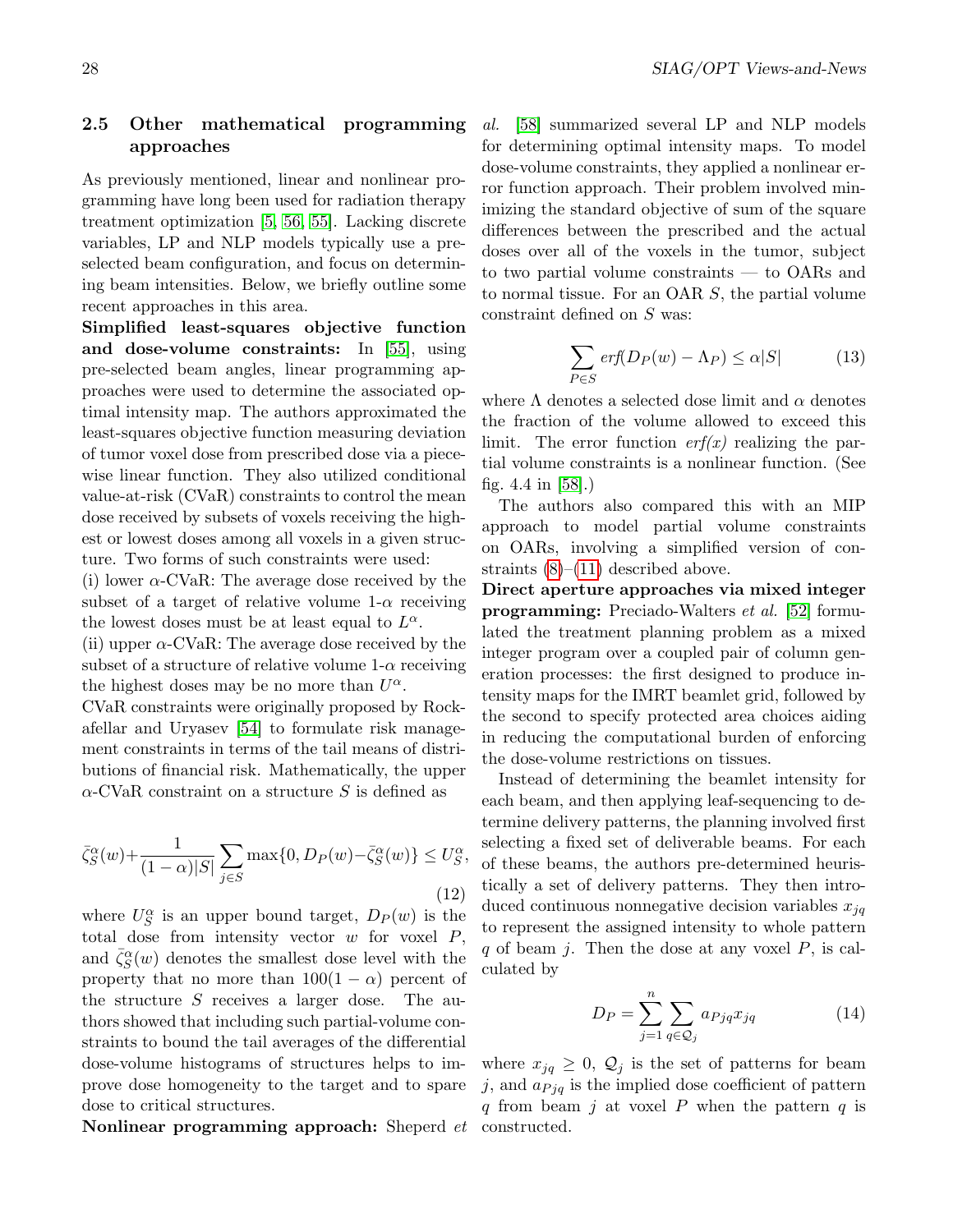The resulting MIP model for treatment planning employed the objective function of maximizing the minimum tumor dose. Similar to the above MIP models, the constraints include upper and lower dose bounds on tumor voxels, and upper dose bounds for healthy tissues. Dose-volume constraints are formulated just as constraints  $(8)$ – $(11)$  above.

# 3. Summary and discussion

This article provides a brief overview of optimization issues in intensity-modulated radiation therapy, and summarizes our experience with an integer programming approach. The MIP model described allows simultaneous optimization over the space of beamlet intensity weights and beam angles. Based on experiments with clinical data, this approach can return good plans that are clinically acceptable and practical. This work is distinguished from recent IMRT research in several ways. First, in previous methods beam angles are selected prior to intensity map optimization. Herein, we employ  $0/1$  variables to model the set of candidate beams, and thereby allow the optimization process itself to select optimal beams. Second, instead of incorporating dosevolume criteria within the objective function as in previous work, herein, a combination of discrete and continuous variables associated with each voxel provides a mechanism to strictly enforce dose-volume criteria within the constraints. The challenge of using MIP modeling for IMRT is that the resulting instances are very large-scale, and since general MIP is NP-hard, specialized algorithms designed to solve IMRT instances are required. Third, incorporating the critical-normal-tissue-ring can improve conformity in general tumor sites, without addition of other dose-shaping structures. In general, our MIP approach uses constraints to control a variety of clinical criteria (coverage, homogeneity, underdose to PTV, overdose to PTV, dose-volume limits on organs-at-risk and normal tissue), while assigning an objective to help with the solution search. The model can also be expanded to incorporate energy selection, couch angles and other treatment parameters.

Patient studies indicate that using the MIP approach, one can produce good clinical plans that aggressively lower OAR dose below pre-imposed levels without compromising local tumor control [\[36\]](#page-30-1). This is appealing since lower OAR dose should translate to lower normal tissue complication probability.

Computationally, the specialized optimization engine returns good feasible solutions within 30 minutes. We have performed standard leaf-sequencing techniques on the resulting optimal intensity map, and showed that returned plans are deliverable. The results provide evidence that the MIP approach is viable in producing good treatment plans that can potentially lead to significant improvement in local tumor control and reduction in normal tissue complication.

With pre-selected beam angles, other approaches such as linear programming [\[55\]](#page-30-12) and nonlinear programming [\[72,](#page-31-8) [58\]](#page-31-10) can be used for intensity map optimization. Comparisons are needed to gauge the quality of these plans versus those from MIP approaches. Direct aperture optimization [\[52\]](#page-30-13) is appealing, since resulting segments are implementable directly. Again, comparisons are needed to determine the effectiveness, advantages and tradeoffs among different planning optimization methods.

Other computational challenges actively pursued by medical physics experts include image segmentation, planning under uncertainties, biological modeling, leaf-sequencing and treatment outcome analysis.

### 4. Acknowledgement

This research was partially supported by grants from the National Science Foundation, the National Institute of Health, and the Charles Edison Foundation.

#### REFERENCES

- <span id="page-28-0"></span>[1] American Cancer Society, Source: Cancer Facts and Figures – 2006, Atlanta, Georgia 2006.
- <span id="page-28-1"></span>[2] Intensity-Modulated Radiotherapy: Current Status and Issues of Interest, Intensity Modulated Radiation Therapy Collaborative, Working Group, Int. J. Radiat. Oncol. Biol. Phys., 51 (2001), pp. 880–914.
- <span id="page-28-3"></span>[3] A. Ahnesjo, Collapsed cone convolution of radiant energy for photon dose calculation in heterogeneous media, Med. Phys., 16 (1989), pp. 577–592.
- <span id="page-28-2"></span>[4] A. Ahnesjo and M. M. Aspradakis, Dose calculations for external photon beams in radiotherapy, Phys. Med. Biol., 44 (1999), pp. 99–155.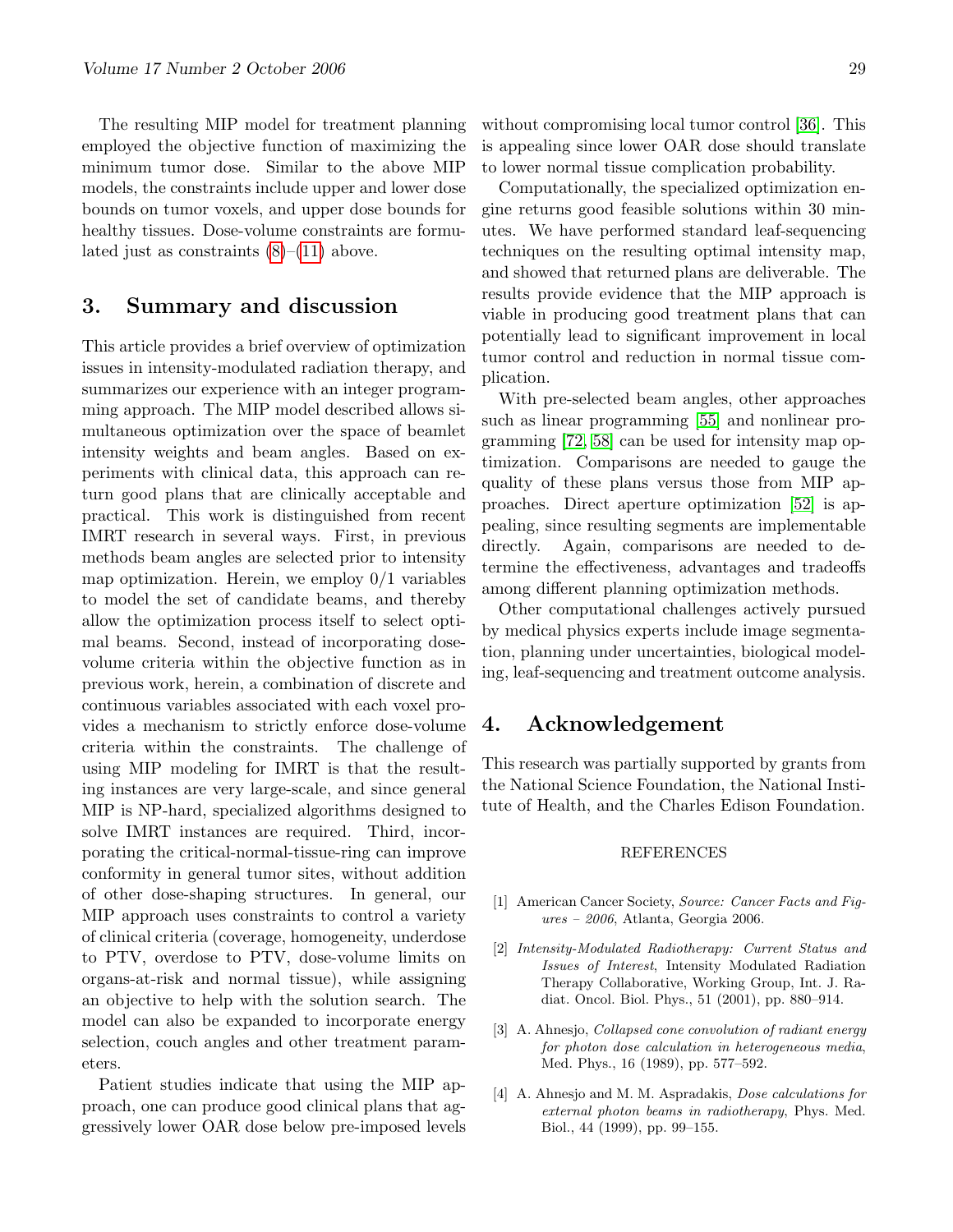- <span id="page-29-5"></span>[5] G. K. Bahr, J. G. Kereiakes, H. Horwitz, R. Finney, J. Galvin, and K. Goode, The method of linear programming applied to radiation treatment planning, Radiology, 91 (1968), pp. 686–693.
- <span id="page-29-2"></span>[6] J. J. Battista and M. B. Sharpe, True three-dimensional dose computations for megavoltage x-ray therapy: A role for the superposition principle, Aust. Phys. Eng. Sci. Med., 15 (1992), pp. 159–178.
- <span id="page-29-8"></span>[7] T. Bortfeld, Optimized planning using physical objectives and constraints, Semin. Radiat. Oncol., 9 (1999), pp. 20–34.
- <span id="page-29-9"></span>[8] T. Bortfeld, K. Jokivarsi, M. Goitein, J. Kung, and S. B. Jiang, Effects of intra-fraction motion on IMRT dose delivery: statistical analysis and simulation, Phys. Med. Biol., 47 (2002), pp. 2203–2220.
- [9] J. D. Bourland and E. L. Chaney, A finite-size pencil beam model for photon dose calculations in three dimensions, Med. Phys., 19 (1992), pp. 1401–1412.
- <span id="page-29-1"></span>[10] A. Boyer and E. Mok, A photon dose distribution model employing convolution methods, Med. Phys., 12 (1985), pp. 169–177.
- <span id="page-29-10"></span>[11] A. Brahme, *Development of radiation therapy optimiza*tion, Acta Oncol., 39 (2000), pp. 579–595.
- <span id="page-29-13"></span>[12] M. P. Carol, Integrated 3-D conformal multivane intensity modulation delivery system for radiotherapy, Proceedings of the 11th International Conference on the Use of Computers in Radiation Therapy, Madison, WI, 1994.
- <span id="page-29-11"></span>[13] Y. Chen, D. Michalski, C. Houser, and J. M. Galvin, A deterministic iterative least-squares algorithm for beam weight optimization in conformal radio therapy, Phys. Med. Biol., 47 (2002), pp. 1647–1658.
- <span id="page-29-19"></span>[14] R. E. Cooper, A gradient method of optimizing externalbeam radiotherapy treatment plans, Radiology, 128 (1978), pp. 235–243.
- <span id="page-29-14"></span>[15] C. Cotrutz and L. Xing, Using voxel-dependent importance factors for interactive DVH-based dose optimization, Phys. Med. Biol., 47 (2002), pp. 1659– 1669.
- [16] C. Cotrutz and L. Xing, Segment-based dose optimization using a genetic algorithm, Phys. Med. Biol., 48 (2003), pp. 2987–2998.
- <span id="page-29-21"></span>[17] S. M. Crooks and L. Xing, *Linear algebraic methods ap*plied to intensity modulated radiation therapy, Phys. Med. Biol., 46 (2001), pp. 2587–2606.
- <span id="page-29-6"></span>[18] S. Das and L. Marks, Selection of coplanar and noncoplanar beams using three-dimensional optimization based on maximum beam separation and minimized nontarget irradiation, Int. J. Radiat. Oncol. Biol. Phys., 38 (1997), pp. 643–655.
- <span id="page-29-15"></span>[19] C. De Wagter, C. O. Colle, L. G. Fortan, B. B. Van Duyse, D. L. Van den Berge, and W. J. De Neve, 3D conformal intensity-modulated radiotherapy planning: interactive optimization by constrained matrix inversion, Radiot. Oncol., 47 (1998), pp. 69–76.
- <span id="page-29-20"></span>[20] J. O. Deasy, *Multiple local minima in radiotherapy op*timization problems with dose-volume constraints, Med. Phys., 24 (1997), pp. 1157–1161.
- <span id="page-29-4"></span>[21] J. O. Deasy, E. K. Lee, T. Bortfeld, M. Langer, K. Zakarian, J. Alaly, Y. Zhang, H. Liu, R. Mohan, R. Ahuja, A. Pollack, J. Purdy, and R. Rardin, A collaboratory for radiation therapy treatment planning optimization research, Ann. Oper. Res., to appear.
- [22] D. Djajaputra, Q. Wu, Y. Wu, and R. Mohan, Algorithm and performance of a clinical IMRT beam-angle optimization system, Phys. Med. Biol., 48 (2003), pp. 3191–3212.
- <span id="page-29-18"></span>[23] B. A. Fraass, M. L. Kessler, D. L. McShan, L. H. Marsh, B. A. Watson, W. J. Dusseau, A. Eisbruch, H. M. Sandler, and A. S. Lichter, Optimization and clinical use of multisegment intensity-modulated radiation therapy for high-dose conformal therapy, Semin. Radiather. Oncol., 9 (1999), pp. 60–77.
- <span id="page-29-3"></span>[24] C. L. Hartmann Siantar, P. M. Bergstrom, W. P. Chandler, et al., Lawrence Livermore National Laboratory's PEREGRINE Project, Proceedings of the XII International Conference on the Use of Computers in Radiation Therapy, Salt Lake City, Utah, 1997.
- <span id="page-29-16"></span>[25] M. Hilbig, R. Hanne, P. Kneschaurek, F. Zimmermann, and A. Schweikard, Design of an inverse planning system for radiotherapy using linear optimization, Med. Phys., 12 (2002), pp. 89–96.
- <span id="page-29-12"></span>[26] T. Holmes and T. R. Mackie, A comparison of three inverse treatment planning algorithms, Phys. Med. Biol., 39 (1994), pp. 91–106.
- <span id="page-29-17"></span>[27] D. H. Hristov and B. G. Fallone, An active set algorithm for treatment planning optimization, Med. Phys., 24 (1997), pp. 1455–1464.
- <span id="page-29-0"></span>[28] F. Khan, The Physics of Radiation Therapy, Williams and Wilkins, second edition, Baltimore, 1992.
- [29] S. Kirkpatrick, C. D. Gelatt, and M. P. Vecchi, Optimization by simulated annealing, Science, 220 (1983), pp. 671–680.
- <span id="page-29-7"></span>[30] H. Kooy, L. Nedzi, J. Loeffler, E. Alexander, C. Cheng, E. Mannarino, E. Holupka, and R. Siddon, Treatment planning for stereotactic radiosurgery of intracranial lesions, Int. J. Radiat. Oncol. Biol. Phys., 21 (1991), pp. 683–693.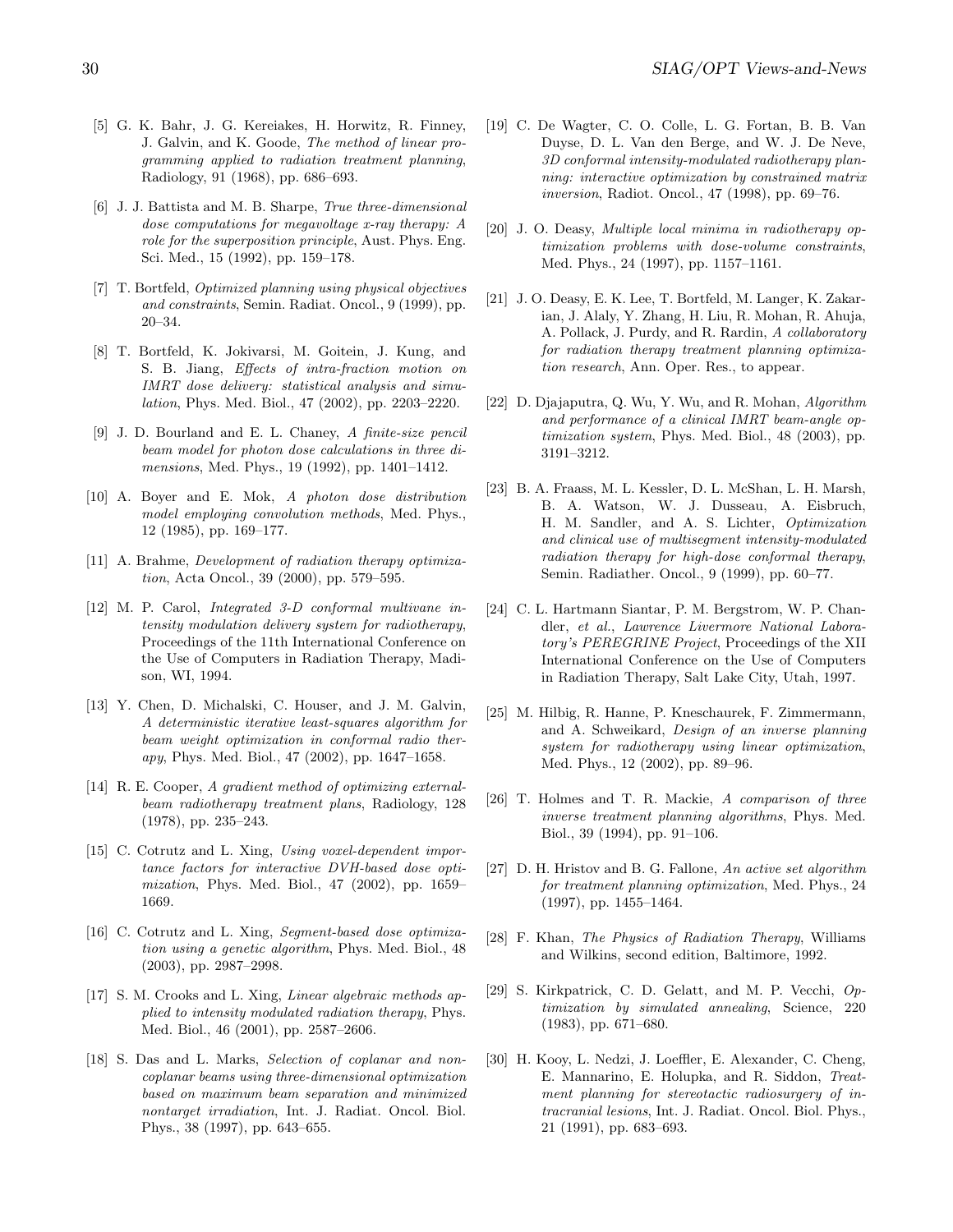- <span id="page-30-6"></span>[31] M. Langer, R. Brown, M. Urie, J. Leong, M. Stracher, and J. Shapiro, Large scale optimization of beam weights under dose-volume restrictions, Int. J. Radiat. Oncol. Biol. Phys., 18 (1990), pp. 887–893.
- <span id="page-30-7"></span>[32] M. Langer, S. Morrill, R. Brown, O. Lee, and R. Lane, A comparison of mixed integer programming and fast simulated annealing for optimizing beam weights in radiation therapy, Med. Phys., 23 (1996), pp. 957– 964.
- <span id="page-30-21"></span>[33] E. K. Lee, Computational Experience with a General Purpose Mixed 0/1 Integer Programming Solver (MIPSOL), Software Report, School of Industrial and Systems Engineering, Georgia Institute of Technology, 1997.
- <span id="page-30-8"></span>[34] E. K. Lee, T. Fox, and I. Crocker, *Optimization of ra*diosurgery treatment planning via mixed integer programming, Med. Phys., 27 (2000), pp. 995–1004.
- <span id="page-30-0"></span>[35] E. K. Lee, T. Fox, and I. Crocker, *Integer program*ming applied to intensity-modulated radiation therapy treatment planning, Ann. Oper. Res., 119 (2003), pp. 165–181.
- <span id="page-30-1"></span>[36] E. K. Lee, T. Fox, and I. Crocker, Simultaneous beam geometry and intensity map optimization in intensitymodulated radiation therapy, Int. J. Radiat. Oncol. Biol. Phys., 64 (2006), pp. 301–320.
- <span id="page-30-14"></span>[37] J. T. Lyman, Complication probability as assessed from dose volume histograms, Radiat. Res., 104 (1985), pp. 13–19.
- <span id="page-30-15"></span>[38] J. T. Lyman and A. B. Wolbarst, *Optimization of radi*ation therapy. III. A method of assessing complication probabilities from dose-volume histograms, Int. J. Radiat. Oncol. Biol. Phys., 13 (1987), pp. 103– 109.
- <span id="page-30-5"></span>[39] C.-M. Ma, E. Mok, A. Kapur, et al., Clinical implementation of a Monte Carlo treatment planning system, Med. Phys., 26 (1999), pp. 2133–2143.
- <span id="page-30-2"></span>[40] T. R. Mackie, P. Reckwerdt, T. McNutt T, et al., Photon beam dose computations, J. Palta and T. R. Mackie, editors, Teletherapy: Present and Future, Advanced Medical Publishing, College Park, MD (1996) pp. 103–136.
- <span id="page-30-3"></span>[41] T. R. Mackie, J. W. Scrimger, and J. J. Battista, A convolution method of calculating dose for 15-MV xrays, Med. Phys., 12 (1985), pp. 188–196.
- [42] G. S. Mageras and R. Mohan, Application of fast simulated annealing to optimization of conformal radiation treatments, Med. Phys., 20 (1993), pp. 639–647.
- <span id="page-30-4"></span>[43] R. Mohan, C. Chui, and L. Lidofsky, Differential pencil beam dose computation model for photons, Med. Phys., 13 (1986), pp. 64–73.
- <span id="page-30-10"></span>[44] R. Mohan, G. S. Mageras, B. Baldwin, et al., Clinically relevant optimization of 3-D conformal treatments, Med. Phys., 19 (1992), pp. 933–944.
- <span id="page-30-11"></span>[45] R. Mohan, X. Wang, A. Jackson, et al., The potential and limitations of the inverse radiotherapy technique, Radiot. Oncol., 32 (1994), pp. 232–248.
- <span id="page-30-20"></span>[46] A. Niemierko, Reporting and analyzing dose distributions: A concept of equivalent uniform dose, Med. Phys., 24 (1997), pp. 103–110.
- <span id="page-30-16"></span>[47] A. Niemierko and M. Goitein, Calculation of normal tissue complication probability and dose-volume histogram reduction schemes for tissues with a critical element architecture, Radiot. Oncol., 20 (1991), pp. 166–176.
- <span id="page-30-18"></span>[48] A. Niemierko and M. Goitein, Modeling of normal tissue response to radiation: The critical volume model, Int. J. Radiat. Oncol. Biol. Phys., 25 (1992), pp. 135– 145.
- <span id="page-30-19"></span>[49] A. Niemierko and M. Goitein, *Implementation of a model* for estimating tumor control probability for an inhomogeneously irradiated tumor, Radiot. Oncol., 29 (1993), pp. 140–147.
- <span id="page-30-17"></span>[50] A. Niemierko, M. Urie, and M. Goitein, Optimization of 3D radiation therapy with both physical and biological end points and constraints, Int. J. Radiat. Oncol. Biol. Phys., 23 (1992), pp. 99–108.
- [51] O. Z. Ostapiak, Y. Zhu, and J. Van Dyk, Refinements of the finite size pencil beam model of three-dimensional photon dose calculation, Med. Phys., 24 (1997), pp. 743–750.
- <span id="page-30-13"></span>[52] F. Preciado-Walters, R. Rardin, M. Langer, and V. Thai, A coupled column generation, mixed integer approach to optimal planning of intensity modulated radiation therapy for cancer, Math. Program., 101 (2004), pp. 319–338.
- [53] A. B. Pugachev, A. L. Boyer, and L. Xing, Beam orientation optimization in intensity-modulated radiation treatment planning, Med. Phys., 27 (2000), pp. 1238–1245.
- <span id="page-30-22"></span>[54] R. Rockafellar and S. Uryasev, Conditional value-at-risk for general loss distributions, J. Banking Finance, 26 (2002), pp. 1443–1471.
- <span id="page-30-12"></span>[55] H. E. Romeijn, R. K. Ahuja, J. F. Dempsey, A. Kumar, and J. G. Li, A novel linear programming approach to fluence map optimization for intensity modulated radiation therapy treatment planning, Phys. Med. Biol., 48 (2003), pp. 3521–3542.
- <span id="page-30-9"></span>[56] I. I. Rosen, R. G. Lane, S. Morrill, and J. A. Belli, Treatment plan optimization using linear programming, Phys. Med. Biol., 18 (1991), pp. 141–152.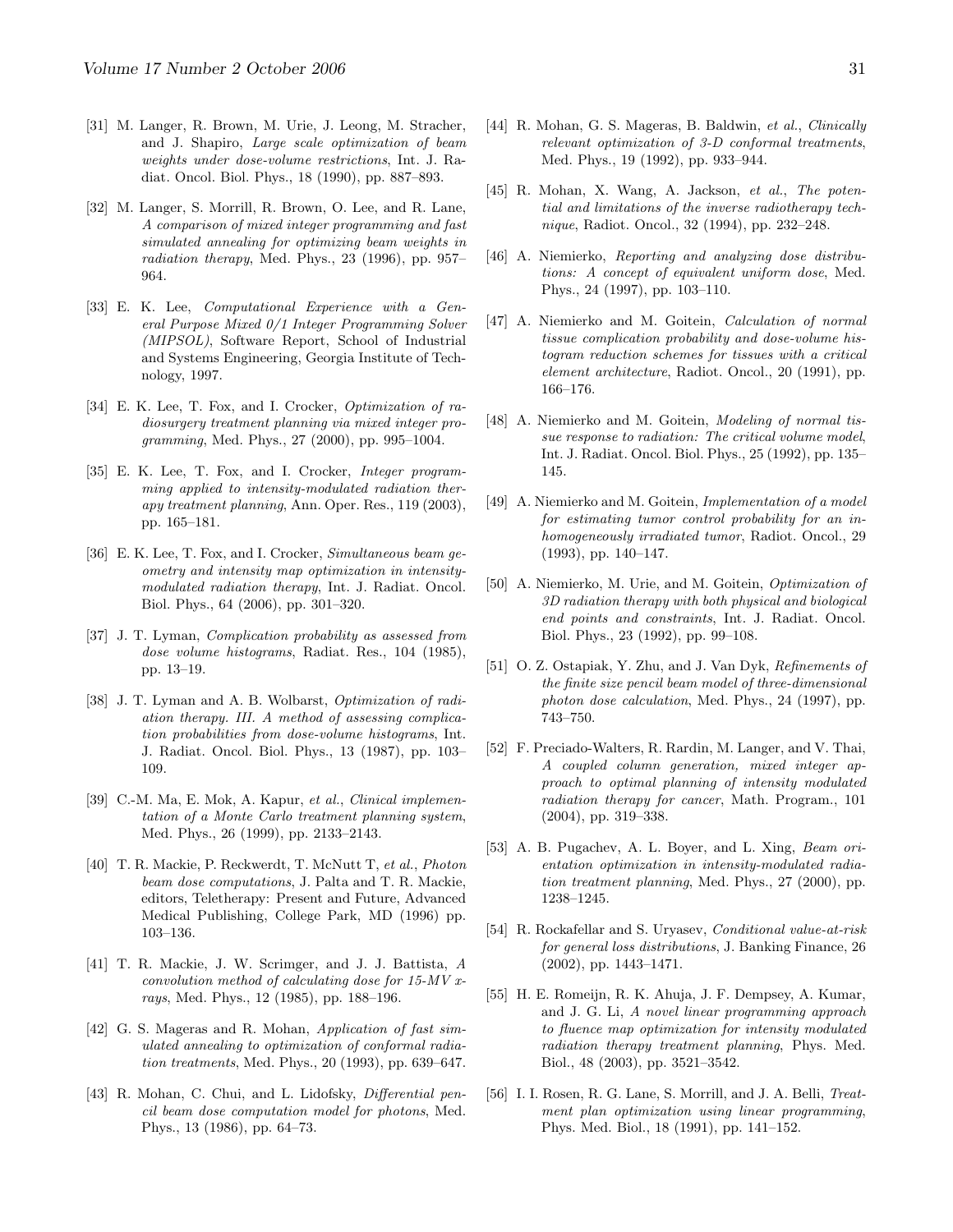- <span id="page-31-3"></span>[57] J. Sempau, S. J. Wilderman, and A. F. Bielajew, DPM, a fast, accurate Monte Carlo code optimized for photon and electron radiotherapy treatment planning dose calculations, Phys. Med. Biol., 45 (2000), pp. 2263– 2291.
- <span id="page-31-10"></span>[58] D. M. Shepard, M. C. Ferris, G. H. Olivera, and T. Rockwell Mackie, Optimizing the delivery of radiation therapy to cancer patients, SIAM Rev., 41 (1999), pp. 721–744.
- <span id="page-31-12"></span>[59] A. R. Smith and C. C. Ling, editors, Implementation of three dimensional conformal radiotherapy, Int. J. Radiat. Oncol. Biol. Phys., 33 (1995), pp. 779–976.
- <span id="page-31-11"></span>[60] A. R. Smith, J. A. Purdy, editors, Three-dimensional photon treatment planning, Report of the Collaborative Working Group on the Evaluation of Treatment Planning for External Photon Beam Radiotherapy, Int. J. Radiat. Oncol. Biol. Phys., 21 (1991), pp. 3– 268.
- <span id="page-31-5"></span>[61] S. V. Spirou and C. S. Chui, A gradient inverse planning algorithm with dose-volume constraints, Med. Phys., 25 (1998), pp. 321–333.
- <span id="page-31-9"></span>[62] G. Starkschall, A constrained least-squares optimization method for external beam radiation therapy treatment planning, Med. Phys., 11 (1984), pp. 659–665.
- [63] J. Stein, R. Mohan, X. Wang, T. Bortfeld, Q. Wu, K. Preiser, C. C. Ling, and W. Schlegel, Number and orientations of beams in intensity-modulated radiation treatments, Med. Phys., 24 (1997), pp. 149–160.
- [64] H. Szu and R. Hartley, Fast simulated annealing, Phys. Lett. A., 122 (1987), pp. 157–162.
- <span id="page-31-6"></span>[65] U. Treuer, H. Treuer, M. Hoevels, P. Muller, and V. Sturm, Computerized optimization of multiple isocenters in stereotactic convergent beam irradiation, Phys. Med. Biol., 43 (1998), pp. 49–64.
- [66] S. Webb, Optimisation by simulated annealing of threedimensional conformal treatment planning for radiation fields defined by a multileaf collimator, Phys. Med. Biol., 36 (1991), pp. 1201–1226.
- <span id="page-31-0"></span>[67] S. Webb, The Physics of Three-Dimensional Radiation Therapy: Conformal Radiotherapy, Radiosurgery and Treatment Planning, Institute of Physics Publishing, Philadelphia, 1993.
- <span id="page-31-1"></span>[68] S. Webb, *Intensity-Modulated Radiation Therapy*, Institute of Physics Publishing, Bristol, 2000.
- [69] S. Webb, D. J. Convery, P. M. Evans, Inverse planning with constraints to generate smoothed intensitymodulated beams, Phys. Med. Biol., 43 (1998), pp. 2785–2794.
- <span id="page-31-2"></span>[70] A. E. S. von Wittenau, L. J. Cox, P. M. Bergstrom, et al., Correlated histogram representation of Monte Carlo derived medical accelerator photon-output phase space, Med. Phys., 26 (1999), pp. 1196–1211.
- <span id="page-31-4"></span>[71] M. K. Woo, J. R. Cunningham, and J. J. Jerioranski, Extending the concept of primary and scatter separation to the condition of electronic disequilibrium, Med. Phys., 17 (1990), pp. 588–595.
- <span id="page-31-8"></span>[72] Q. Wu and R. Mohan, Algorithms and functionality of an intensity modulated radiotherapy optimization system, Med Phys., 27 (2000), pp. 701–711.
- <span id="page-31-7"></span>[73] Y. Yu, M. Schell, and J. B. Zhang, Decision theoretic steering and genetic algorithm optimization: Application to stereotactic radiosurgery treatment planning, Med. Phys., 24 (1997), pp. 1742–1750.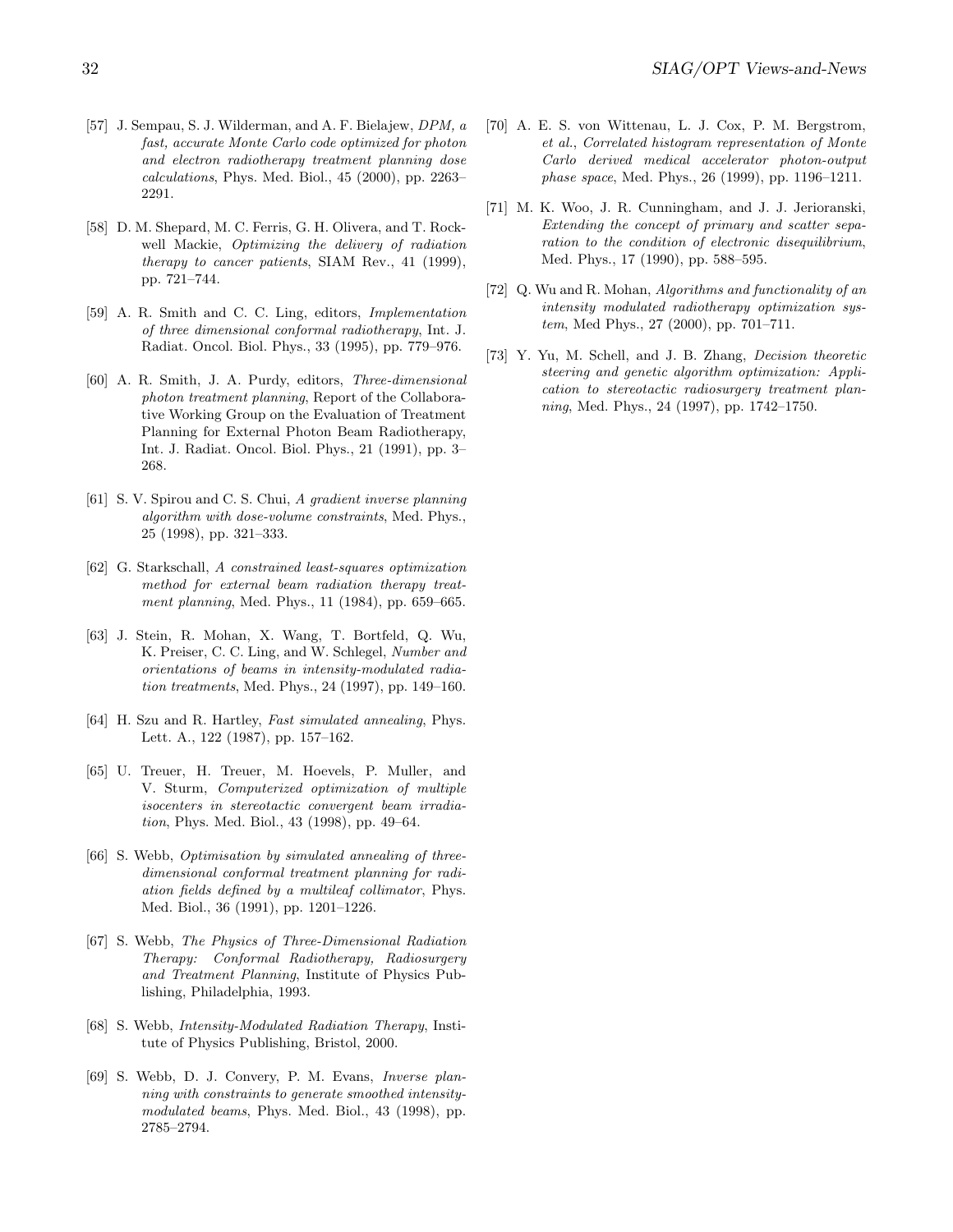# Bulletin

### <span id="page-32-0"></span>1. Event Announcements

#### IPCO 2007

The Twelfth Conference on Integer Programming and Combinatorial Optimization June 25–27, 2007 Cornell University, Ithaca, New York, USA [http://ipco2007.orie.cornell.edu](http://ipco2007.orie.cornell.edu/)

The IPCO conference is held every year, except for those years in which the 'Symposium on Mathematical Programming' takes place. The conference is meant to be a forum for researchers and practitioners working on various aspects of integer programming and combinatorial optimization. The aim is to present recent developments in theory, computation, and applications in that area. The scope of IPCO includes algorithmic and structural results in topics such as approximation algorithms algorithmic game theory, branch and bound algorithms, branch and cut algorithms, computational biology, computational complexity, computational geometry, cutting plane algorithms, diophantine equations, geometry of numbers, graph and network algorithms, integer programming, matroids and submodular functions, on-line algorithms and competitive analysis, polyhedral combinatorics, randomized algorithms, random graphs, scheduling theory and scheduling algorithms, semidefinite programs.

IPCO is not restricted to theory. Computational and practical work, implementations, novel applications of these techniques to practical problems, and revealing computational studies, are most welcome.

During the conference, approximately 30-35 papers will be presented in a series of non-parallel sessions. Each lecture will be 30 minutes long. The program committee will select the papers to be presented on the basis of extended abstracts to be submitted as described at the conference webpage (see above). The proceedings will contain full texts of all presented papers. Each participant will receive a copy at the conference.

Program Committee:

- Dimitris Bertsimas (MIT)
- Dan Bienstock (Columbia)
- Alberto Caprara (Bologna)
- Bill Cook (Georgia Tech)
- Gerard Cornuejols (CMU)
- Matteo Fischetti, Chair, Program Committee (Padova)
- Bertrand Guenin (Waterloo)
- Christoph Helmberg (TU Chemnitz)
- Tibor Jordn (ELTE Budapest)
- Tom McCormick (UBC)
- David Williamson, Chair, Local Arrangements (Cornell)
- Gerhard Woeginger (Eindhoven)

For further information, please contact us via the email address ipco2007@orie.cornell.edu.

### Optimization 2007 July 22-25, 2007 University of Oporto, Oporto, Portugal <http://www.fep.up.pt/opti2007>

Optimization 2007 is the sixth international conference on optimization organized in Portugal since 1991. We are proud to announce that six worldrenowned scientists have accepted invitations to give plenary lectures. We hope to provide a friendly atmosphere and a lively social program.

The meeting will be held at the Faculty of Economics of the University of Porto, and it is supported by APDIO and SPM (the portuguese operations research and mathematical societies).

List of plenary speakers:

- Charles Audet École Polytechnique Montréal, Canada Direct Search Methods for Non-Smooth Optimization
- Egon Balas

Carnegie Mellon University, USA Lift-and-Project and Its Impact on the State of the Art in Integer Programming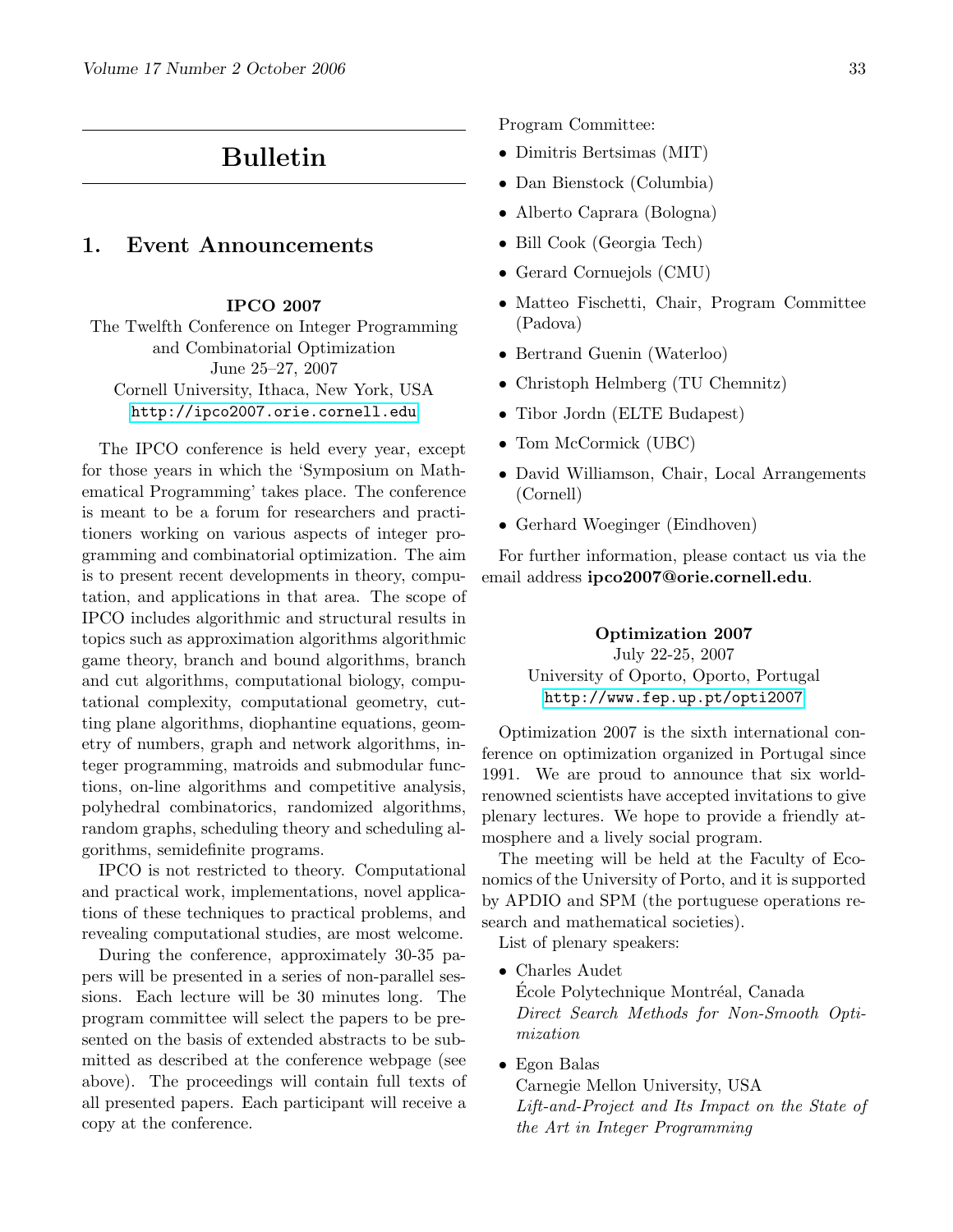- Adam N. Letchford Lancaster University, UK The Max-Cut Problem: Applications and Algorithms
- Sven Leyffer Argonne National Laboratory, USA Recent Progress in Mixed Integer Nonlinear Programming
- Michael J. Todd Cornell University, USA Conic Optimization: Interior-Point Methods and Beyond
- Xin Yao University of Birmingham, UK Evolutionary Optimization and Constraint Handling

José Fernando Gonçalves (Conference Chair) opti2007@fep.up.pt.

#### ICCOPT II

Second Mathematical Programming Society International Conference on Continuous Optimization August 12–16, 2007 McMaster University, Hamilton, Ontario, Canada <http://iccopt-mopta.mcmaster.ca>

ICCOPT is held every three years and is a forum for researchers interested in all aspects of continuous optimization. ICCOPT-II will be held together with MOPTA-07. The conference will be preceded by graduate-level tutorials on nonlinear programming, modeling languages, and applications. More information on the invited speakers, stream topics, etc. will be available soon on the official webpage.

We are looking forward to welcoming you at ICCOPT-II / MOPTA-07 in Hamilton at McMaster University in August 2007.

Henry Wolkowicz (hwolkowicz@uwaterloo.ca), Támas Terlaky (terlaky@mcmaster.ca).

# <span id="page-33-0"></span>Chairman's Column

The triennial International Symposium on Mathematical Programming (ISMP) and SIAM Optimization meetings have become the major international conferences in the field of optimization. Having recently returned from ISMP 2006 in Rio de Janeiro, I would like to give a brief "report from Rio" for SIAG/OPT members who were unable to attend. The ISMP 2006 meeting had approximately 750 registrants with sessions held over 5 days. In addition to an opening session at the spectacular Teatro Municipal that featured a program of Brazilian music, and a "rodizio" conference dinner, the meeting had an outstanding slate of Plenary and Semi-Plenary sessions on a wide variety of topics including special sessions dedicated to George Dantzig and Leonid Khachiyan. The location of ISMP 2006, along with that of ISMP 2003 (Copenhagen) and the 2005 SIAM Optimization meeting (Stockholm) dramatically illustrates how truly international the field of optimization has become. The 2006 meeting was the first ISMP held in South America, and the large number of South American participants shows how vibrant the optimization research community is in countries such as Argentina, Brazil, Chile and Venezuela. Although the 2008 SIAM Optimization meeting in Boston will offer less-expensive travel for US participants, coorganizer Sven Leyffer and I will be hard-pressed to match the Brazilian dance demonstration at the ISMP 2006 conference dinner for spectator interest. We welcome your suggestions on any and all aspects of the 2008 meeting as we begin planning for it.

Kurt M. Anstreicher, SIAG/OPT Chair

Department of Management Sciences University of Iowa S210 PBB Iowa City, IA 52242, USA kurt-anstreicher@uiowa.edu <http://www.biz.uiowa.edu/faculty/anstreicher>